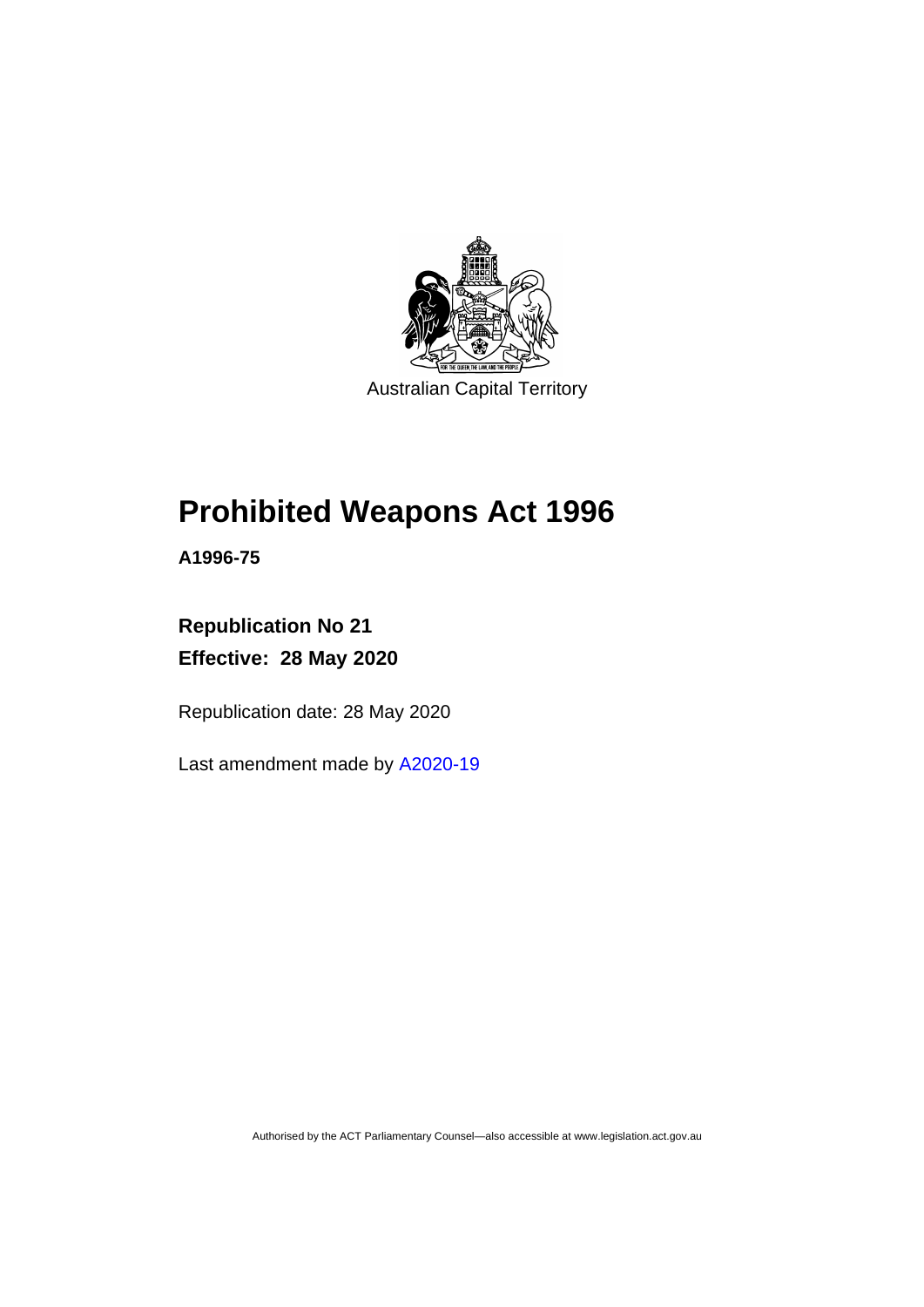#### **About this republication**

#### **The republished law**

This is a republication of the *Prohibited Weapons Act 1996* (including any amendment made under the *[Legislation Act 2001](http://www.legislation.act.gov.au/a/2001-14)*, part 11.3 (Editorial changes)) as in force on 28 May 2020*.* It also includes any commencement, amendment, repeal or expiry affecting this republished law to 28 May 2020.

The legislation history and amendment history of the republished law are set out in endnotes 3 and 4.

#### **Kinds of republications**

The Parliamentary Counsel's Office prepares 2 kinds of republications of ACT laws (see the ACT legislation register at [www.legislation.act.gov.au\)](http://www.legislation.act.gov.au/):

- authorised republications to which the *[Legislation Act 2001](http://www.legislation.act.gov.au/a/2001-14)* applies
- unauthorised republications.

The status of this republication appears on the bottom of each page.

#### **Editorial changes**

The *[Legislation Act 2001](http://www.legislation.act.gov.au/a/2001-14)*, part 11.3 authorises the Parliamentary Counsel to make editorial amendments and other changes of a formal nature when preparing a law for republication. Editorial changes do not change the effect of the law, but have effect as if they had been made by an Act commencing on the republication date (see *[Legislation Act 2001](http://www.legislation.act.gov.au/a/2001-14)*, s 115 and s 117). The changes are made if the Parliamentary Counsel considers they are desirable to bring the law into line, or more closely into line, with current legislative drafting practice.

This republication does not include amendments made under part 11.3 (see endnote 1).

#### **Uncommenced provisions and amendments**

If a provision of the republished law has not commenced, the symbol  $\mathbf{U}$  appears immediately before the provision heading. Any uncommenced amendments that affect this republished law are accessible on the ACT legislation register [\(www.legislation.act.gov.au\)](http://www.legislation.act.gov.au/). For more information, see the home page for this law on the register.

#### **Modifications**

If a provision of the republished law is affected by a current modification, the symbol  $\mathbf{M}$  appears immediately before the provision heading. The text of the modifying provision appears in the endnotes. For the legal status of modifications, see the *[Legislation](http://www.legislation.act.gov.au/a/2001-14)  Act [2001](http://www.legislation.act.gov.au/a/2001-14)*, section 95.

#### **Penalties**

At the republication date, the value of a penalty unit for an offence against this law is \$160 for an individual and \$810 for a corporation (see *[Legislation Act 2001](http://www.legislation.act.gov.au/a/2001-14)*, s 133).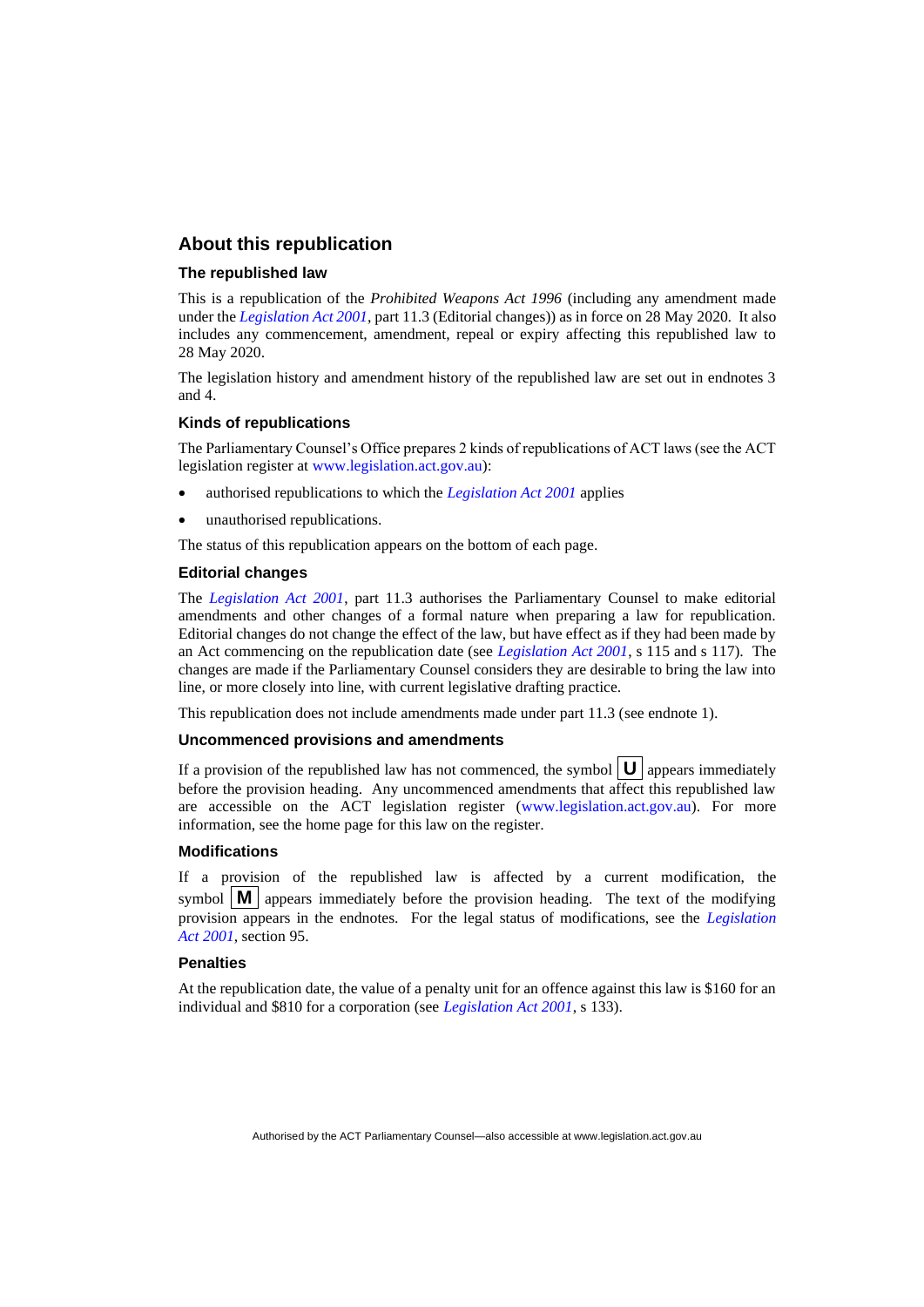

# **Prohibited Weapons Act 1996**

# **Contents**

| Part 1  | <b>Preliminary</b>                                                                    |   |
|---------|---------------------------------------------------------------------------------------|---|
| 1       | Name of Act                                                                           | 2 |
| 2       | Dictionary                                                                            | 2 |
| 2A      | <b>Notes</b>                                                                          | 2 |
| 2B      | Offences against Act—application of Criminal Code etc                                 | 3 |
| 3       | Meaning of <i>possession</i> —Act                                                     | 3 |
| 3A      | Evidence of possession—prohibited weapons or articles at premises                     | 4 |
| 3B      | Evidence of possession—care, control or management of prohibited<br>weapon or article | 5 |
| 4       | Application of Act                                                                    | 5 |
| Part 1A | <b>Important concepts</b>                                                             |   |
| 4A      | Meaning of prohibited weapon-Act                                                      | 7 |
| 4B      | Meaning of <i>prohibited article</i> —Act                                             | 8 |

| R21      | Prohibited Weapons Act 1996 | contents 1 |
|----------|-----------------------------|------------|
| 28/05/20 | Effective: 28/05/20         |            |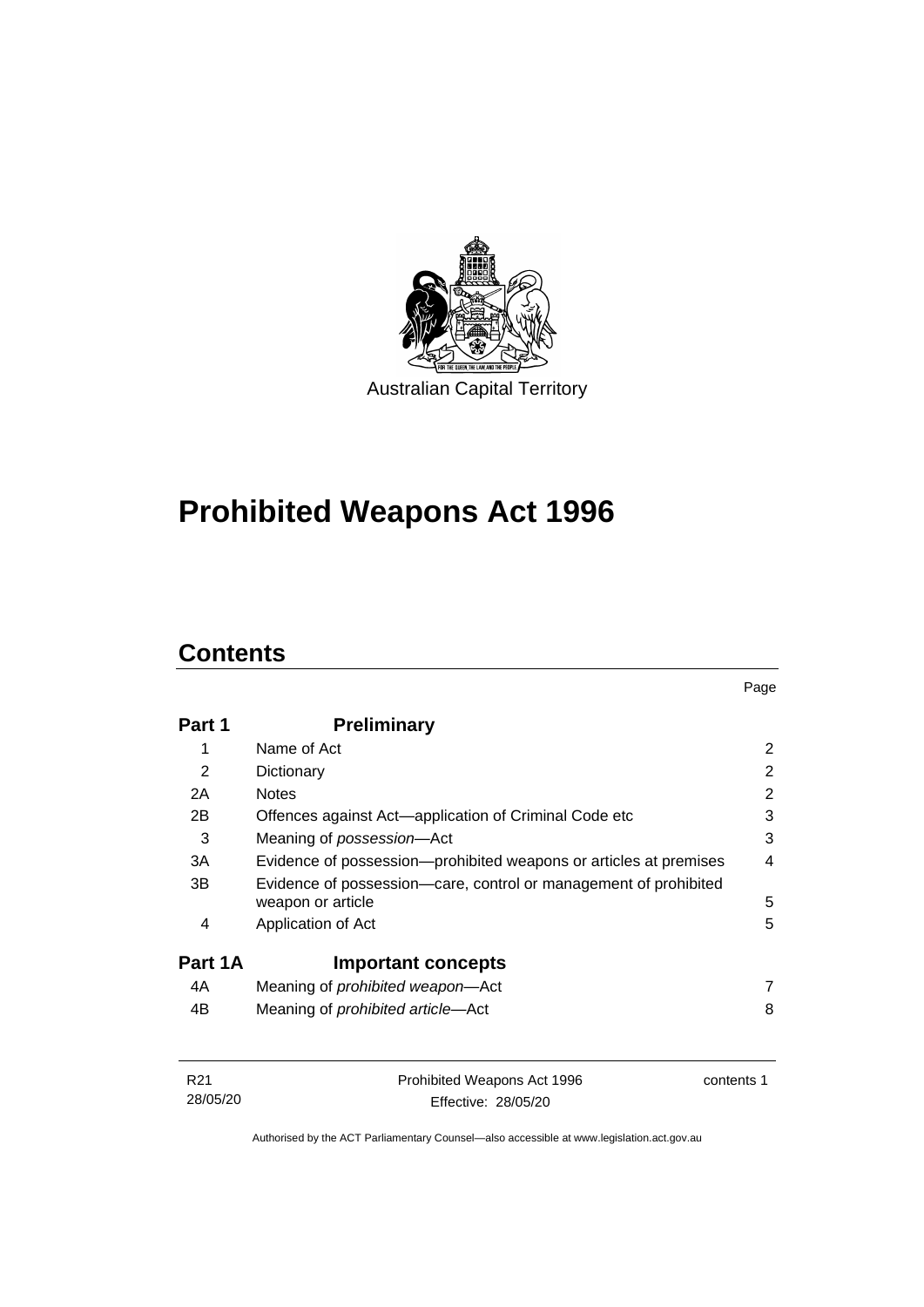#### **Contents**

|                |                                                                                | Page            |
|----------------|--------------------------------------------------------------------------------|-----------------|
| Part 1B        | <b>Unregulated weapons</b>                                                     |                 |
| 4C             | Meaning of unregulated weapon-Act                                              | 9               |
| 4CA            | Meaning of connected-pt 1B                                                     | 9               |
| 4D             | Unregulated weapons-seizure by police                                          | 9               |
| 4E             | Unregulated weapons-receipt for seizure                                        | 10              |
| 4F             | Unregulated weapons-examination                                                | 10              |
| 4G             | Unregulated weapons-access to things seized                                    | 11              |
| 4H             | Unregulated weapons-review of decision to seize                                | 11              |
| 41             | Unregulated weapons-forfeiture                                                 | 12 <sub>2</sub> |
| Part 1C        | <b>Minister's guidelines</b>                                                   |                 |
| 4K             | Minister's guidelines                                                          | 13              |
| Part 1D        | Declarations about prohibited articles and<br>weapons                          |                 |
| 4L             | Prohibited articles and weapons declarations by registrar                      | 14              |
| 4M             | Effect of certain declarations                                                 | 14              |
| Part 2         | <b>Offences</b>                                                                |                 |
| 5              | Offence—unauthorised possession or use of prohibited weapons                   | 15              |
| 6              | Offence—unauthorised possession or use of prohibited articles                  | 15              |
| 6A             | Declarations about authorised possession and use of laser pointers             | 16              |
| 6B             | Guidelines for declarations under section 6A                                   | 16              |
| $\overline{7}$ | Inspection of prohibited weapons or articles by police                         | 17              |
| 8              | Offence—disposal of prohibited weapons and articles by unauthorised<br>holders | 17              |
| Part 3         | <b>Permits</b>                                                                 |                 |
| 9              | <b>Permits</b>                                                                 | 19              |
| 11             | Contravention of conditions                                                    | 19              |
| 12             | Production of permit                                                           | 19              |
| 13             | Surrender of cancelled permit                                                  | 20              |
| Part 3A        | Notification and review of decisions                                           |                 |
| 14             | Meaning of reviewable decision-pt 3A                                           | 21              |
| 14A            | Reviewable decision notices                                                    | 21              |
| contents 2     | Prohibited Weapons Act 1996                                                    | R <sub>21</sub> |

Effective: 28/05/20

28/05/20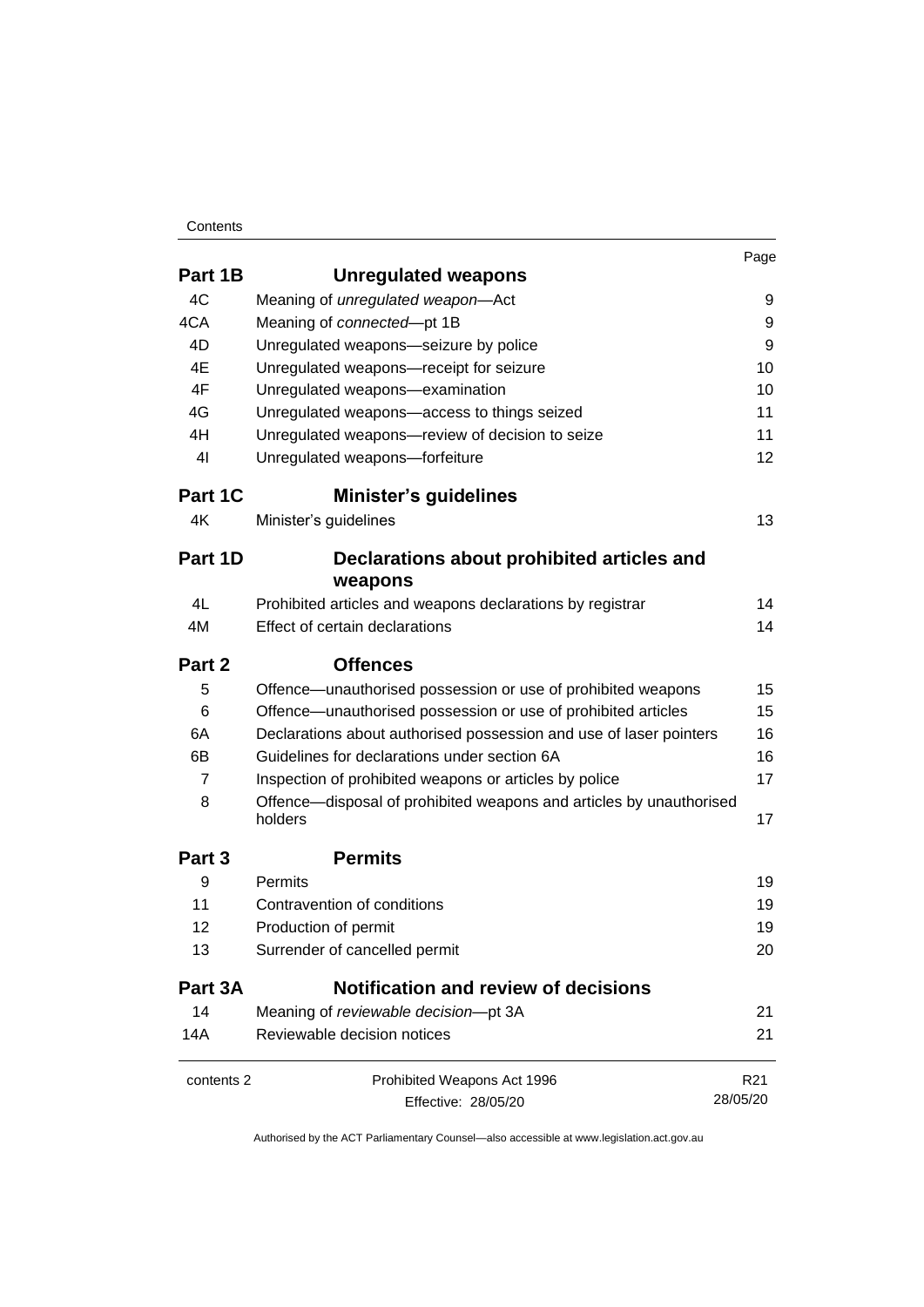|                   |                                                                                | Contents   |
|-------------------|--------------------------------------------------------------------------------|------------|
| 14B               | Applications for review                                                        | Page<br>21 |
| Part 4            | <b>Miscellaneous</b>                                                           |            |
| 15                | Information to be supplied                                                     | 22         |
| 16                | Disposal of surrendered or seized prohibited weapons or prohibited<br>articles | 22         |
| 17                | Evidentiary provisions                                                         | 23         |
| 17A               | Determination of fees                                                          | 23         |
| 18                | Approved forms                                                                 | 23         |
| 19                | Regulation-making power                                                        | 24         |
| Part 6            | <b>COVID-19 emergency response</b>                                             |            |
| 55                | Declaration-COVID-19 emergency response                                        | 25         |
| <b>Schedule 1</b> | <b>Prohibited weapons</b>                                                      | 27         |
| <b>Part 1.1</b>   | <b>Prohibited bladed weapons</b>                                               | 27         |
| <b>Part 1.2</b>   | <b>Prohibited hand weapons</b>                                                 | 30         |
| <b>Part 1.3</b>   | <b>Prohibited missile weapons</b>                                              | 32         |
| <b>Part 1.4</b>   | <b>Other prohibited weapons</b>                                                | 33         |
| <b>Schedule 2</b> | <b>Prohibited articles</b>                                                     | 35         |
| <b>Schedule 3</b> | Reviewable decisions                                                           | 36         |
| <b>Dictionary</b> |                                                                                | 37         |

R21 28/05/20 contents 3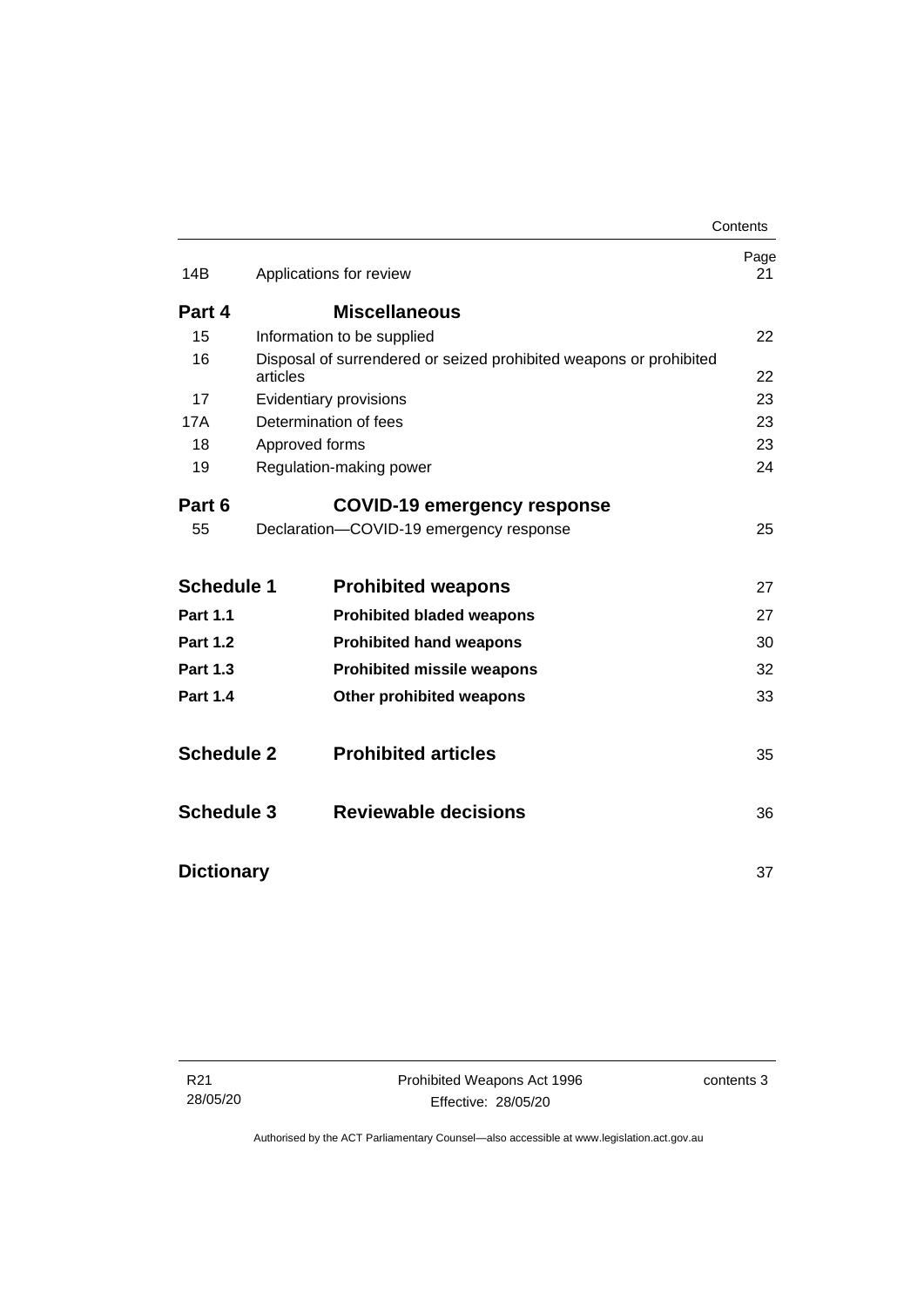#### **Contents**

|                 |                        | Page |
|-----------------|------------------------|------|
| <b>Endnotes</b> |                        |      |
| 1               | About the endnotes     | 39   |
| 2               | Abbreviation key       | 39   |
| 3               | Legislation history    | 40   |
| 4               | Amendment history      | 43   |
| 5               | Earlier republications | 48   |

contents 4 **Prohibited Weapons Act 1996** Effective: 28/05/20

R21 28/05/20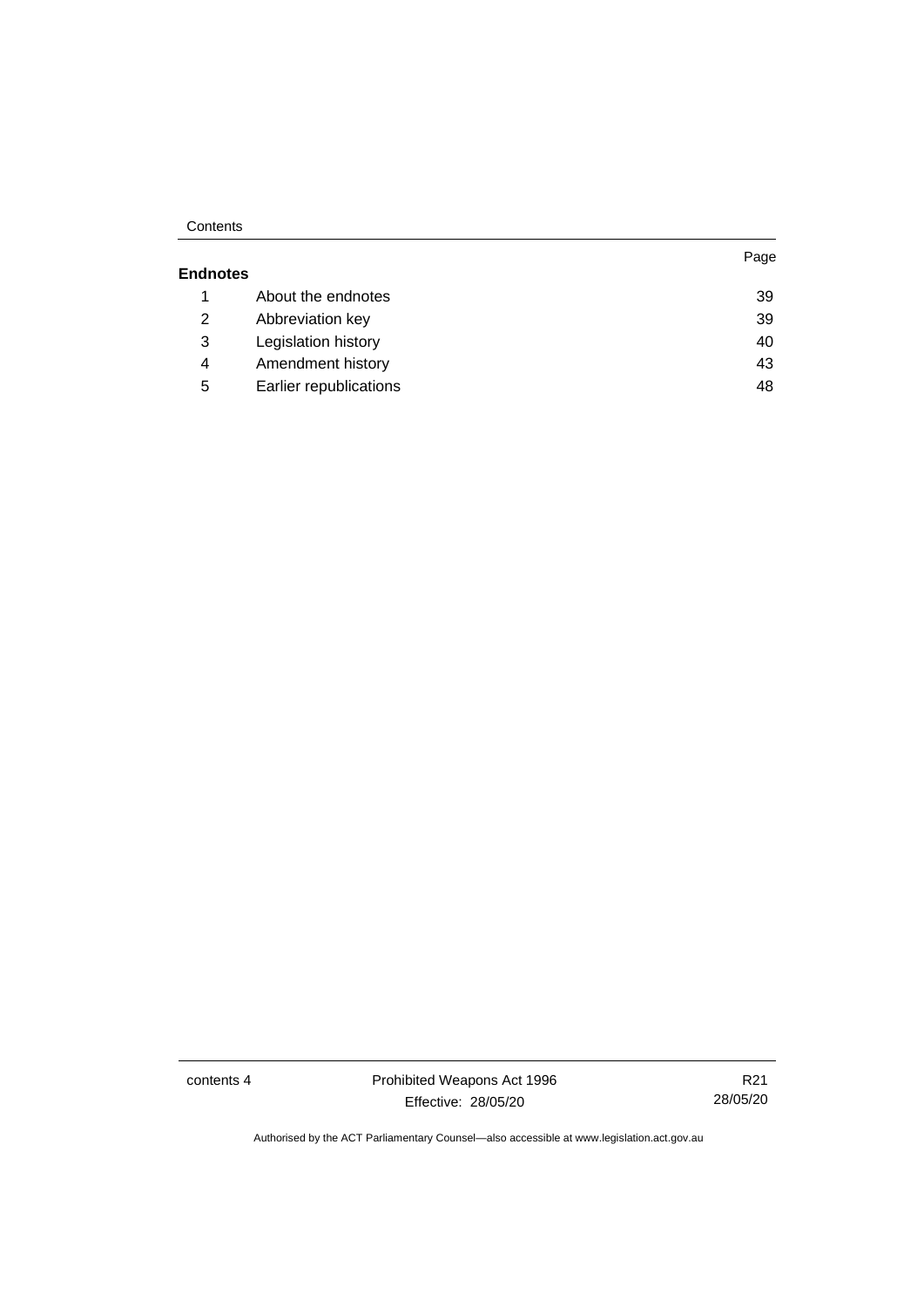

# **Prohibited Weapons Act 1996**

An Act to prohibit the possession of certain dangerous weapons and other articles, and for related purposes

R21 28/05/20

ׅ֖֖֚֚֡֡֬֝֬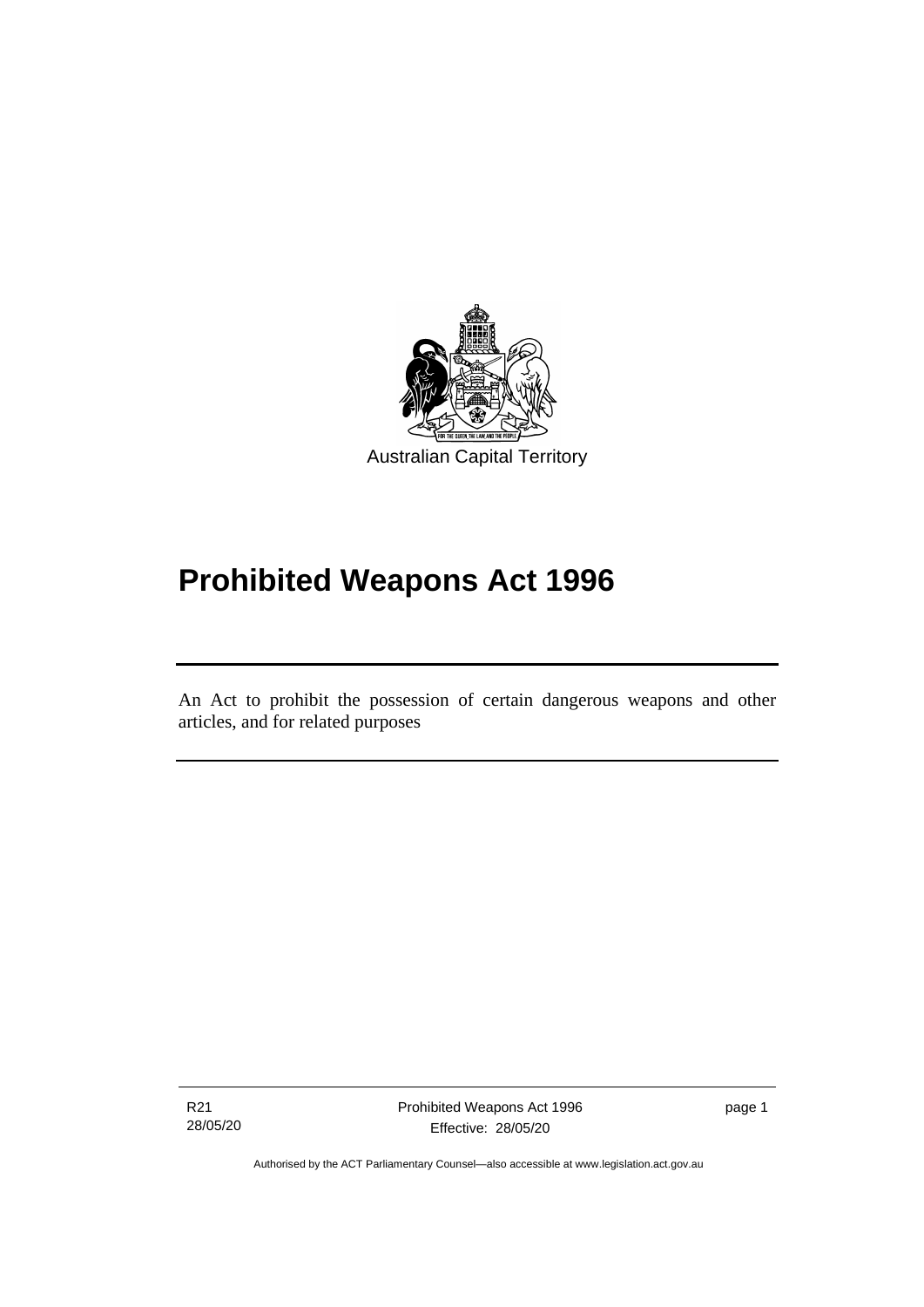#### **Part 1** Preliminary

Section 1

# <span id="page-7-0"></span>**Part 1 Preliminary**

## <span id="page-7-1"></span>**1 Name of Act**

This Act is the *Prohibited Weapons Act 1996*.

## <span id="page-7-2"></span>**2 Dictionary**

The dictionary at the end of this Act is part of this Act.

*Note 1* The dictionary at the end of this Act defines certain terms used in this Act, and includes references (*signpost definitions*) to other terms defined elsewhere.

> For example, the signpost definition, '*firearm*—see the *[Firearms](http://www.legislation.act.gov.au/a/1996-74) Act 1996*, section 6.' means that the term 'firearm' is defined in that section and the definition applies to this Act.

*Note* 2 A definition in the dictionary (including a signpost definition) applies to the entire Act unless the definition, or another provision of the Act, provides otherwise or the contrary intention otherwise appears (see [Legislation Act,](http://www.legislation.act.gov.au/a/2001-14)  $s$  155 and  $s$  156 (1)).

## <span id="page-7-3"></span>**2A Notes**

A note included in this Act is explanatory and is not part of this Act.

*Note* See the [Legislation Act,](http://www.legislation.act.gov.au/a/2001-14) s 127 (1), (4) and (5) for the legal status of notes.

Authorised by the ACT Parliamentary Counsel—also accessible at www.legislation.act.gov.au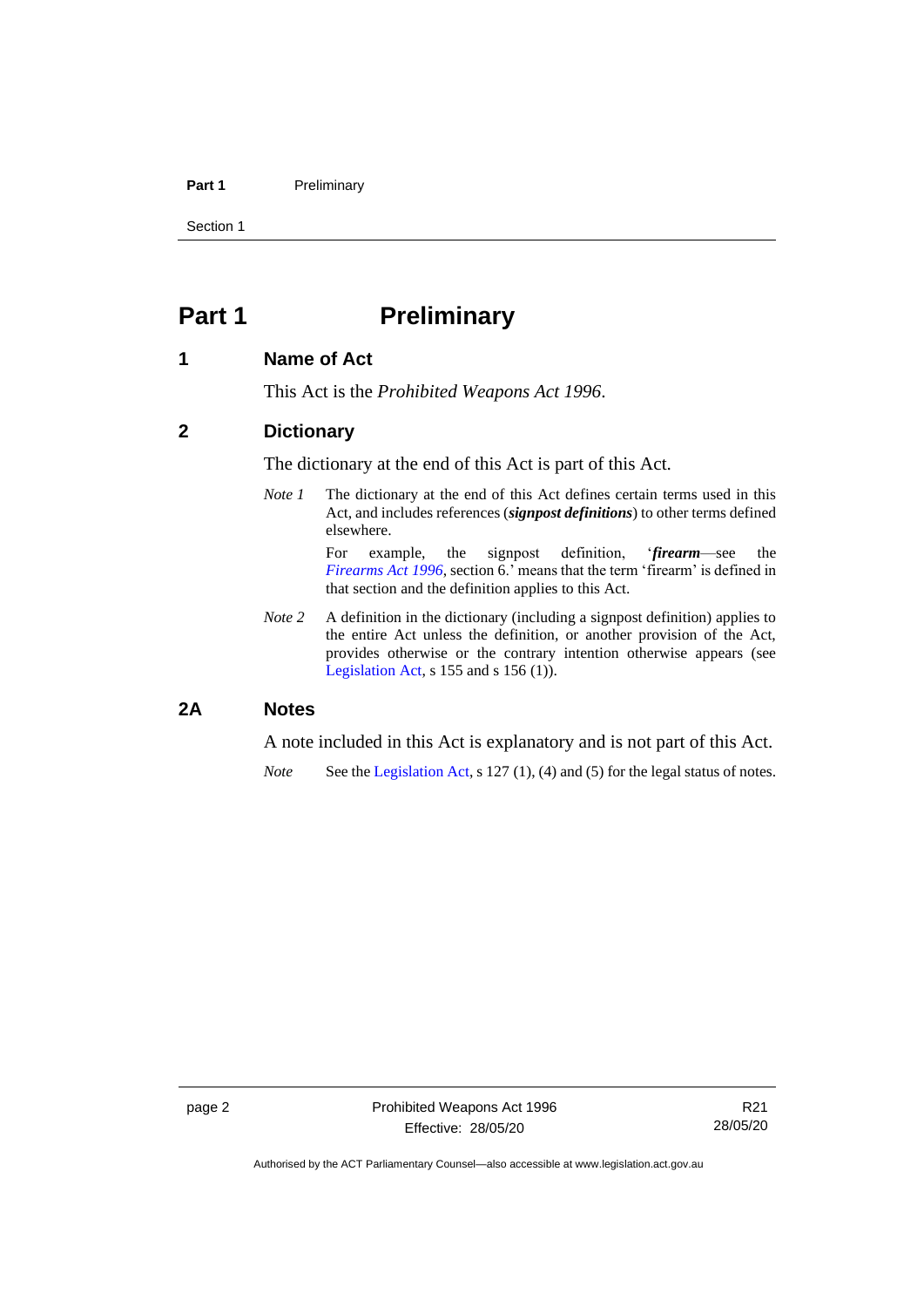## <span id="page-8-0"></span>**2B Offences against Act—application of Criminal Code etc**

Other legislation applies in relation to offences against this Act.

#### *Note 1 Criminal Code*

The [Criminal Code,](http://www.legislation.act.gov.au/a/2002-51) ch 2 applies to the following offences against this Act (see Code, pt 2.1):

- s 5 (Offence—unauthorised possession or use of prohibited weapons)
- s 6 (Offence—unauthorised possession or use of prohibited articles)
- s 8 (Offence—disposal of prohibited weapons and articles by unauthorised holders).

The chapter sets out the general principles of criminal responsibility (including burdens of proof and general defences), and defines terms used for offences to which the Code applies (eg *conduct*, *intention*, *recklessness* and *strict liability*).

#### *Note 2 Penalty units*

The [Legislation Act,](http://www.legislation.act.gov.au/a/2001-14) s 133 deals with the meaning of offence penalties that are expressed in penalty units.

## <span id="page-8-1"></span>**3 Meaning of** *possession***—Act**

- (1) For this Act, a person has *possession* of a prohibited weapon or prohibited article if the person—
	- (a) has the weapon or article on his or her person, including in something carried or worn by the person (*physical possession*); or
	- (b) has the weapon or article at premises owned, leased or occupied by the person; or
	- (c) otherwise has the care, control or management of the weapon or article.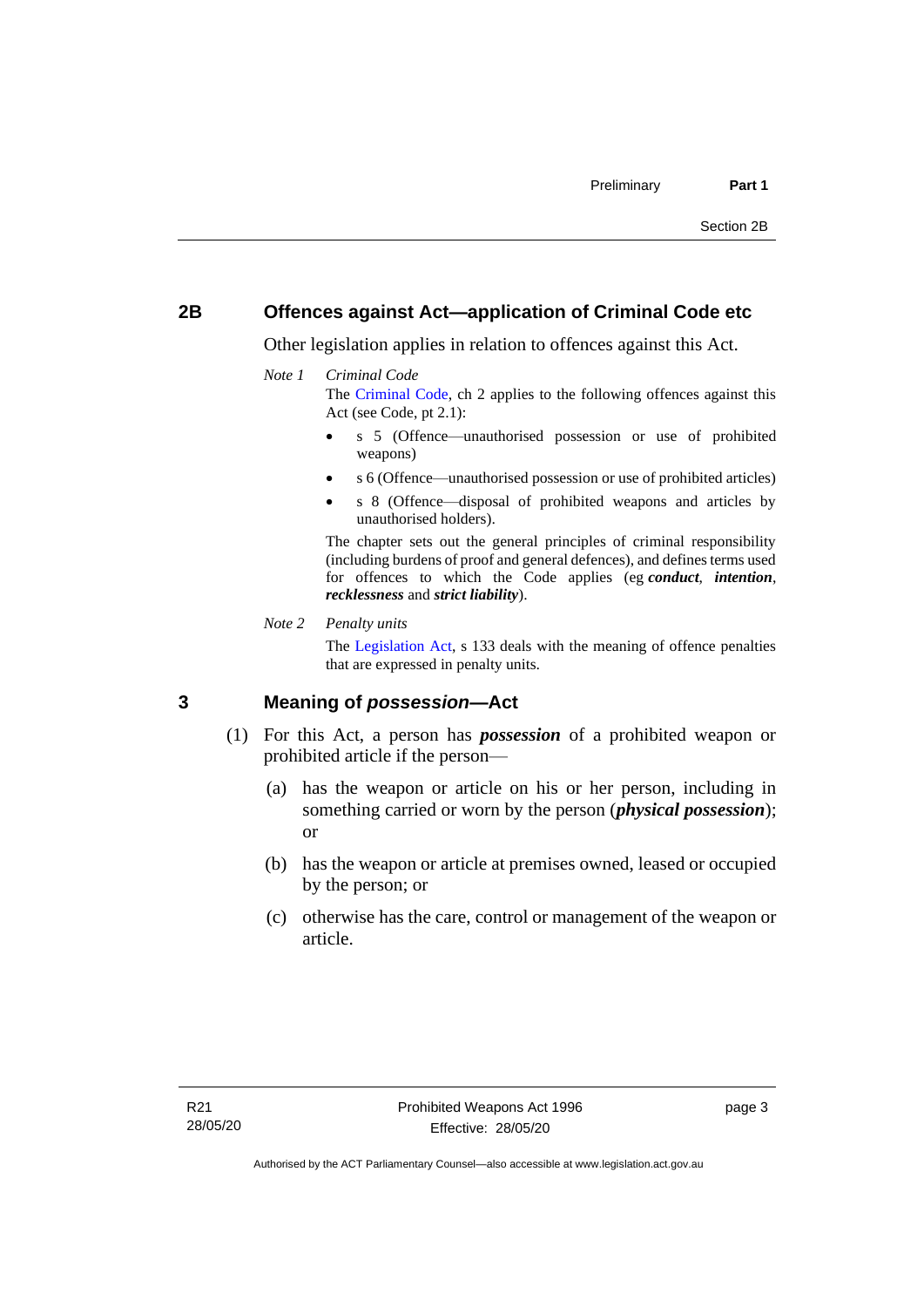- (2) Also, for this Act, a person has *possession* of a prohibited weapon or prohibited article if—
	- (a) part of the weapon or article is in the person's possession; and
	- (b) other parts of the weapon or article are in the possession of 1 or more other people; and
	- (c) at least 1 of the other people is in possession of the other part or parts for an agreed purpose with the person; and
	- (d) the parts would make up the weapon or article if fitted together.

### <span id="page-9-0"></span>**3A Evidence of possession—prohibited weapons or articles at premises**

- (1) For this Act, a person is not taken to have possession of a prohibited weapon or prohibited article only because the weapon or article is at premises owned, leased or occupied by the person if—
	- (a) the person does not know that the weapon or article is at the premises; or
	- (b) someone else who is authorised to possess the weapon or article—
		- (i) is also at the premises; or
		- (ii) has the care, control or management of the weapon or article; or
	- (c) someone else who is not authorised to possess the weapon or article has the care, control or management of the weapon or article; or
	- (d) the trier of fact is otherwise satisfied that the person was not in possession of the weapon or article.
- (2) To remove any doubt, a defendant to a prosecution for an offence against this Act who wishes to rely on a matter mentioned in subsection (1) has the evidential burden in relation to the matter.

Authorised by the ACT Parliamentary Counsel—also accessible at www.legislation.act.gov.au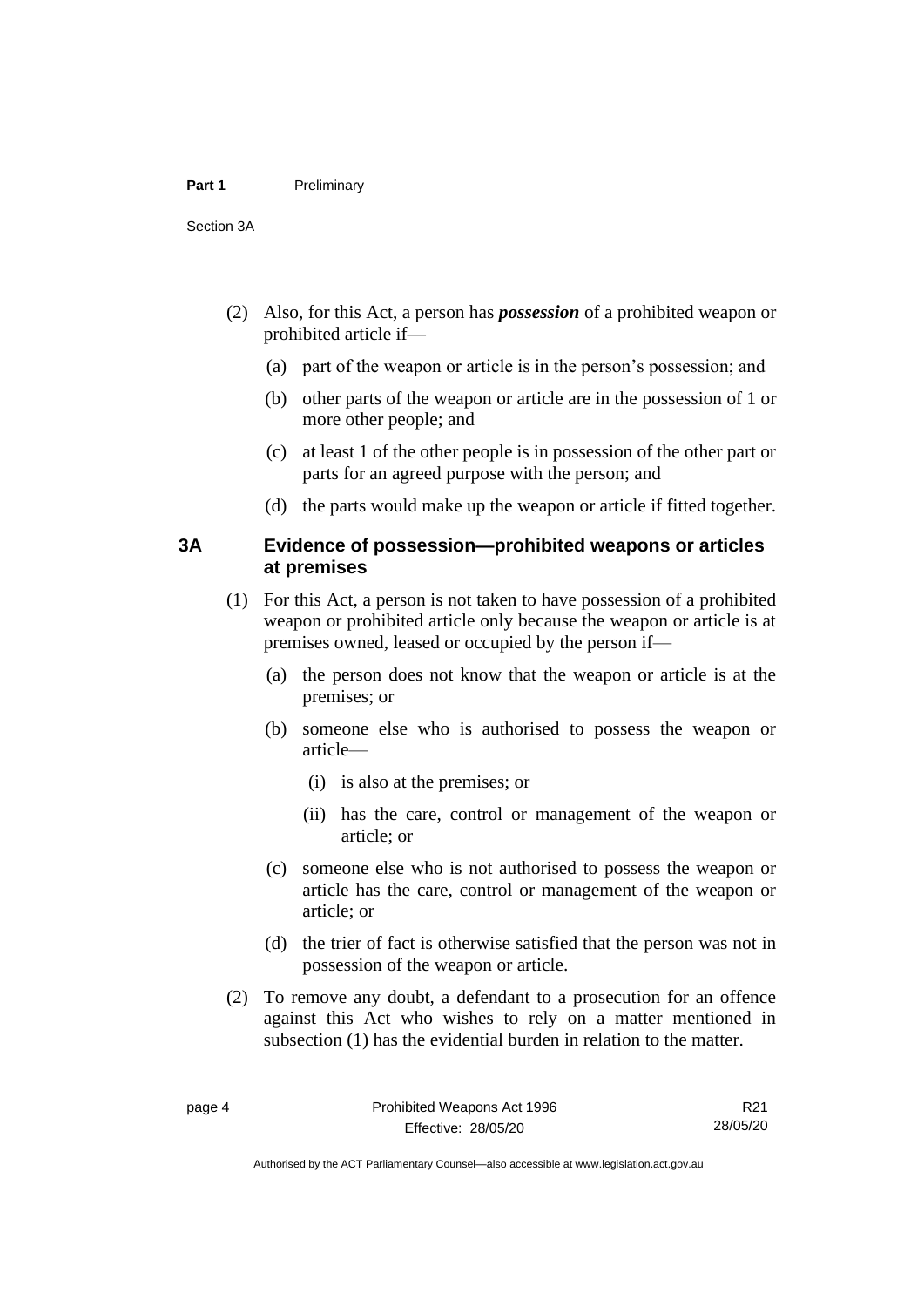## <span id="page-10-0"></span>**3B Evidence of possession—care, control or management of prohibited weapon or article**

- (1) To work out whether a person has the care, control or management of a prohibited weapon or prohibited article for this Act, each of the following must be considered:
	- (a) whether the person knows about the weapon or article;
	- (b) whether the person can use or dispose of the weapon or article;
	- (c) whether the person can control or prevent someone else from using or having physical possession of the weapon or article.
- (2) In this section:

*physical possession*—see section 3 (1) (a).

## <span id="page-10-1"></span>**4 Application of Act**

- (1) A person does not commit an offence against this Act only because of something done by the person in the exercise of the person's functions as a member of—
	- (a) the Australian Federal Police or a police force of a State or another Territory; or
	- (b) a police service or force of a foreign country required to possess or use a prohibited weapon or prohibited article for taking part in a training activity—
		- (i) conducted by the Australian Federal Police; and
		- (ii) carried out in the ACT; or
	- (c) the Defence Force; or
	- (d) a visiting force within the meaning of the *[Defence \(Visiting](http://www.comlaw.gov.au/Series/C1963A00081)  [Forces\) Act 1963](http://www.comlaw.gov.au/Series/C1963A00081)* (Cwlth); or
	- (e) the Australian Cadet Corps established under the *[Defence](http://www.comlaw.gov.au/Series/C1903A00020)  Act [1903](http://www.comlaw.gov.au/Series/C1903A00020)* (Cwlth); or

page 5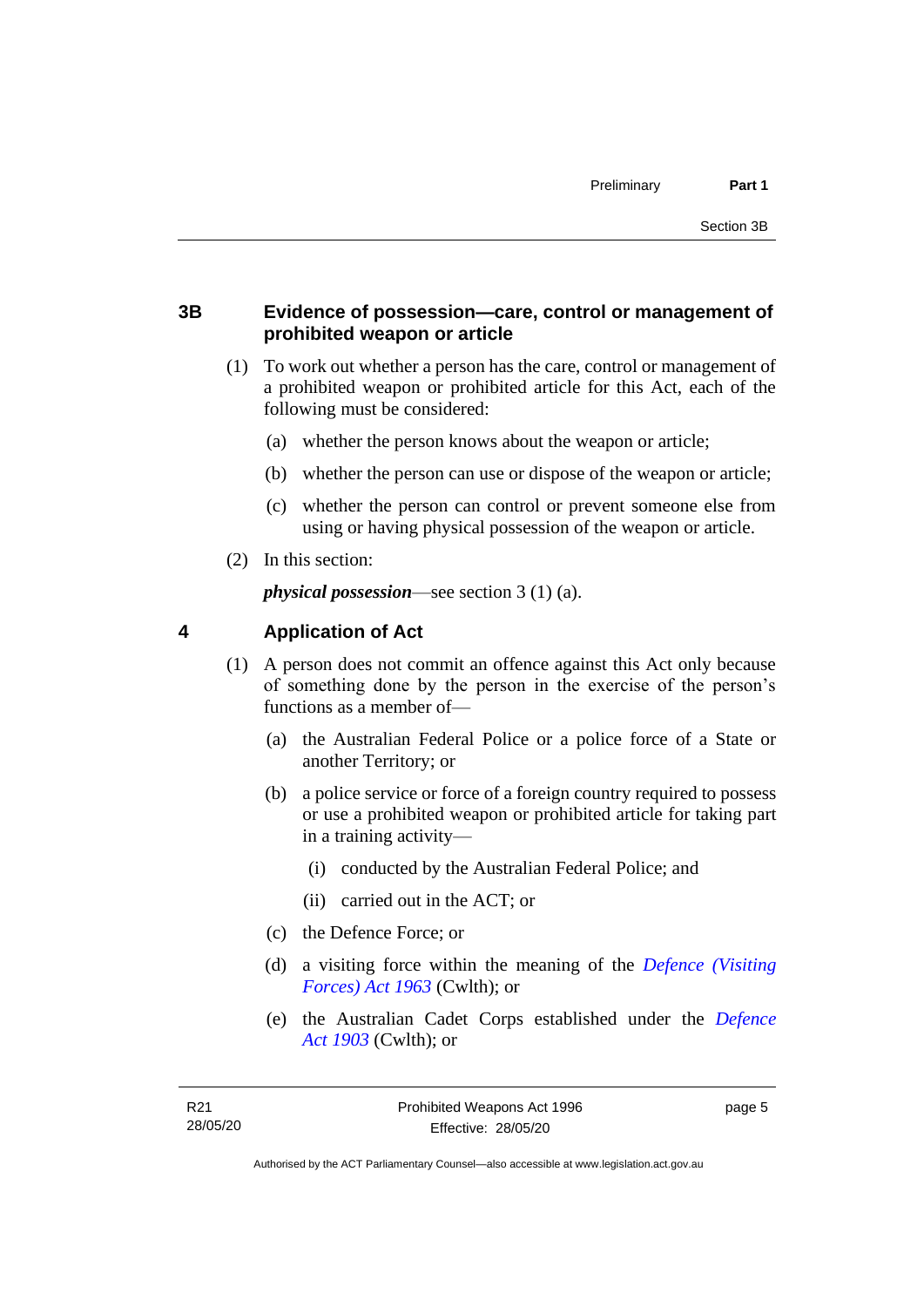#### **Part 1** Preliminary

Section 4

- (f) the council of the Australian War Memorial or of the staff of the memorial who, in the exercise of his or her functions and duties in accordance with the *[Australian War Memorial Act](http://www.comlaw.gov.au/Series/C2004A02305) 1980* (Cwlth), has in his or her possession a prohibited weapon, forming part of the memorial collection within the meaning of that Act; or
- (g) the council of the National Museum of Australia or of the staff of the museum who, in the exercise of his or her functions and duties in accordance with the *[National Museum of Australia Act](http://www.comlaw.gov.au/Series/C2004A02316)  [1980](http://www.comlaw.gov.au/Series/C2004A02316)* (Cwlth), has in his or her possession a prohibited weapon forming part of the memorial collection under that Act.
- *Note* A reference to an Act includes a reference to the statutory instruments made or in force under the Act, including regulations and permits (see *[Legislation Act 2001](http://www.legislation.act.gov.au/a/2001-14)*, s 104).
- (2) Also, a person does not commit an offence against this Act only because of something done by the person in the exercise of the person's functions as—
	- (a) a corrections officer; or
	- (b) an aviation security inspector under the *[Aviation Transport](https://www.legislation.gov.au/Series/C2004A01242)  [Security Act 2004](https://www.legislation.gov.au/Series/C2004A01242)* (Cwlth).
	- *Note Exercise*, *function* and *corrections officer* are defined in the [Legislation](http://www.legislation.act.gov.au/a/2001-14)  [Act,](http://www.legislation.act.gov.au/a/2001-14) dict, pt 1.

Authorised by the ACT Parliamentary Counsel—also accessible at www.legislation.act.gov.au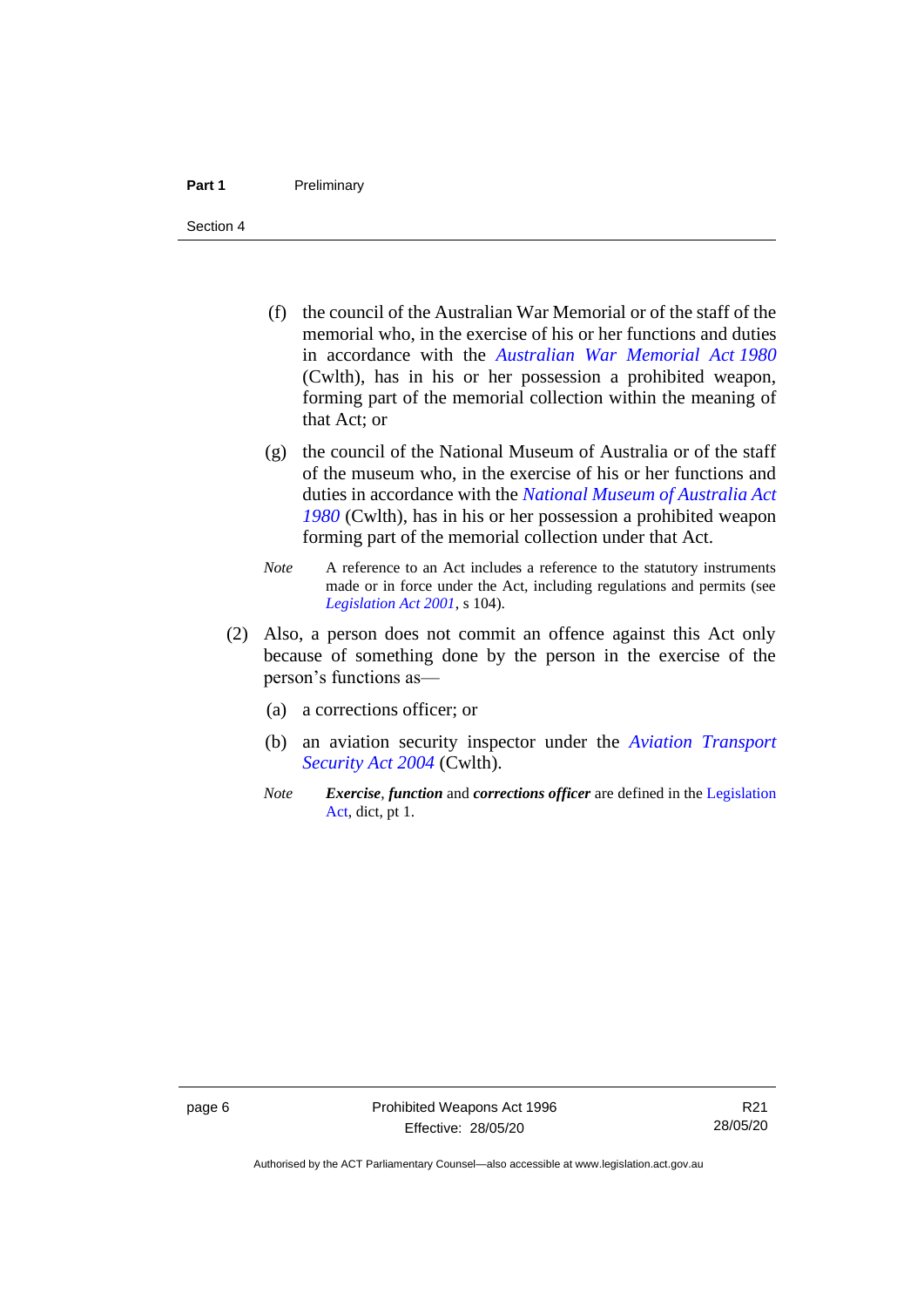## <span id="page-12-0"></span>**Part 1A Important concepts**

## <span id="page-12-1"></span>**4A Meaning of** *prohibited weapon***—Act**

(1) In this Act:

## *prohibited weapon*—

- (a) means—
	- (i) a weapon or thing described in schedule 1; and
	- (ii) a weapon or thing prescribed by regulation; and
	- (iii) something declared to be a prohibited weapon under section 4L; and
- (b) includes a modified prohibited weapon.
- (2) However, *prohibited weapon* does not include something declared not to be a prohibited weapon under section 4L.
- (3) A regulation may amend schedule 1—
	- (a) by adding the name or description of a weapon or thing; or
	- (b) by amending a name or description of a prohibited weapon to more accurately describe the weapon; or
	- (c) by omitting the name and description of a prohibited weapon.
- (4) In this section:

*modified prohibited weapon* means a weapon or thing that would be a prohibited weapon if—

- (a) it did not have something missing from it, or a defect or obstruction; or
- (b) something had not been added to it.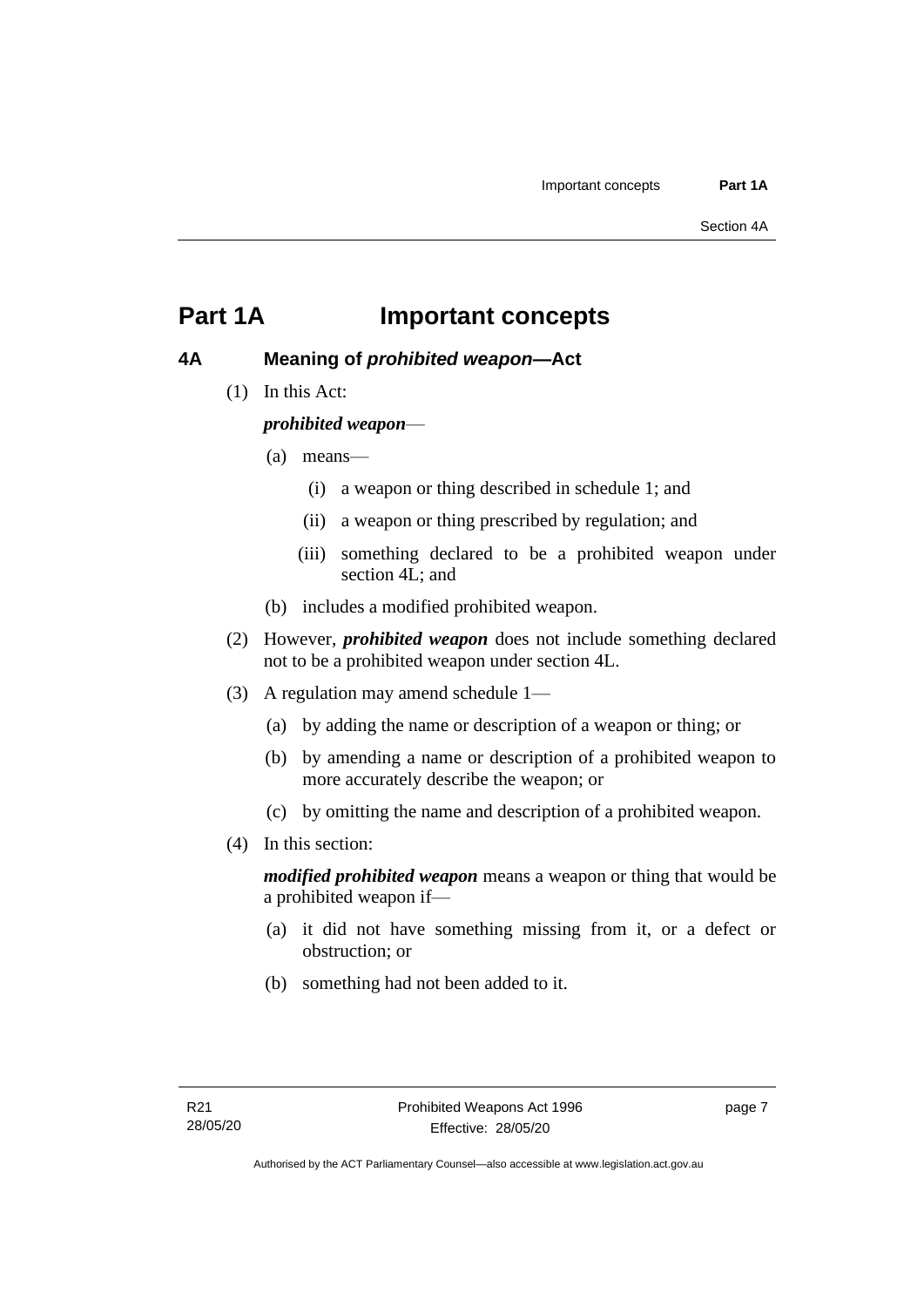#### **Part 1A** Important concepts

Section 4B

## <span id="page-13-0"></span>**4B Meaning of** *prohibited article***—Act**

(1) In this Act:

## *prohibited article*—

- (a) means—
	- (i) an article described in schedule 2; and
	- (ii) an article prescribed by regulation; and
	- (iii) something declared to be a prohibited article under section 4L; and
- (b) includes a modified prohibited article.
- (2) However, *prohibited article* does not include something declared not to be a prohibited article under section 4L.
- (3) A regulation may amend schedule 2—
	- (a) by adding the name or description of an article; or
	- (b) by amending a name or description of a prohibited article to more accurately describe the article; or
	- (c) by omitting the name and description of a prohibited article.
- (4) In this section:

*modified prohibited article* means an article that would be a prohibited article if—

- (a) it did not have something missing from it, or a defect or obstruction; or
- (b) something had not been added to it.

Authorised by the ACT Parliamentary Counsel—also accessible at www.legislation.act.gov.au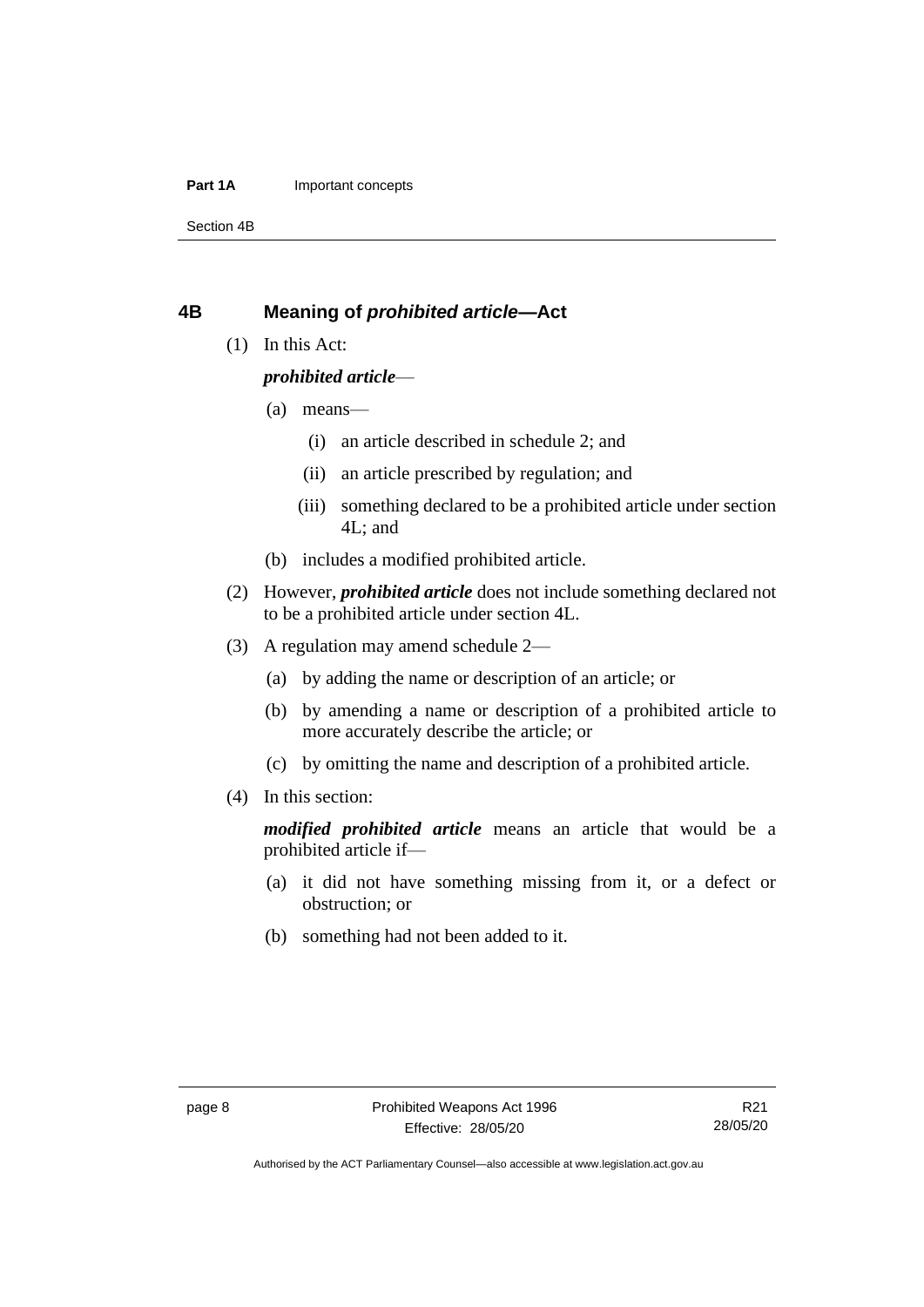## <span id="page-14-0"></span>**Part 1B Unregulated weapons**

## <span id="page-14-1"></span>**4C Meaning of** *unregulated weapon***—Act**

In this Act:

*unregulated weapon*—a thing is an *unregulated weapon* if—

- (a) the thing is designed, made or altered to be used as a weapon; and
- (b) the only practical use of the thing is as a weapon; and
- (c) the thing is not a prohibited weapon; and
- (d) the possession or use of the thing is not authorised under this Act.

## <span id="page-14-2"></span>**4CA Meaning of** *connected***—pt 1B**

In this part:

*connected*—a thing is *connected* with an offence if—

- (a) the offence has been committed in relation to it; or
- (b) it will provide evidence of the commission of the offence; or
- (c) it was used, is being used, or is intended to be used, to commit the offence.

## <span id="page-14-3"></span>**4D Unregulated weapons—seizure by police**

A police officer may seize a thing if the police officer believes on reasonable grounds that the thing is an unregulated weapon and that the seizure is necessary—

- (a) because the thing would pose a risk to the safety of anyone if used; and
- (b) to prevent the thing from being used or concealed, lost or destroyed.

page 9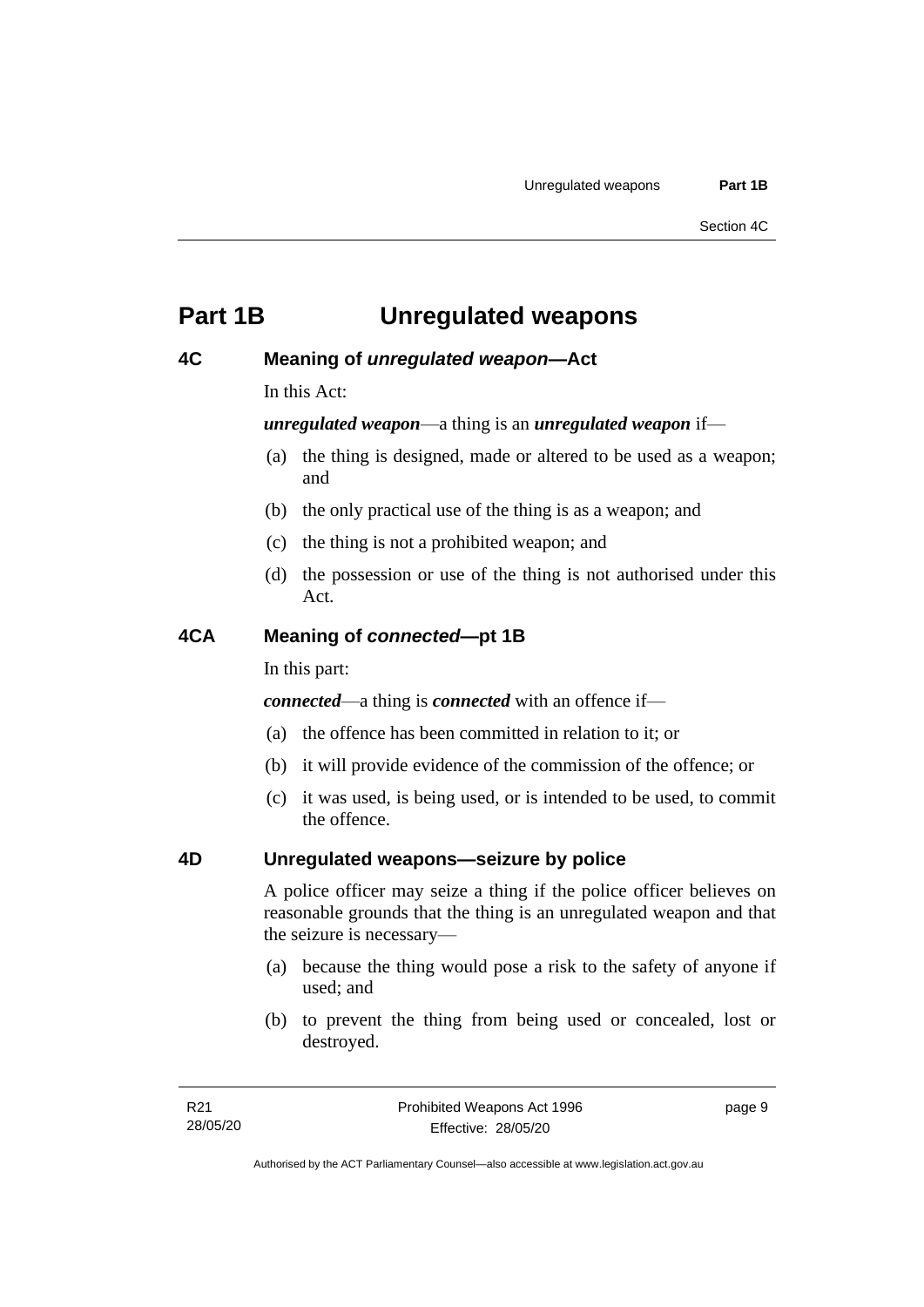#### **Part 1B** Unregulated weapons

Section 4E

### <span id="page-15-0"></span>**4E Unregulated weapons—receipt for seizure**

- (1) A police officer who seizes a thing under section 4D must give a receipt for the thing to the person from whom it was seized.
- (2) If, for any reason, it is not practicable to comply with subsection (1), the police officer must leave the receipt, secured conspicuously, at the premises where it was seized (the *place of seizure*).
- (3) The receipt must include the following:
	- (a) a description of the thing seized;
	- (b) an explanation of why the thing was seized;
	- (c) the police officer's name, and how to contact the officer;
	- (d) if the thing is removed from the place of seizure under section 4F—the address of the place to which the thing is removed.

## <span id="page-15-1"></span>**4F Unregulated weapons—examination**

- (1) A police officer who seizes a thing under section 4D (Unregulated weapons—seizure by police) may remove the thing from the premises where it was seized to another place for examination or processing, for not longer than 7 days (the *7-day period*).
- (2) A police officer may apply to the Magistrates Court for an extension of the 7-day period if the officer believes on reasonable grounds that the thing cannot be examined or processed within that time.
- (3) The police officer must, if practicable, give notice of the application to the person from whom the thing was seized, and the person is entitled to be heard on the application.
- (4) The court may order the extension if satisfied on reasonable grounds that the thing cannot be examined or processed within the 7-day period.

Authorised by the ACT Parliamentary Counsel—also accessible at www.legislation.act.gov.au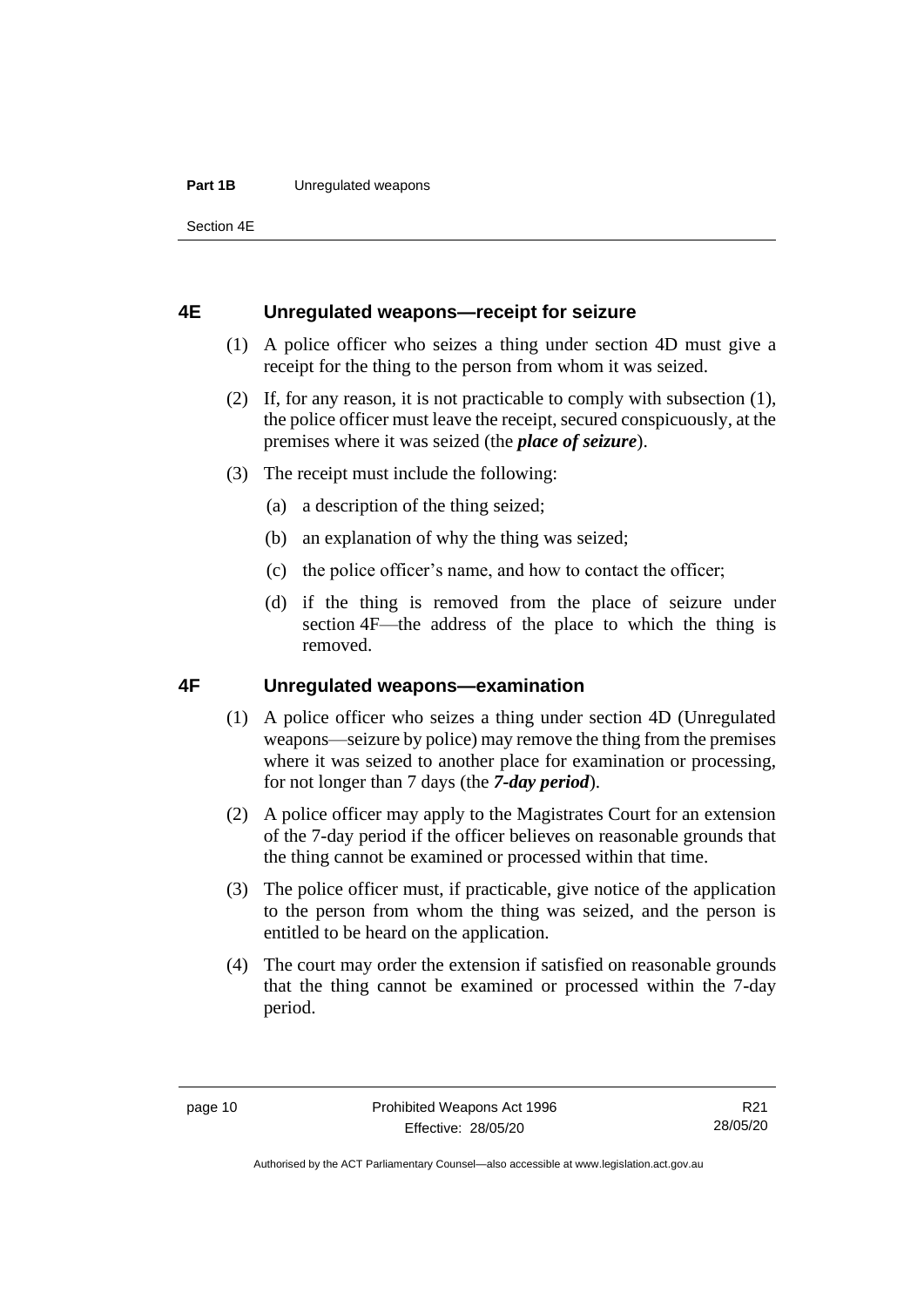(5) If a thing is moved to another place under this section, the police officer must, if practicable, tell the person from whom the thing was seized (or the person's representative) the results of the examination or processing.

## <span id="page-16-0"></span>**4G Unregulated weapons—access to things seized**

A person who would, apart from the seizure, be entitled to inspect a thing seized under section 4D (Unregulated weapons—seizure by police) may inspect it.

## <span id="page-16-1"></span>**4H Unregulated weapons—review of decision to seize**

- (1) The registrar must review each seizure under section 4D (Unregulated weapons—seizure by police) and order the return of the thing to the person from whom it was seized if—
	- (a) when seized, the thing was not—
		- (i) an unregulated weapon; or
		- (ii) a prohibited weapon; or
	- (b) within 30 days after the day of seizure, the thing is not a prohibited weapon; or
	- (c) the registrar has no reasonable grounds to believe that the thing is connected with an offence against any of the following:
		- (i) this Act;
		- (ii) the *[Firearms Act 1996](http://www.legislation.act.gov.au/a/1996-74)*;
		- (iii) the *[Crimes Act 1900;](http://www.legislation.act.gov.au/a/1900-40)*
		- (iv) the [Criminal Code;](http://www.legislation.act.gov.au/a/2002-51)
		- (v) another law prescribed by regulation.

page 11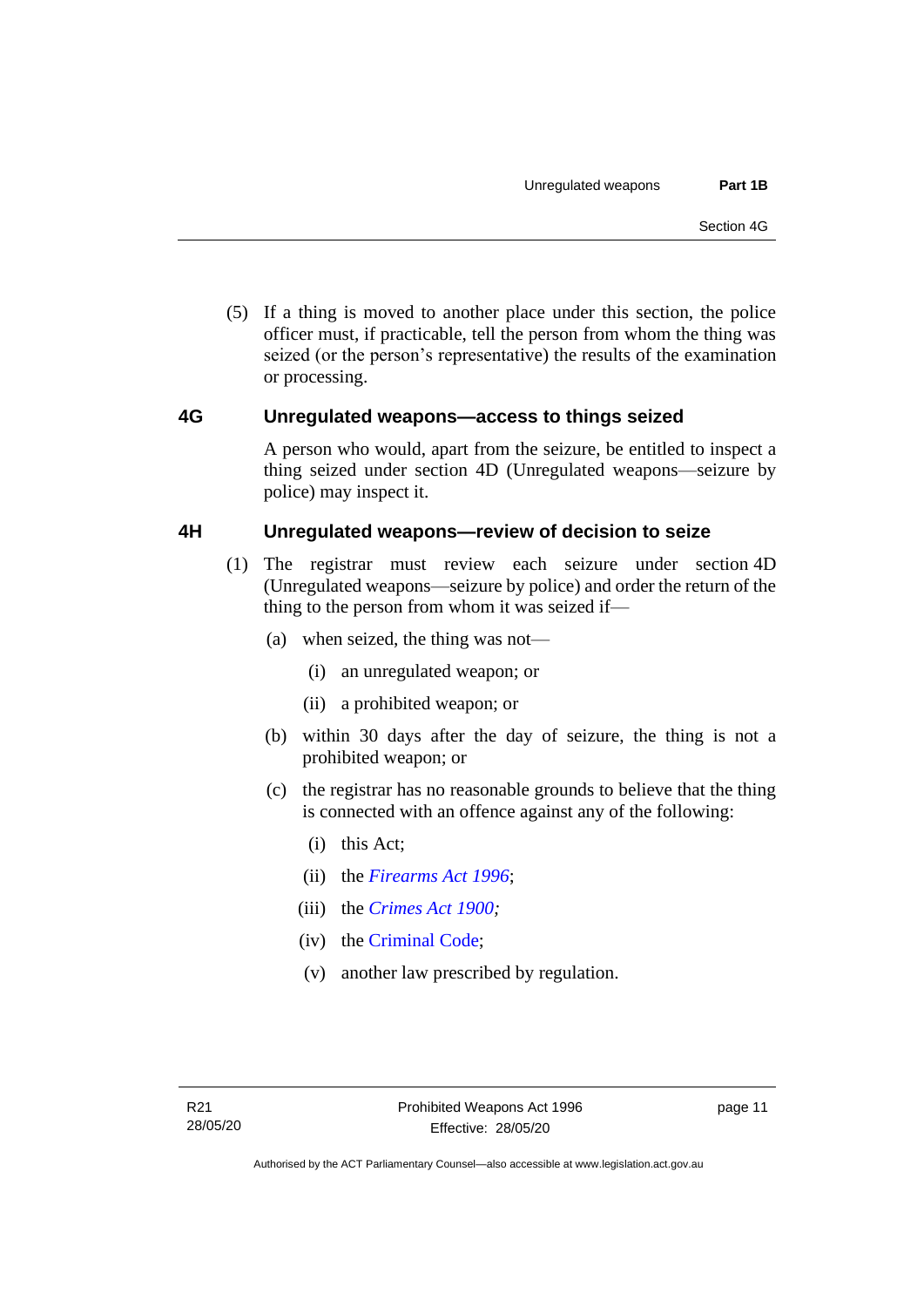#### **Part 1B** Unregulated weapons

Section 4I

- (2) If a thing is ordered to be returned under subsection (1) to the person from whom it was seized, but it cannot be returned, the Territory must pay reasonable compensation to the owner of the thing for its loss.
- (3) In this section:

*offence* includes an offence that there are reasonable grounds for believing has been, is being or will be, committed.

## <span id="page-17-0"></span>**4I Unregulated weapons—forfeiture**

- (1) A thing seized under section 4D (Unregulated weapons—seizure by police) is forfeited to the Territory if there is no requirement under section 4H—
	- (a) to return the thing to the person from whom it was seized; or
	- (b) to pay compensation for the thing.
- (2) A thing forfeited to the Territory may be destroyed or otherwise disposed of as the director-general directs.

Authorised by the ACT Parliamentary Counsel—also accessible at www.legislation.act.gov.au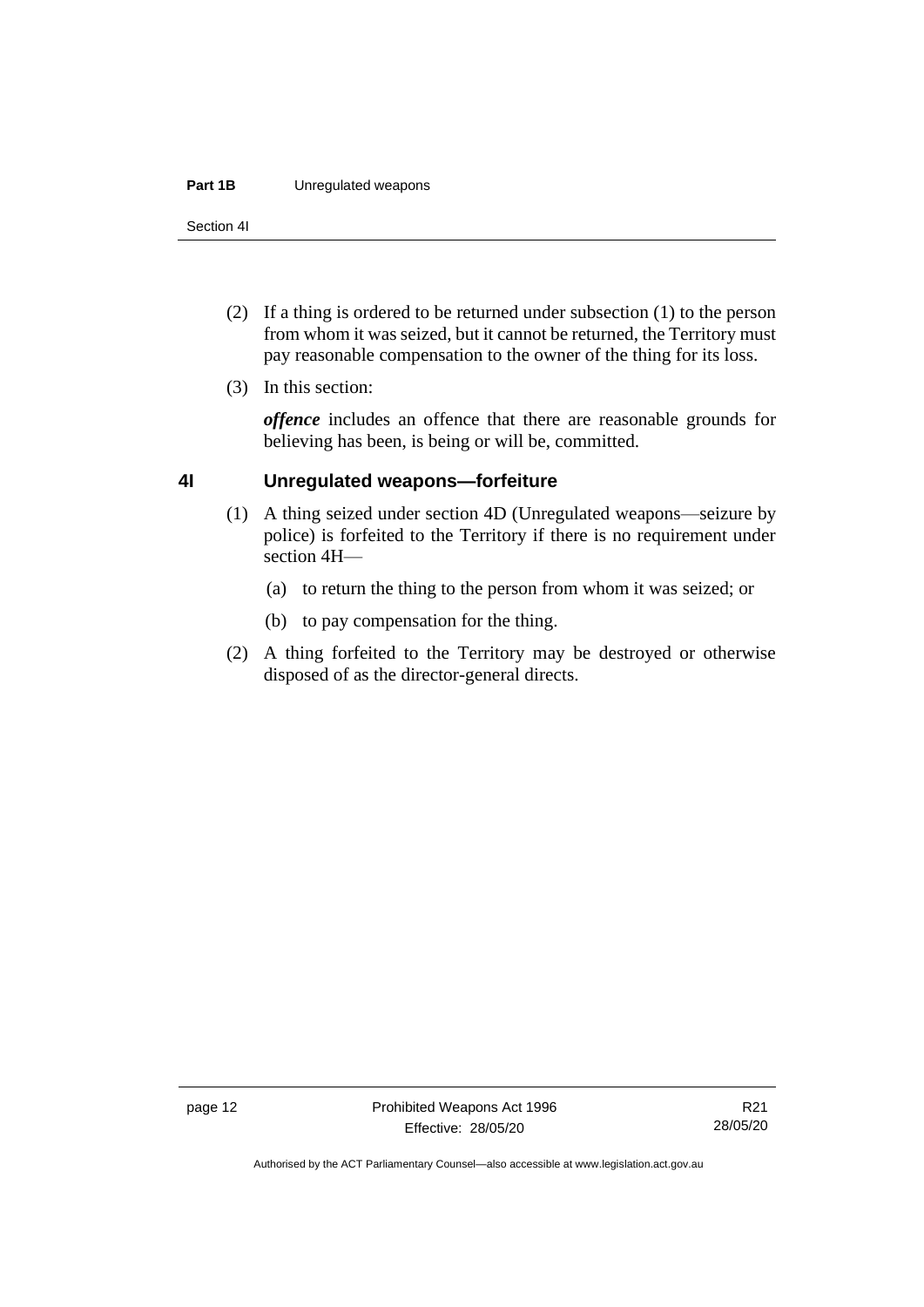## <span id="page-18-0"></span>**Part 1C Minister's guidelines**

## <span id="page-18-1"></span>**4K Minister's guidelines**

- (1) The Minister may make guidelines about the making of a decision by the registrar under section 4L.
- (2) The registrar must comply with any guidelines under this section.
- (3) A guideline is a disallowable instrument.
	- *Note* A disallowable instrument must be notified, and presented to the Legislative Assembly, under the [Legislation Act.](http://www.legislation.act.gov.au/a/2001-14)

page 13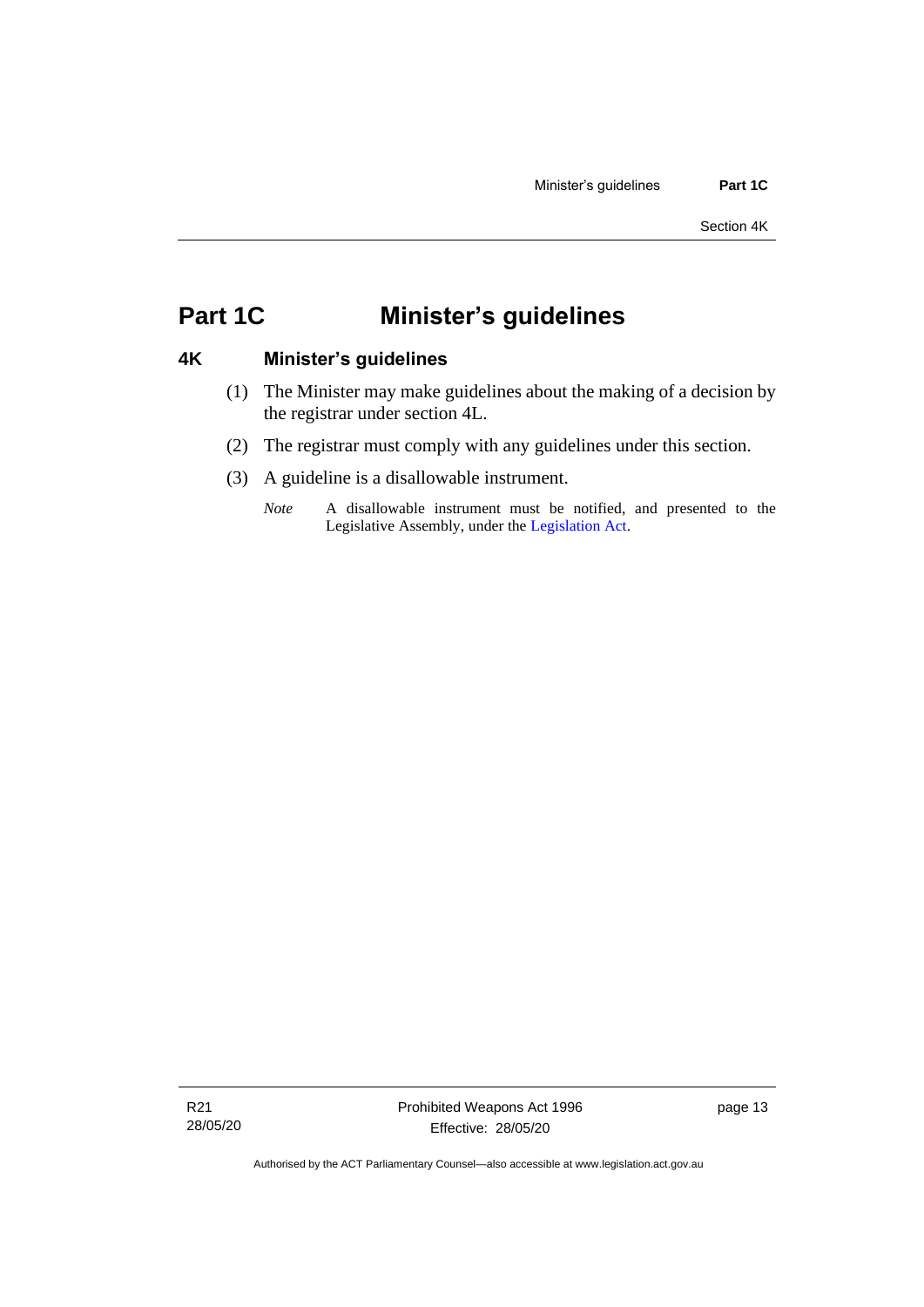Section 4L

## <span id="page-19-0"></span>**Part 1D Declarations about prohibited articles and weapons**

### <span id="page-19-1"></span>**4L Prohibited articles and weapons declarations by registrar**

- (1) The registrar may, in accordance with any guidelines under section 4K (Minister's guidelines), do any of the following:
	- (a) declare something to be a prohibited article;
	- (b) declare an unregulated weapon to be a prohibited weapon;
	- (c) declare that something is not a prohibited article or prohibited weapon.
- (2) A declaration remains in force for 3 months.
- (3) A declaration is a disallowable instrument.
	- *Note* A disallowable instrument must be notified, and presented to the Legislative Assembly, under the [Legislation Act.](http://www.legislation.act.gov.au/a/2001-14)
- (4) The registrar must give additional public notice of the declaration.
	- *Note Public notice* means notice on an ACT Government website or in a daily newspaper circulating in the ACT (see [Legislation Act,](http://www.legislation.act.gov.au/a/2001-14) dict, pt 1). The requirement in s (4) is in addition to the requirement for notification on the legislation register as a disallowable instrument.

## <span id="page-19-2"></span>**4M Effect of certain declarations**

A person does not commit an offence against this Act in relation to the possession or use of a thing that is the subject of a declaration under section 4L (1) (a) or (b) if the elements of the offence happen less than 2 days after the day the declaration is notified under the [Legislation Act.](http://www.legislation.act.gov.au/a/2001-14)

R21 28/05/20

Authorised by the ACT Parliamentary Counsel—also accessible at www.legislation.act.gov.au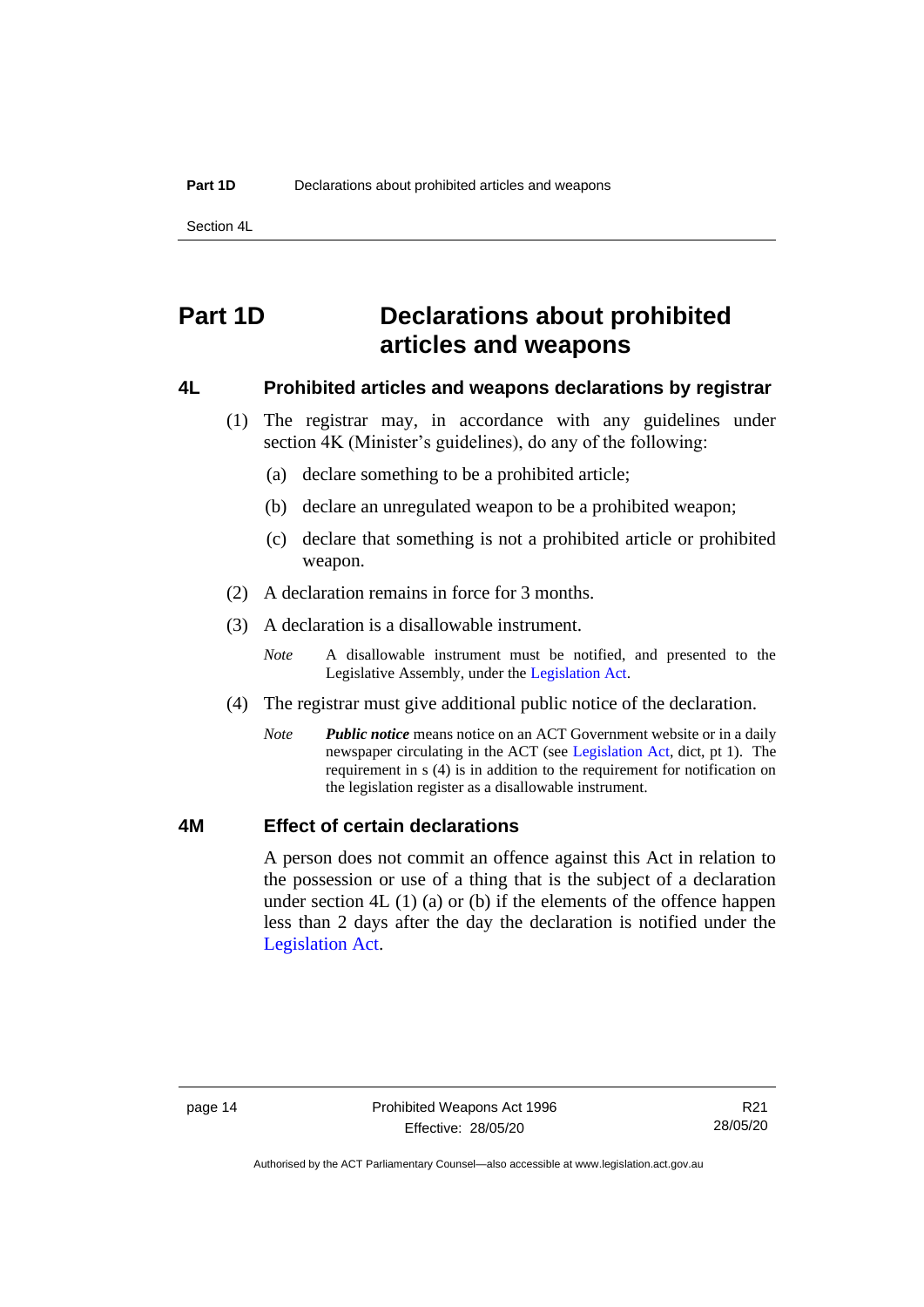# <span id="page-20-0"></span>**Part 2 Offences**

## <span id="page-20-1"></span>**5 Offence—unauthorised possession or use of prohibited weapons**

A person commits an offence if the person—

- (a) possesses or uses a prohibited weapon; and
- (b) is not authorised by a permit, or otherwise under this Act, to possess or use the weapon.

Maximum penalty: 500 penalty units, imprisonment for 5 years or both.

*Note* A reference to an Act includes a reference to the statutory instruments made or in force under the Act, including any regulation (se[e Legislation](http://www.legislation.act.gov.au/a/2001-14)  [Act,](http://www.legislation.act.gov.au/a/2001-14) s 104).

## <span id="page-20-2"></span>**6 Offence—unauthorised possession or use of prohibited articles**

A person commits an offence if the person—

- (a) possesses or uses a prohibited article; and
- (b) is not authorised by a permit, or otherwise under this Act, to possess or use the article.

Maximum penalty: 200 penalty units, imprisonment for 2 years or both.

*Note* A reference to an Act includes a reference to the statutory instruments made or in force under the Act, including any regulation (se[e Legislation](http://www.legislation.act.gov.au/a/2001-14)  [Act,](http://www.legislation.act.gov.au/a/2001-14) s 104).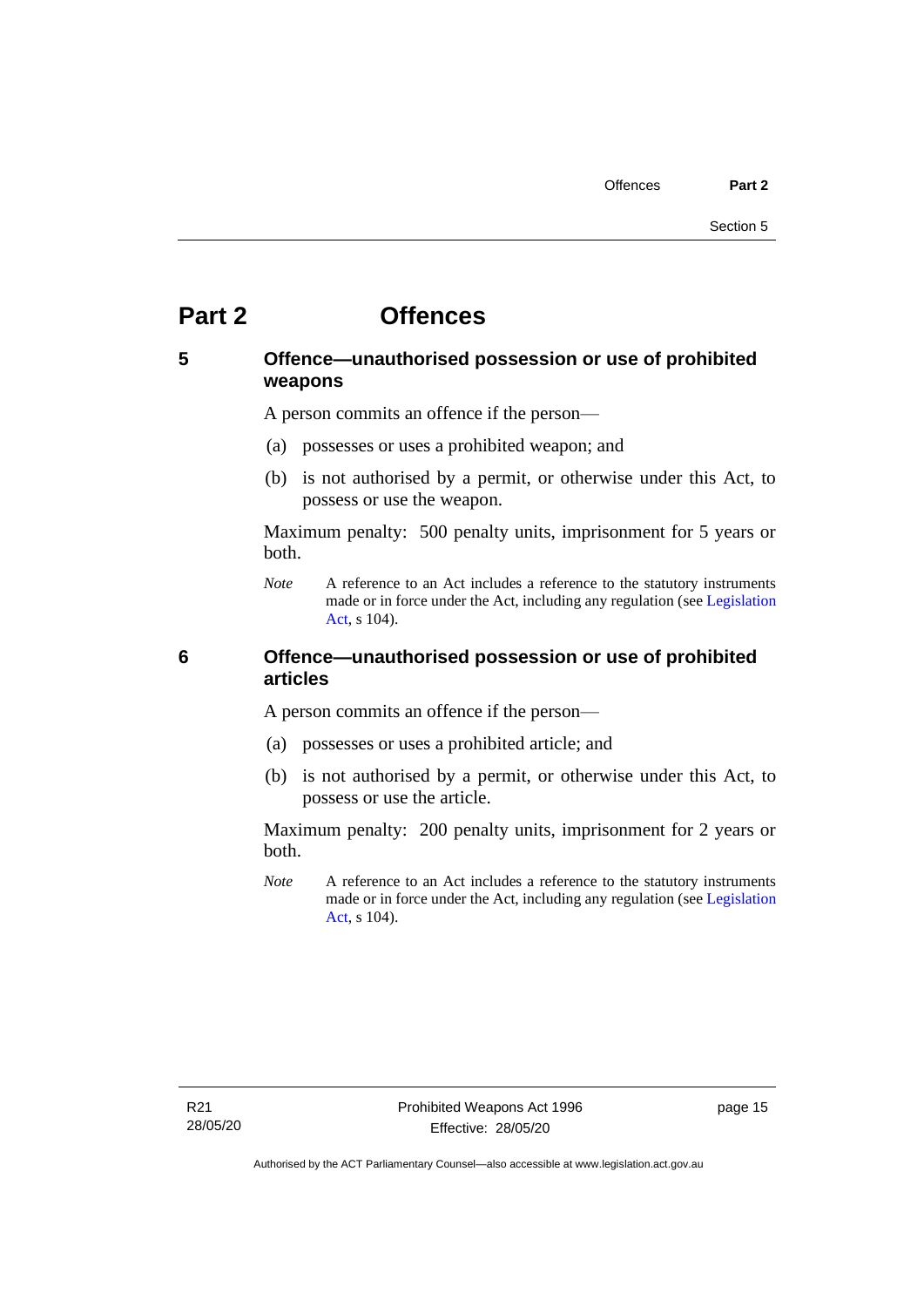#### **Part 2** Offences

## <span id="page-21-0"></span>**6A Declarations about authorised possession and use of laser pointers**

- (1) The registrar may, in accordance with any guidelines under section 6B, declare that the possession or use of a laser pointer is authorised.
	- *Note 1* A power to make a statutory instrument includes power to make different provision in relation to different matters or different classes of matters (se[e Legislation Act,](http://www.legislation.act.gov.au/a/2001-14) s 48.)
	- *Note 2* A reference to an Act includes a reference to a provision of an Act (see [Legislation Act,](http://www.legislation.act.gov.au/a/2001-14) s 7 (3)).
- (2) A declaration may provide for the authorisation—
	- (a) to apply generally or in a particular case; or
	- (b) to be conditional.
- (3) A declaration is a disallowable instrument.

*Note* A disallowable instrument must be notified, and presented to the Legislative Assembly, under the [Legislation Act.](http://www.legislation.act.gov.au/a/2001-14)

(4) In this section:

*laser pointer* means a prohibited weapon that is a hand-held article, commonly known as a laser pointer, designed or adapted to emit a laser beam with an accessible emission level of greater than 1mW.

### <span id="page-21-1"></span>**6B Guidelines for declarations under section 6A**

- (1) The Minister may make guidelines about the making of a declaration under section 6A.
- (2) The registrar must comply with any guidelines under this section.
- (3) A guideline is a disallowable instrument.
	- *Note* A disallowable instrument must be notified, and presented to the Legislative Assembly, under the [Legislation Act.](http://www.legislation.act.gov.au/a/2001-14)

Authorised by the ACT Parliamentary Counsel—also accessible at www.legislation.act.gov.au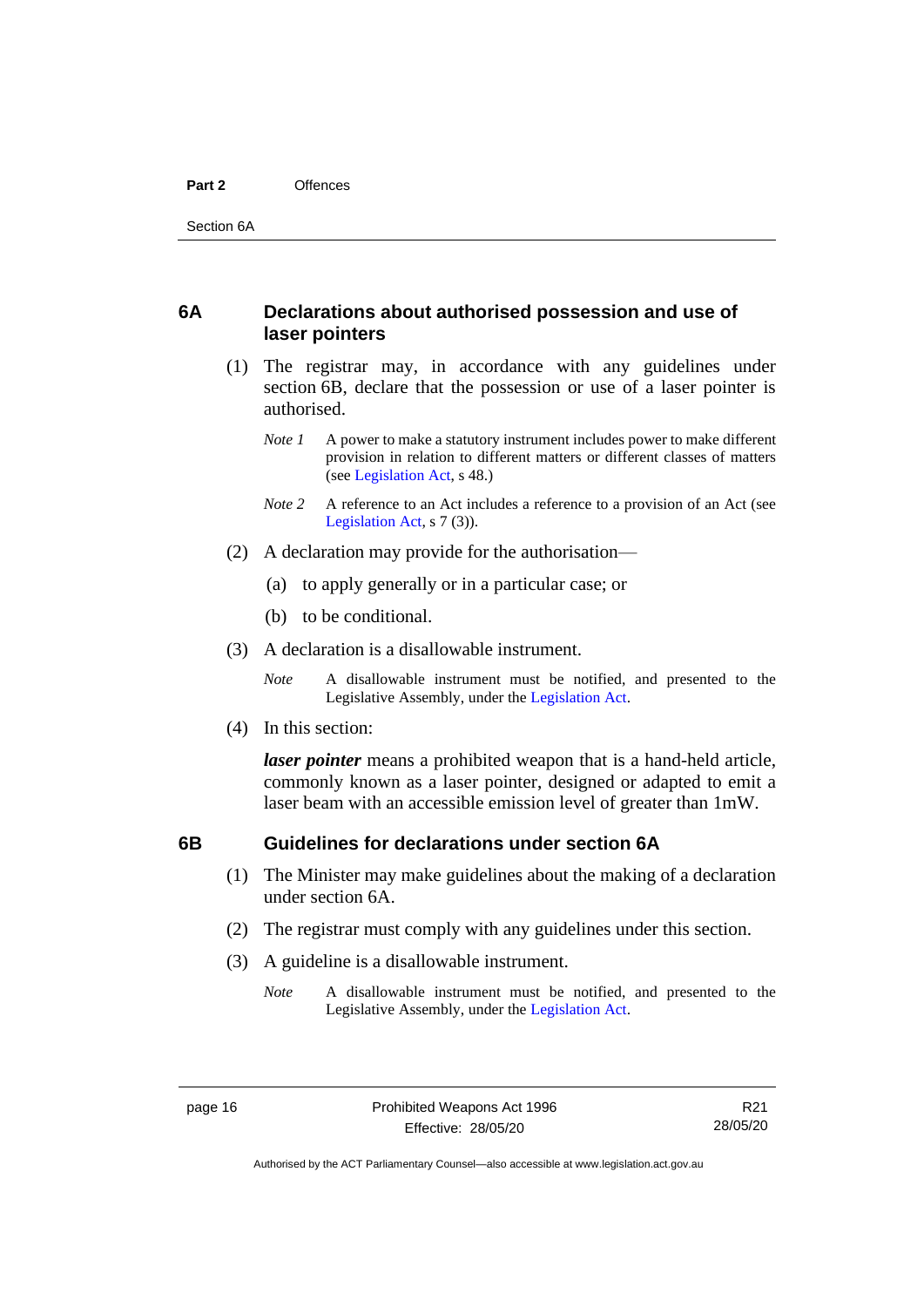## <span id="page-22-0"></span>**7 Inspection of prohibited weapons or articles by police**

- (1) A person who possesses a prohibited weapon or prohibited article must, on demand made by a police officer at any time, produce for inspection by that officer—
	- (a) the weapon or article; and
	- (b) any permit that authorises the person to possess the weapon or article.

Maximum penalty: 50 penalty units.

- (2) A person commits an offence against subsection (1) only if the police officer, when making the demand, explains to the person that failure to comply with the demand is an offence against this Act.
- (3) In subsection (1), a reference to a *prohibited weapon* or a *prohibited article* includes a reference to a part of a prohibited weapon or a prohibited article.

## <span id="page-22-1"></span>**8 Offence—disposal of prohibited weapons and articles by unauthorised holders**

- (1) A person commits an offence if—
	- (a) the person has possession of a prohibited weapon or prohibited article; and
	- (b) the person is not, or is no longer, authorised by a permit or otherwise under this Act to possess the weapon or article; and
	- (c) within 7 days after the day the person comes into possession of, or is no longer authorised to possess, the weapon or article, the person fails—
		- (i) to surrender the weapon or article to a police officer; or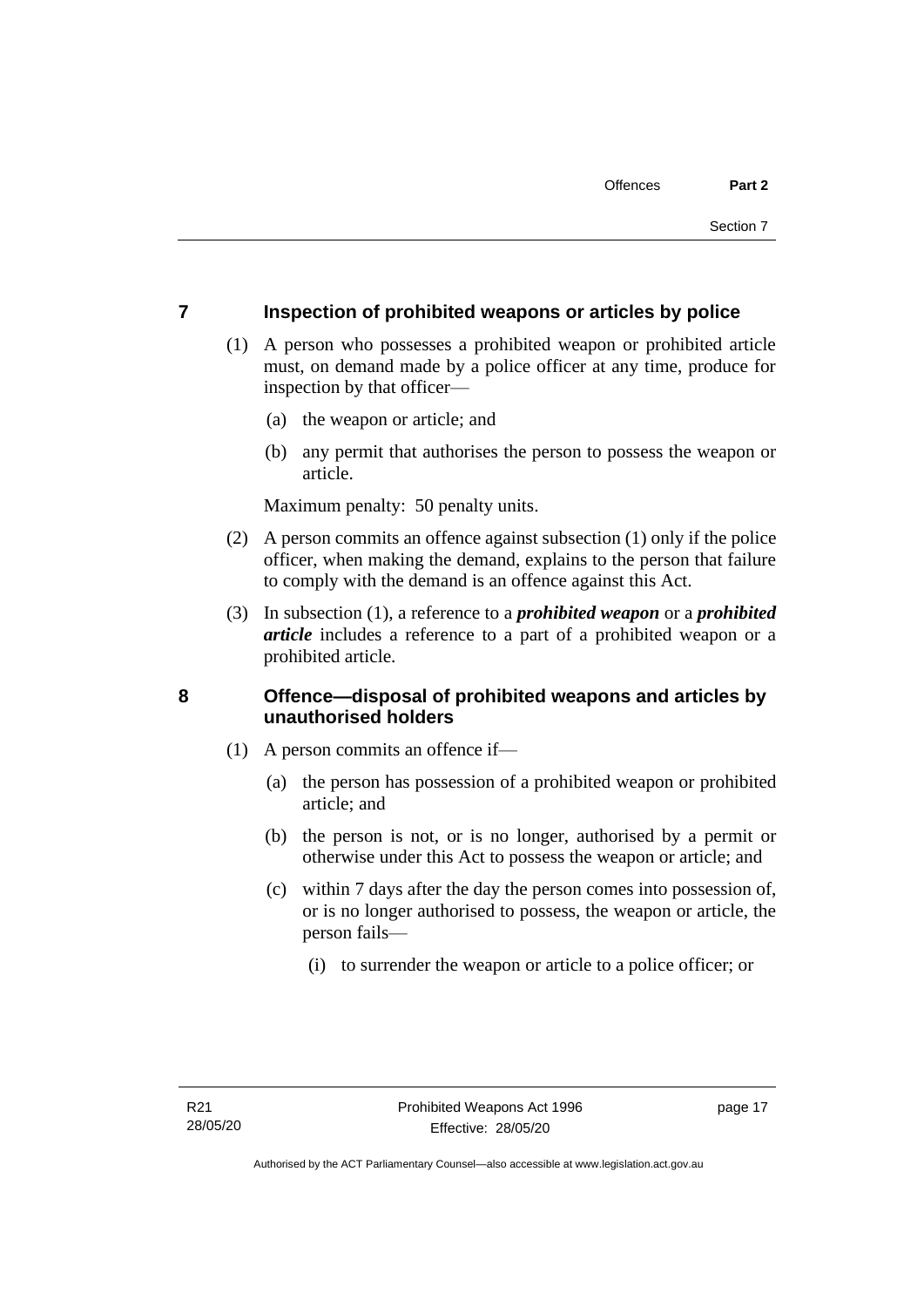(ii) to dispose of the weapon or article to someone who is authorised by a permit to possess it.

Maximum penalty: 50 penalty units, imprisonment for 6 months or both.

- (2) A person does not contravene any other provision of this Act because the person—
	- (a) disposed of or surrendered a prohibited weapon or prohibited article in accordance with this section; or
	- (b) accepted a prohibited weapon or prohibited article under this section.

page 18 Prohibited Weapons Act 1996 Effective: 28/05/20

R21 28/05/20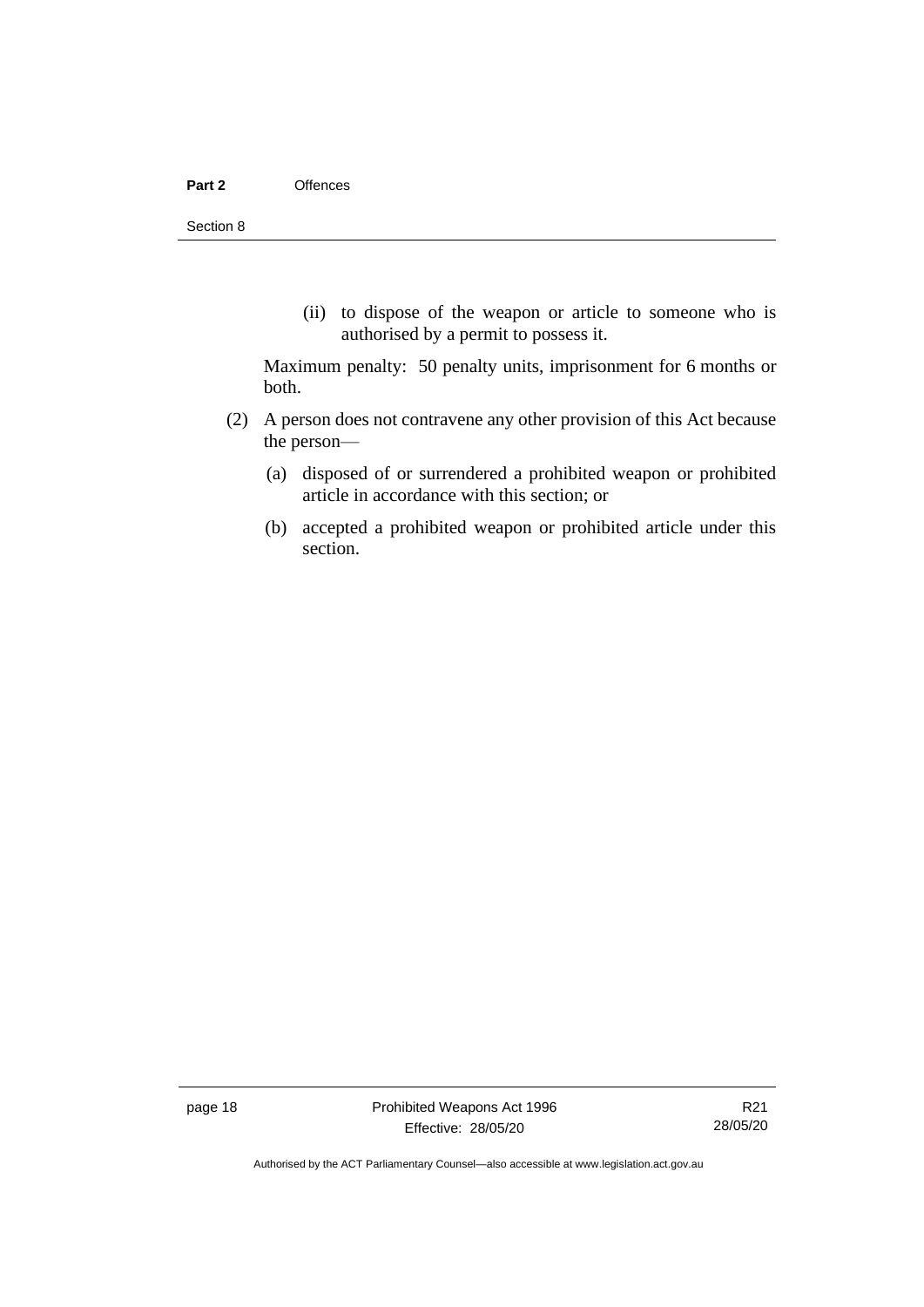# <span id="page-24-0"></span>**Part 3 Permits**

## <span id="page-24-1"></span>**9 Permits**

- (1) The registrar may issue a permit authorising the possession or use of—
	- (a) a prohibited weapon; or
	- (b) a prohibited article.
- (2) The regulations may provide for mandatory or discretionary grounds for refusing the issue of a permit.
- (3) A permit may be issued subject to conditions.
- (4) The conditions may provide for the expiration of the permit, limit the authority it confers and impose requirements on the person to whom the permit is issued.
- (5) The registrar may, for any reason the registrar considers sufficient, cancel a permit by causing written notice of its cancellation to be served on the person to whom the permit was issued.
- (6) A person to whom a permit was issued may surrender the permit for cancellation.

## <span id="page-24-2"></span>**11 Contravention of conditions**

A person to whom a permit is issued must not contravene any requirement made by the conditions of a permit.

Maximum penalty: 50 penalty units.

## <span id="page-24-3"></span>**12 Production of permit**

- (1) A person to whom a permit is issued must, on demand of a police officer at any time—
	- (a) produce the permit for inspection by the police officer if the person has the permit in his or her possession; or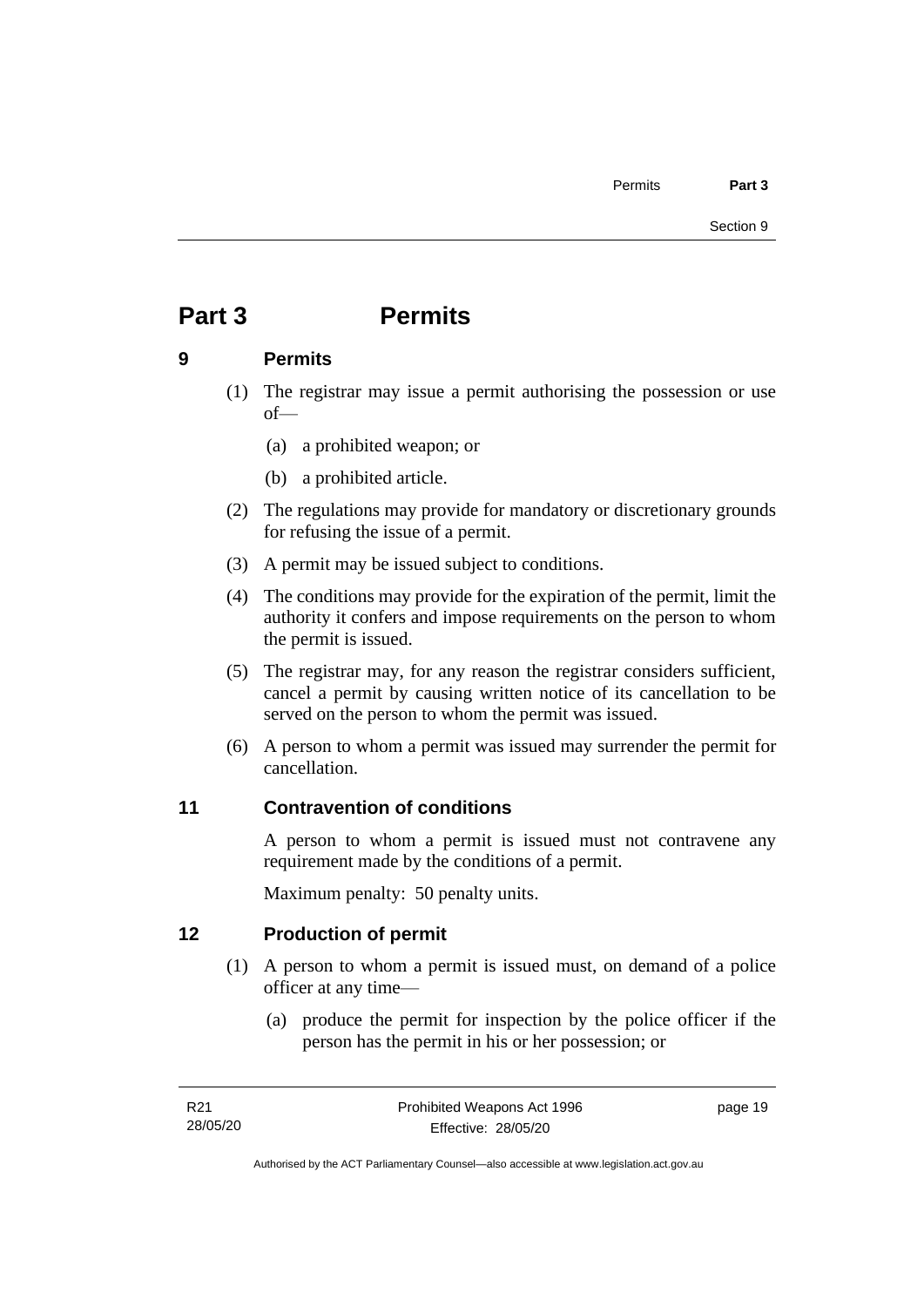#### **Part 3** Permits

(b) state the person's full name and usual place of residence to the police officer.

Maximum penalty: 50 penalty units, imprisonment for 6 months or both.

(2) A person commits an offence against subsection (1) only if the police officer, when making the demand, explains to the person that failure to comply with the demand is an offence against this Act.

## <span id="page-25-0"></span>**13 Surrender of cancelled permit**

If a permit is cancelled or expires, the person to whom it was issued must within 7 days of that cancellation or expiry, surrender it to the registrar.

Maximum penalty: 50 penalty units, imprisonment for 6 months or both.

Authorised by the ACT Parliamentary Counsel—also accessible at www.legislation.act.gov.au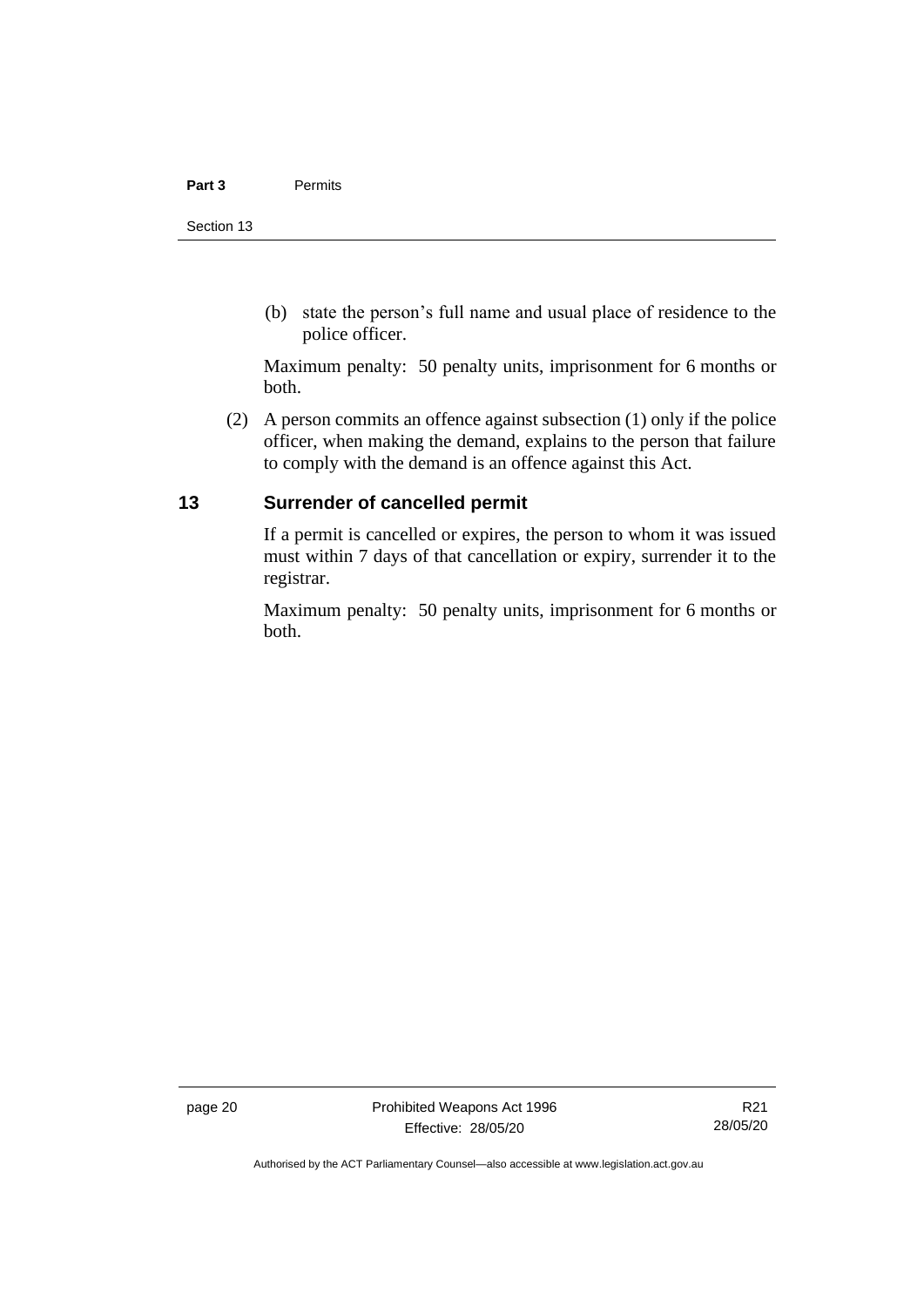# <span id="page-26-0"></span>**Part 3A Notification and review of decisions**

## <span id="page-26-1"></span>**14 Meaning of** *reviewable decision—***pt 3A**

In this part:

*reviewable decision* means a decision mentioned in schedule 3, column 3 under a provision of this Act mentioned in column 2 in relation to the decision.

## <span id="page-26-2"></span>**14A Reviewable decision notices**

If a person makes a reviewable decision, the person must give a reviewable decision notice to each entity mentioned in schedule 3, column 4 in relation to the decision.

- *Note* 1 The person must also take reasonable steps to give a reviewable decision notice to any other person whose interests are affected by the decision (see *[ACT Civil and Administrative Tribunal Act 2008](http://www.legislation.act.gov.au/a/2008-35)*, s 67A).
- *Note* 2 The requirements for reviewable decision notices are prescribed under the *[ACT Civil and Administrative Tribunal Act 2008](http://www.legislation.act.gov.au/a/2008-35)*.

## <span id="page-26-3"></span>**14B Applications for review**

The following may apply to the ACAT for a review of a reviewable decision:

- (a) an entity mentioned in schedule 3, column 4 in relation to the decision;
- (b) any other person whose interests are affected by the decision.
- *Note* If a form is approved under the *[ACT Civil and Administrative Tribunal](http://www.legislation.act.gov.au/a/2008-35)  [Act 2008](http://www.legislation.act.gov.au/a/2008-35)* for the application, the form must be used.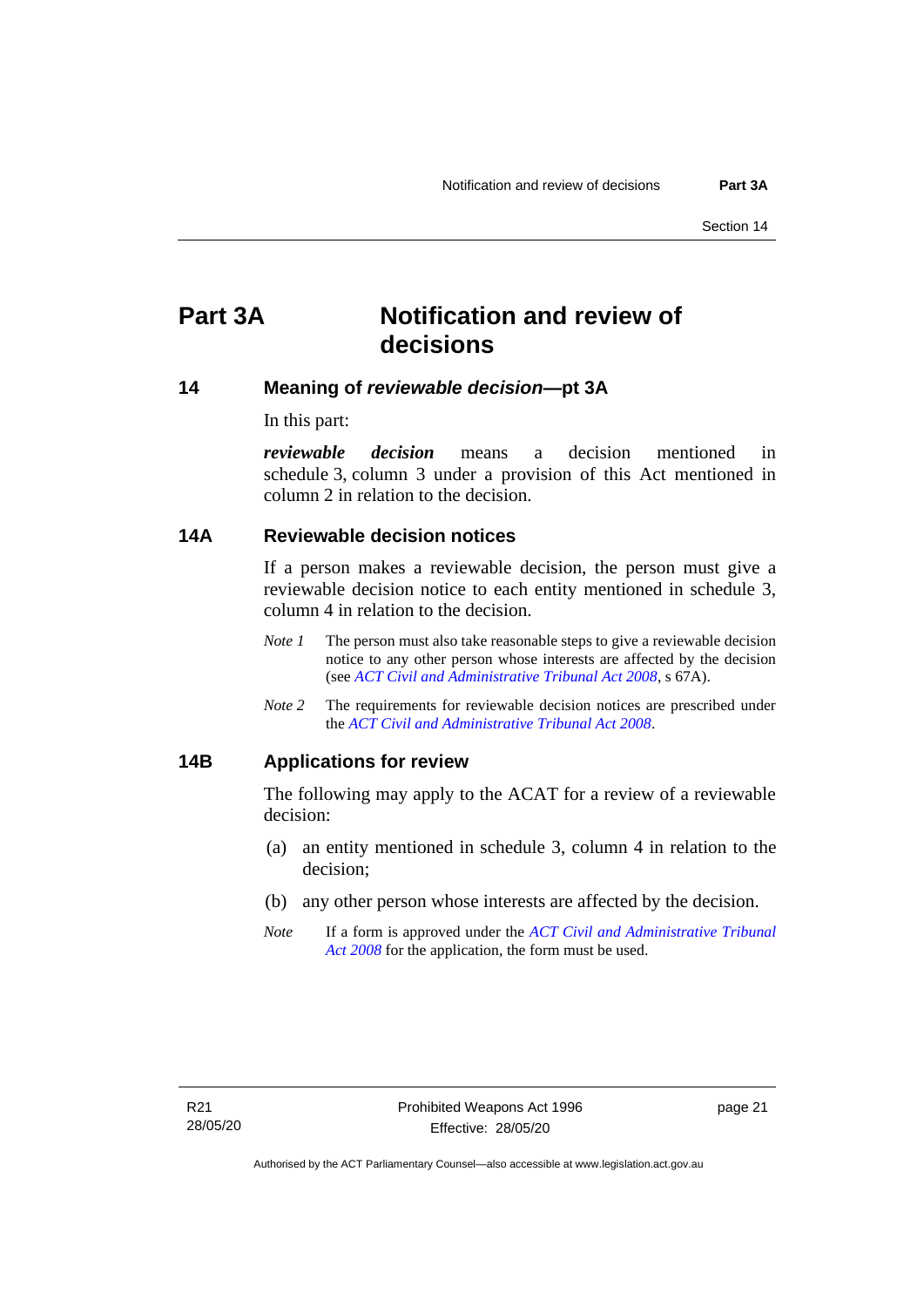#### **Part 4** Miscellaneous

Section 15

## <span id="page-27-0"></span>**Part 4 Miscellaneous**

### <span id="page-27-1"></span>**15 Information to be supplied**

A person who has possession of a prohibited weapon or prohibited article acquired from another person must, on demand made by a police officer at any time, inform the police officer of—

- (a) the name and address of the person from whom the weapon or article was acquired; and
- (b) the date on which it was acquired.

Maximum penalty: 50 penalty units.

## <span id="page-27-2"></span>**16 Disposal of surrendered or seized prohibited weapons or prohibited articles**

- (1) A magistrate may, on application by a police officer or by any person who claims to be the owner of a prohibited weapon or prohibited article surrendered to or seized by a police officer in accordance with this Act, order that the weapon or article—
	- (a) be forfeited to the Territory; or
	- (b) be returned to the person claiming to be the owner of the weapon or article; or
	- (c) be otherwise disposed of in such manner as the court thinks fit.
- (2) If a person is found guilty of an offence against this Act and a weapon or article has been seized by a police officer in connection with the offence, the court which makes the finding of guilt is taken to have ordered that the weapon or article be forfeited to the Territory.
	- *Note Found guilty*—see th[e Legislation Act,](http://www.legislation.act.gov.au/a/2001-14) dictionary, pt 1.
- (3) A weapon or article forfeited under subsection (2) may be destroyed.

Authorised by the ACT Parliamentary Counsel—also accessible at www.legislation.act.gov.au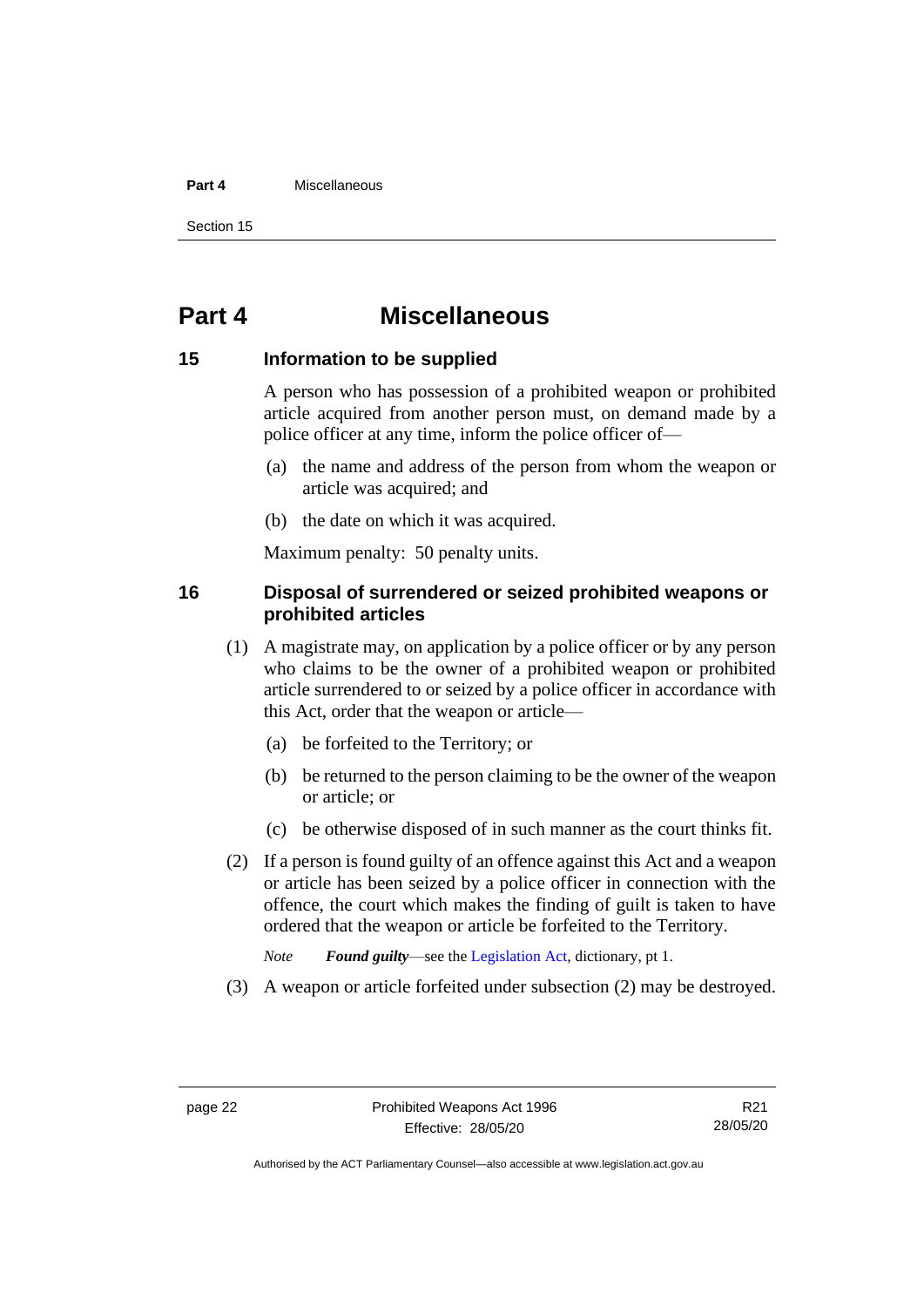## <span id="page-28-0"></span>**17 Evidentiary provisions**

A certificate signed by the registrar stating the following is evidence of the matter stated:

- (a) at a stated time or during a stated period, a stated person was, or was not, the holder of a stated permit (or of a permit for a stated prohibited weapon or prohibited article);
- (b) a permit was or was not, on a day or during a stated period, subject to a stated condition.

## <span id="page-28-1"></span>**17A Determination of fees**

- (1) The Minister may determine fees for this Act.
	- *Note* The [Legislation Act](http://www.legislation.act.gov.au/a/2001-14) contains provisions about the making of determinations and regulations relating to fees (see pt 6.3).
- (2) A determination is a disallowable instrument.
	- *Note* A disallowable instrument must be notified, and presented to the Legislative Assembly, under the [Legislation Act.](http://www.legislation.act.gov.au/a/2001-14)

## <span id="page-28-2"></span>**18 Approved forms**

- (1) The registrar may approve forms for this Act.
- (2) If the registrar approves a form for a particular purpose, the approved form must be used for that purpose.
- (3) An approved form is a notifiable instrument.
	- *Note* A notifiable instrument must be notified under the *[Legislation Act 2001](http://www.legislation.act.gov.au/a/2001-14)*.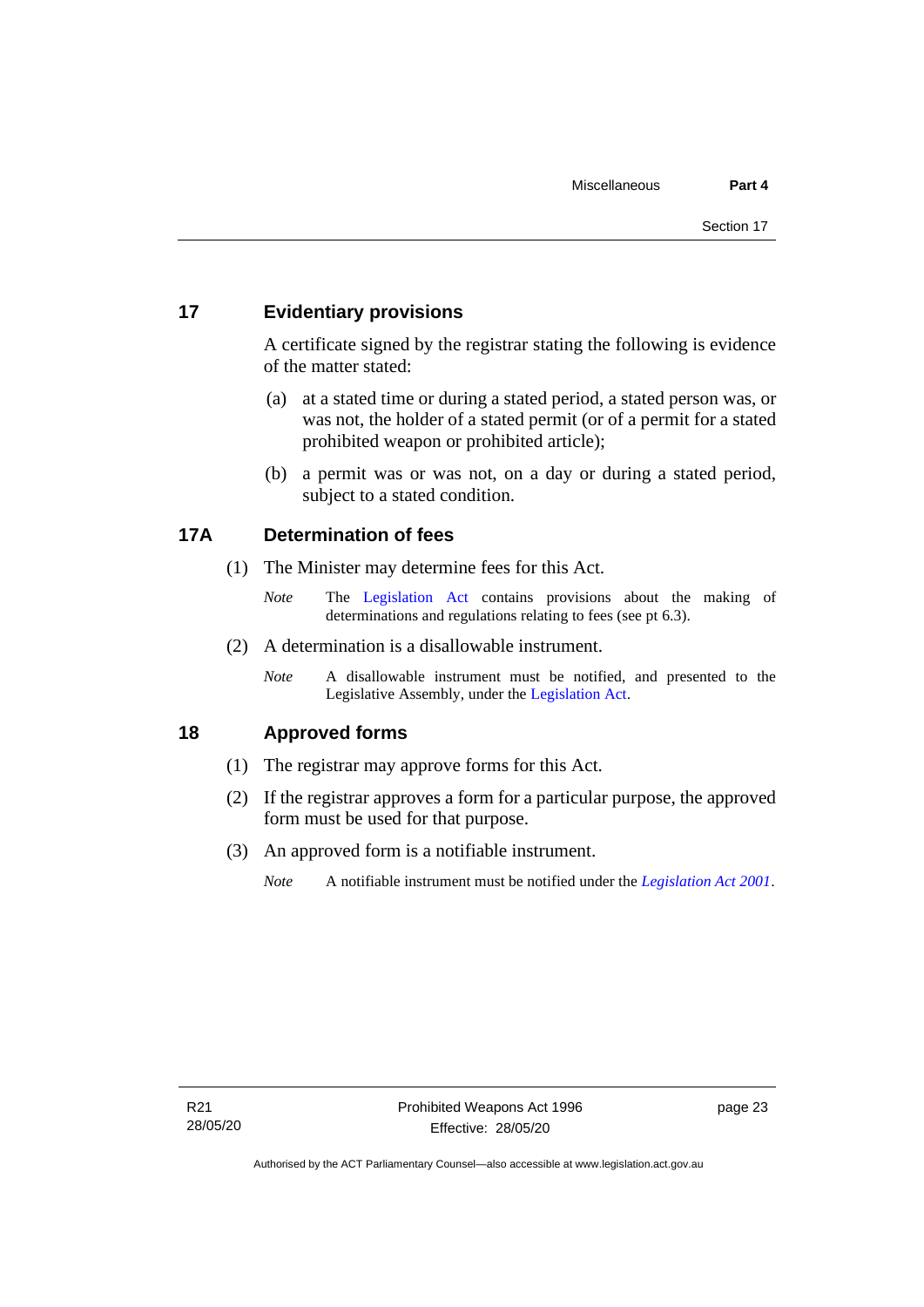#### **Part 4** Miscellaneous

Section 19

## <span id="page-29-0"></span>**19 Regulation-making power**

- (1) The Executive may make regulations for this Act.
	- *Note* Regulations must be notified, and presented to the Legislative Assembly, under the *[Legislation Act 2001](http://www.legislation.act.gov.au/a/2001-14)*.
- (2) The regulations may prescribe offences for contraventions of the regulations and prescribe maximum penalties of not more than 10 penalty units for offences against the regulations.

page 24 Prohibited Weapons Act 1996 Effective: 28/05/20

R21 28/05/20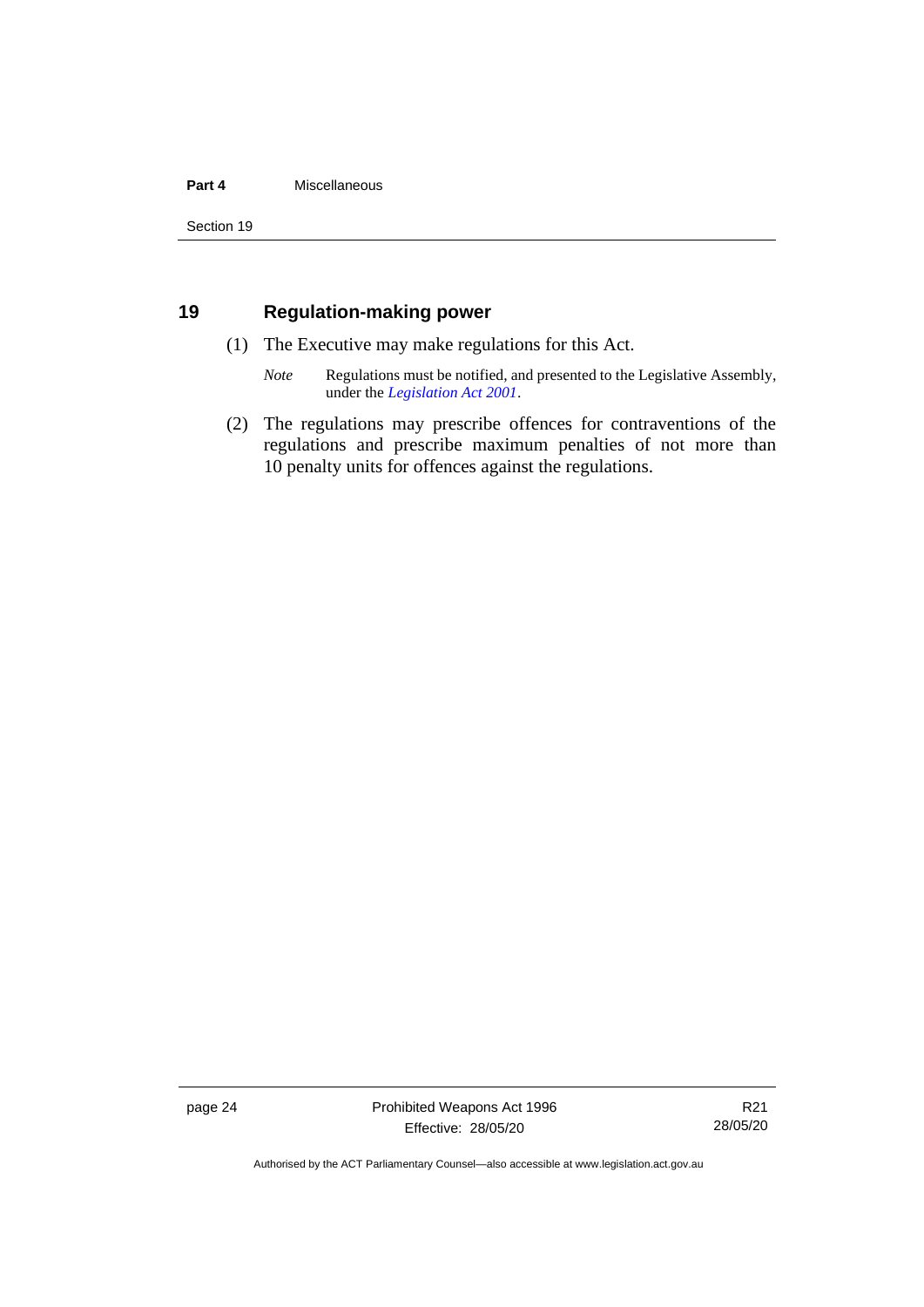## <span id="page-30-0"></span>**Part 6 COVID-19 emergency response**

# <span id="page-30-1"></span>**55 Declaration—COVID-19 emergency response**

- (1) The Minister may, for the purpose of responding to the public health emergency caused by the COVID-19 pandemic, make a declaration prohibiting the registrar from issuing a permit under this Act.
	- *Note* Power to make a statutory instrument includes power to make different provision in relation to different matters or different classes of matters, and to make an instrument that applies differently by reference to stated exceptions or factors (see [Legislation Act,](http://www.legislation.act.gov.au/a/2001-14) s 48).
- (2) A declaration is a disallowable instrument.
	- *Note* A disallowable instrument must be notified, and presented to the Legislative Assembly, under the [Legislation Act.](http://www.legislation.act.gov.au/a/2001-14)
- (3) A declaration expires on—
	- (a) the first day no COVID-19 emergency is in force (the *declaration end date*); or
	- (b) if the Minister considers that the effect of the COVID-19 pandemic justifies a later day, being a day not later than 3 months after the declaration end date—a later day notified by the Minister before the declaration end date.
- (4) A notification under subsection (3) (b) is a notifiable instrument.
	- *Note* A notifiable instrument must be notified under the [Legislation Act.](http://www.legislation.act.gov.au/a/2001-14)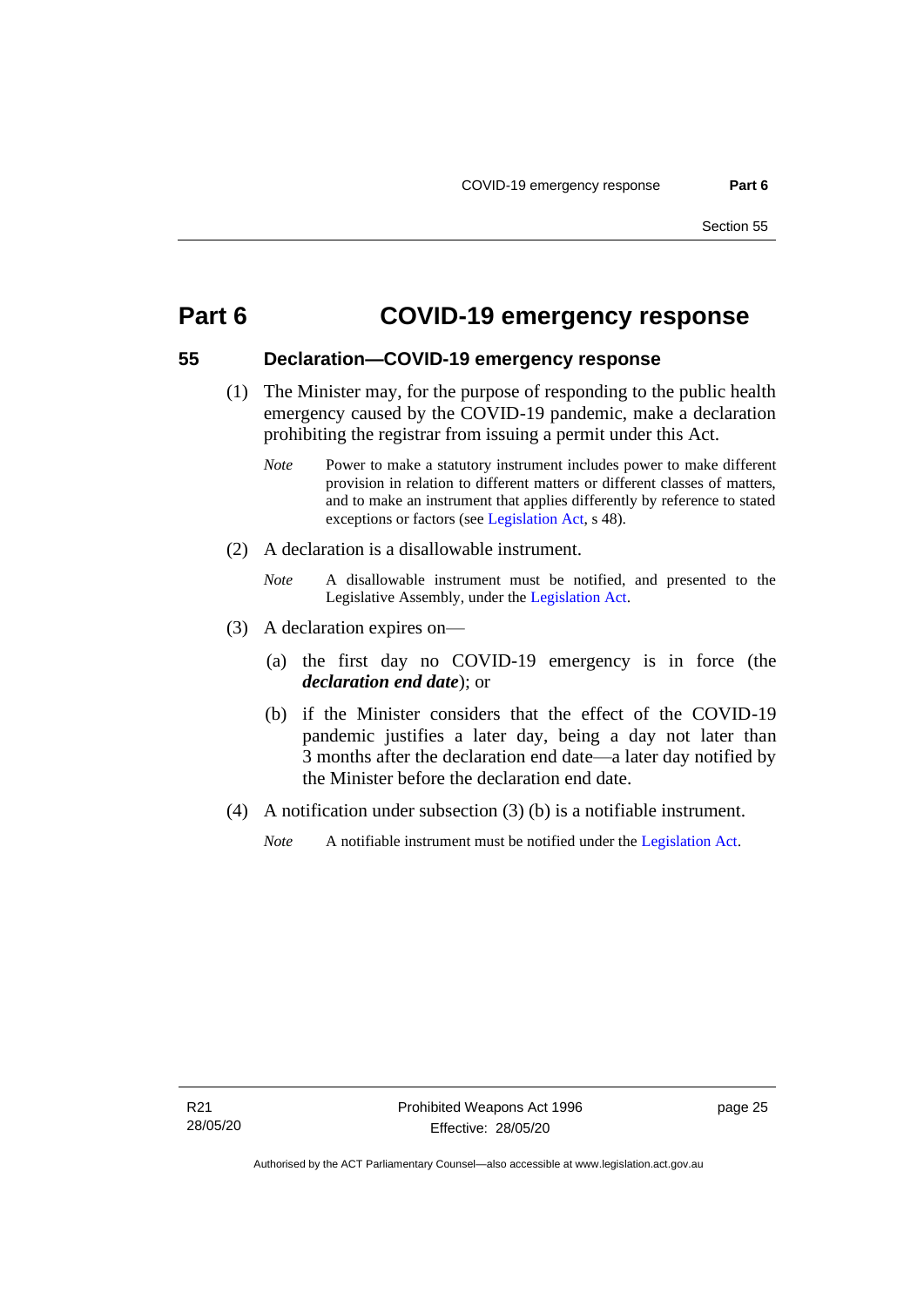(5) In this section:

*COVID-19 emergency* means—

- (a) a state of emergency declared under the *[Emergencies Act](http://www.legislation.act.gov.au/a/2004-28) 2004*, section 156 because of the coronavirus disease 2019 (COVID-19); or
- (b) an emergency declared under the *[Public Health Act 1997](http://www.legislation.act.gov.au/a/1997-69)*, section 119 (including any extension or further extension) because of the coronavirus disease 2019 (COVID-19).
- (6) This part expires at the end of a 3-month period during which no COVID-19 emergency has been in force.

page 26 Prohibited Weapons Act 1996 Effective: 28/05/20

R21 28/05/20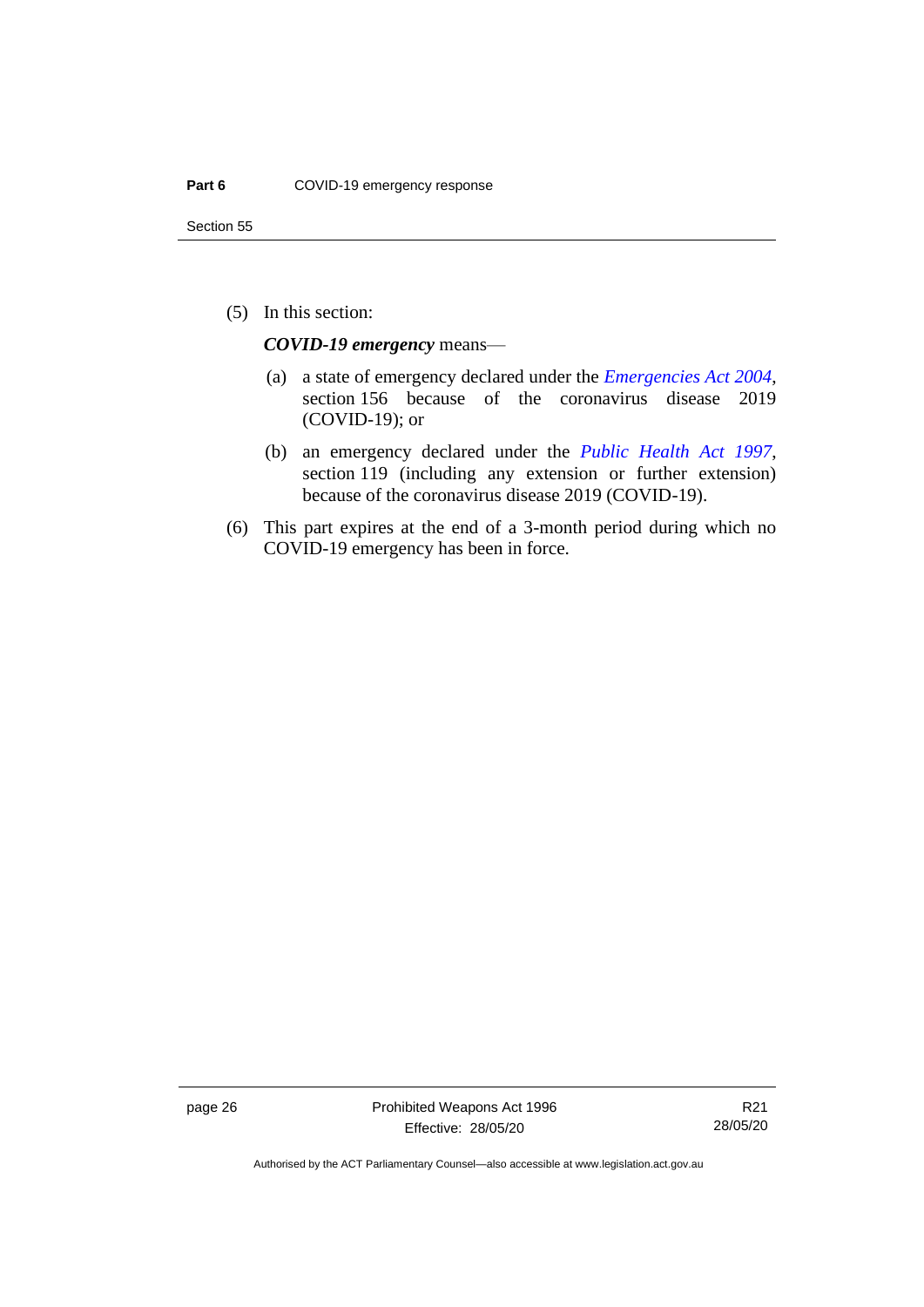# <span id="page-32-0"></span>**Schedule 1 Prohibited weapons**

<span id="page-32-1"></span>(see s 4A)

# **Part 1.1 Prohibited bladed weapons**

| column 1<br>item | column <sub>2</sub><br>description |                                                                                                                            |                                                                                                                                                                                     |
|------------------|------------------------------------|----------------------------------------------------------------------------------------------------------------------------|-------------------------------------------------------------------------------------------------------------------------------------------------------------------------------------|
| $\mathbf{1}$     |                                    | a flick knife or other similar device that has a blade folded or<br>recessed into the handle which opens automatically by— |                                                                                                                                                                                     |
|                  | (a)                                |                                                                                                                            | gravity or centrifugal force; or                                                                                                                                                    |
|                  | (b)                                |                                                                                                                            | pressure applied to a button, spring or device in or attached<br>to the handle of the device                                                                                        |
| 2                |                                    |                                                                                                                            | a sheath knife or other similar device that has a sheath that<br>withdraws into the handle by-                                                                                      |
|                  | (a)                                |                                                                                                                            | gravity or centrifugal force; or                                                                                                                                                    |
|                  | (b)                                |                                                                                                                            | pressure applied to a button, spring or device in or attached<br>to the handle of the device                                                                                        |
| 3                |                                    | a dagger or other similar device, that has a sharp-pointed stabbing<br>instrument—                                         |                                                                                                                                                                                     |
|                  | (a)                                |                                                                                                                            | that can be concealed on the person; and                                                                                                                                            |
|                  | (b)                                | $that$ —                                                                                                                   |                                                                                                                                                                                     |
|                  |                                    | (i)                                                                                                                        | has a flat blade with cutting edges (whether serrated<br>or non-serrated) along the length of both sides; or                                                                        |
|                  |                                    | (ii)                                                                                                                       | has a needle-like blade, the cross section of which is<br>elliptical or has three or more sides; and                                                                                |
|                  |                                    | (iii)                                                                                                                      | is not a sword or bayonet                                                                                                                                                           |
|                  | <b>Example</b>                     |                                                                                                                            |                                                                                                                                                                                     |
|                  |                                    | Urban Skinner push dagger                                                                                                  |                                                                                                                                                                                     |
|                  | <b>Note</b>                        |                                                                                                                            | An example is part of the Act, is not exhaustive and may extend, but<br>does not limit, the meaning of the provision in which it appears (see<br>Legislation Act, s 126 and s 132). |
|                  |                                    |                                                                                                                            |                                                                                                                                                                                     |

page 27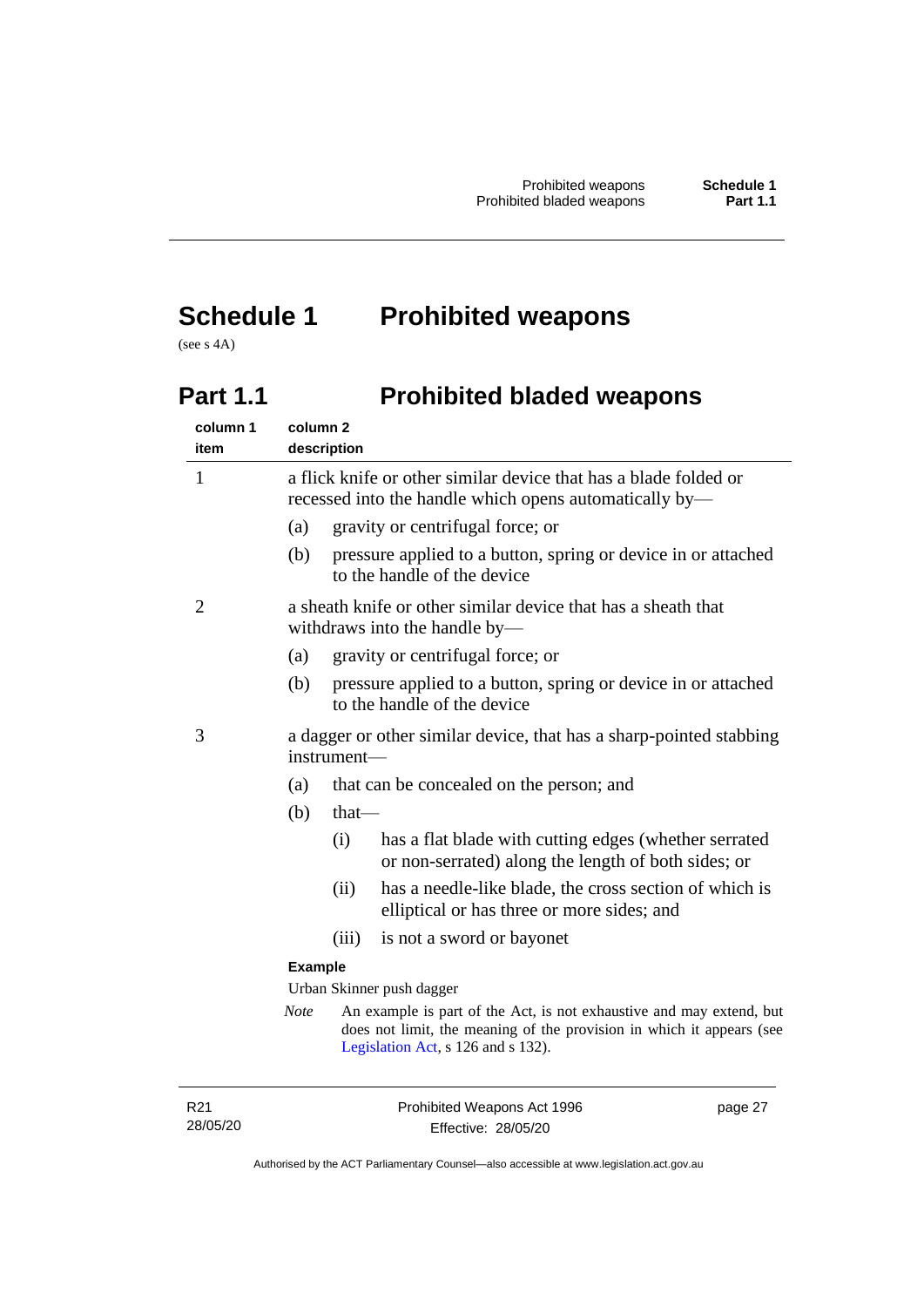| column 1<br>item | column <sub>2</sub><br>description                                                                                                         |  |  |
|------------------|--------------------------------------------------------------------------------------------------------------------------------------------|--|--|
| $\overline{4}$   | a butterfly knife, balisong or other similar device that consists of a<br>blade (whether single-edged or multi-edged) or spike that—       |  |  |
|                  | fits within 2 handles attached to the blade or spike by<br>(a)<br>transverse pivot points; and                                             |  |  |
|                  | (b)<br>can be opened by gravity or centrifugal force                                                                                       |  |  |
| 5                | a star knife or other similar device that—                                                                                                 |  |  |
|                  | consists of 2 or more angular points, blades or spikes that<br>(a)<br>spreads out about a central axis point; and                          |  |  |
|                  | is designed to spin around the knife's central axis point in<br>(b)<br>flight when thrown at a target                                      |  |  |
| 6                | a trench knife or other similar device that—                                                                                               |  |  |
|                  | consists of a blade (whether single-edged or multi-edged) or<br>(a)<br>spike; and                                                          |  |  |
|                  | is fitted with a handle made of a hard substance; and<br>(b)                                                                               |  |  |
|                  | is either made or modified to be fitted over the knuckles of<br>(c)<br>the hand of the user-                                               |  |  |
|                  | to protect the knuckles; and<br>(i)                                                                                                        |  |  |
|                  | to increase the effect of a punch or blow<br>(ii)                                                                                          |  |  |
| 7                | a knife that can discharge a blade as a projectile by a spring<br>mechanism or other means (known as a ballistic knife)                    |  |  |
| 8                | a blade, knife or axe that is either made or modified to be thrown                                                                         |  |  |
| 9                | a claw (known as a hand or foot claw) made or modified to be<br>attached to or worn on the hand or foot to cause injury to someone<br>else |  |  |

Authorised by the ACT Parliamentary Counsel—also accessible at www.legislation.act.gov.au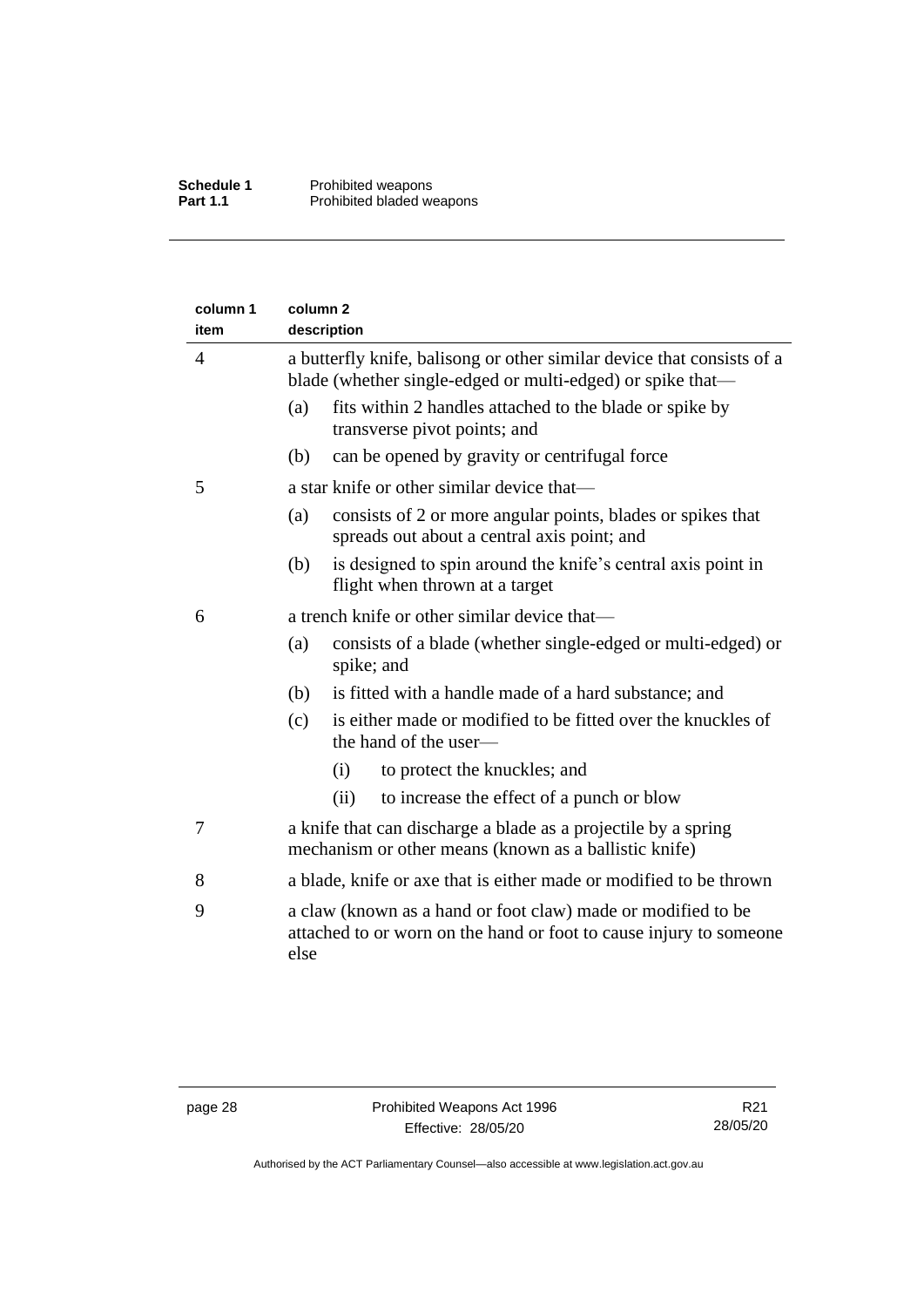| column 1<br>item | column 2<br>description                                                                                       |  |
|------------------|---------------------------------------------------------------------------------------------------------------|--|
| 10               | an article or other thing that—                                                                               |  |
|                  | because of its appearance is capable of being mistaken for<br>(a)<br>something else that is not a weapon; and |  |
|                  | disguises or conceals within it a single-edged or multi-<br>(b)<br>edged blade or spike                       |  |
|                  | <b>Example</b>                                                                                                |  |
|                  | credit card knife                                                                                             |  |

R21 28/05/20 page 29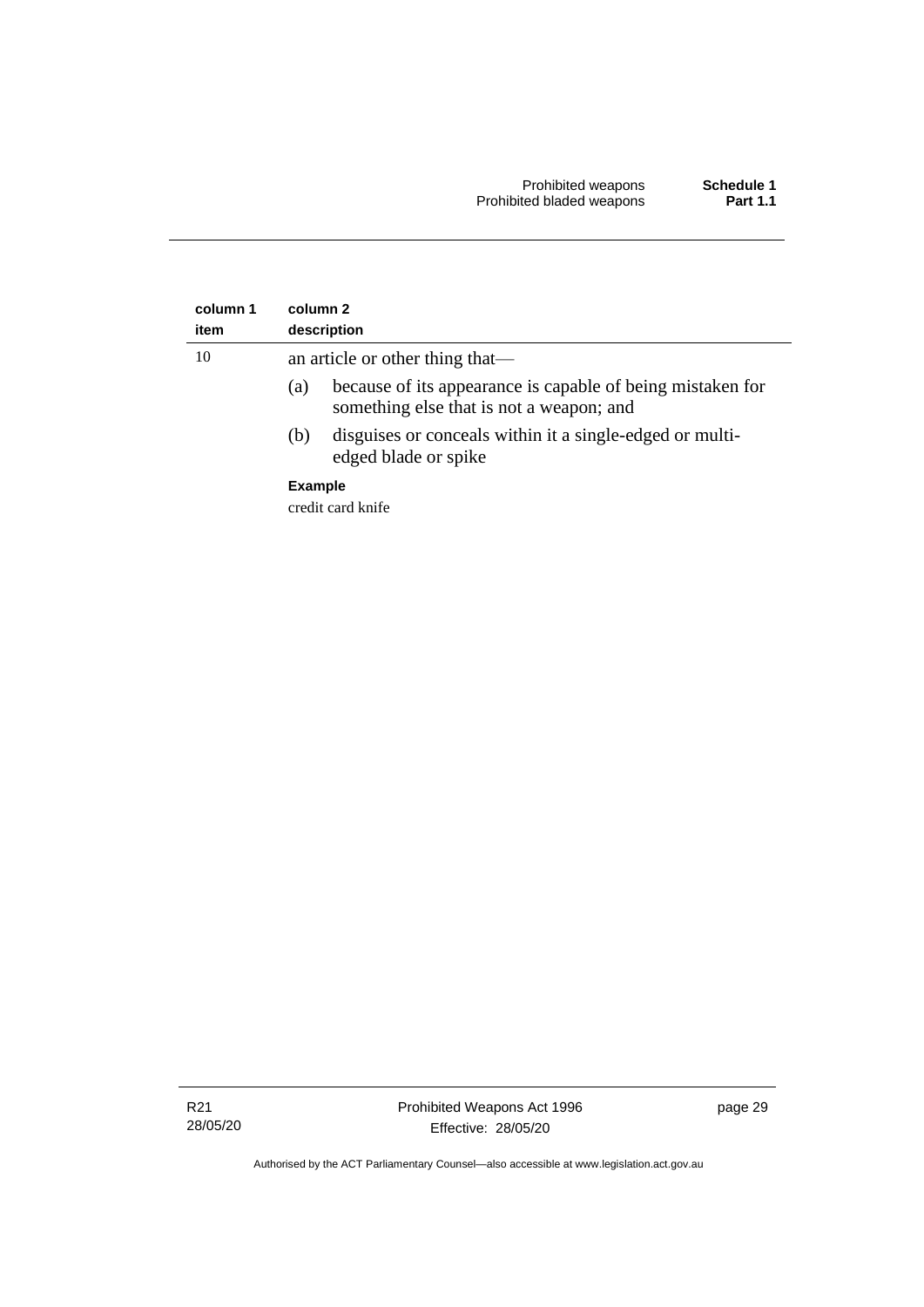# <span id="page-35-0"></span>**Part 1.2 Prohibited hand weapons**

| column 1<br>item | column <sub>2</sub><br>description                                                                                                                                                           |  |
|------------------|----------------------------------------------------------------------------------------------------------------------------------------------------------------------------------------------|--|
| $\mathbf{1}$     | a knuckle-duster or other similar device, made or modified to be<br>fitted over the knuckles of the hand of the user—                                                                        |  |
|                  | (a)<br>to protect the knuckles; and                                                                                                                                                          |  |
|                  | to increase the effect of a punch or other blow<br>(b)                                                                                                                                       |  |
| $\overline{2}$   | a sap glove or other weighted glove (including a fingerless glove)<br>made or modified to be used as a weapon                                                                                |  |
| 3                | a studded glove, or other similar hand covering, that incorporates<br>protrusions designed to puncture or bruise the skin                                                                    |  |
| 4                | a mace or other similar device (other than a ceremonial mace<br>made for use solely as a symbol of authority on ceremonial<br>occasions) that-                                               |  |
|                  | can cause injury; and<br>(a)                                                                                                                                                                 |  |
|                  | (b)<br>consists of a club or staff fitted with a flanged or spiked<br>head                                                                                                                   |  |
| 5                | a flail or other similar device consisting of a staff or handle that<br>has fitted to 1 end, by any means, a freely swinging part armed<br>with spikes or studded with any protruding matter |  |
| 6                | a whip, the lash of which is comprised completely or partly of<br>metal                                                                                                                      |  |
| 7                | a cat-o'-nine-tails or other similar device whether or not it has<br>9 lashes                                                                                                                |  |
| 8                | nunchakus or kung-fu sticks or other similar device                                                                                                                                          |  |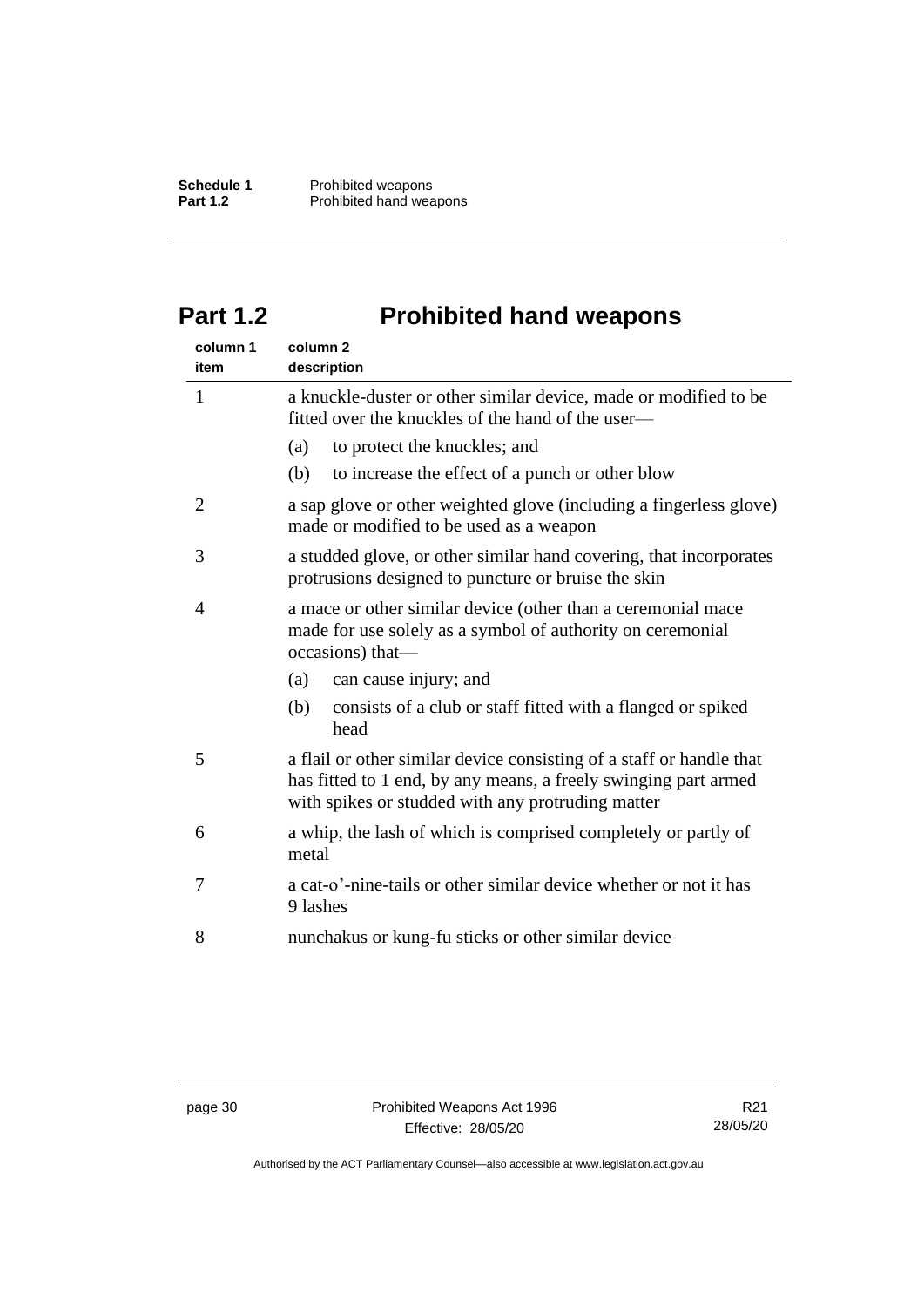| column 1<br>item | column 2<br>description                                                                            |
|------------------|----------------------------------------------------------------------------------------------------|
| 9                | a side-handled baton or other similar device that—                                                 |
|                  | consists of a baton, staff or rod; and<br>(a)                                                      |
|                  | is made of a hard substance; and<br>(b)                                                            |
|                  | has fitted to 1 side a handle (whether or not permanently<br>(c)<br>fixed)                         |
| 10               | an extendable or telescopic baton, made or modified so that the<br>length of the baton extends by— |
|                  | gravity; or<br>(a)                                                                                 |
|                  | centrifugal force; or<br>(b)                                                                       |
|                  | pressure applied to a button, spring or device in or attached<br>(c)<br>to the handle of the baton |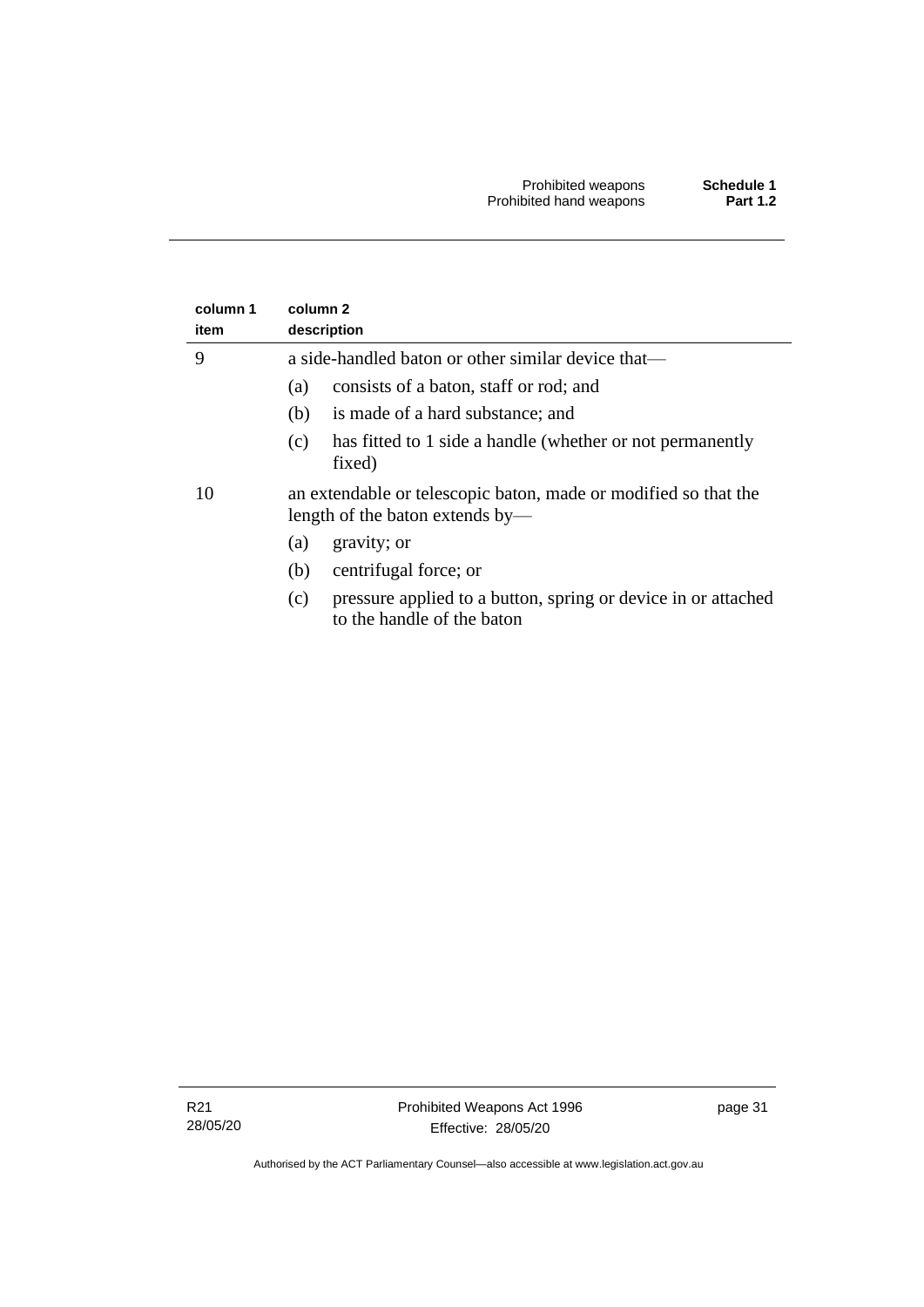# <span id="page-37-0"></span>**Part 1.3 Prohibited missile weapons**

| column 1<br>item | column <sub>2</sub><br>description                                                                                                                                                                 |  |  |
|------------------|----------------------------------------------------------------------------------------------------------------------------------------------------------------------------------------------------|--|--|
| $\mathbf{1}$     | a spear gun with an overall length of less than 45cm when<br>unloaded                                                                                                                              |  |  |
| $\overline{2}$   | a hunting sling, catapult or sling shot made or modified for use<br>with, or a component part of which is, a brace that-                                                                           |  |  |
|                  | fits or rests on the forearm or other part of the body; and<br>(a)                                                                                                                                 |  |  |
|                  | (b)<br>supports the wrist or forearm against the tension of the<br>material used to propel a projectile                                                                                            |  |  |
|                  | <b>Example</b>                                                                                                                                                                                     |  |  |
|                  | a Saunders 'falcon' hunting sling                                                                                                                                                                  |  |  |
|                  | An example is part of the Act, is not exhaustive and may extend, but<br><b>Note</b><br>does not limit, the meaning of the provision in which it appears (see<br>Legislation Act, s 126 and s 132). |  |  |
| 3                | a crossbow or other similar device manufactured on or after<br>1 January 1900                                                                                                                      |  |  |
| 4                | a blow gun, blow-pipe or dart projector that consists of a pipe or<br>tube through which a dart or other device can be projected by—                                                               |  |  |
|                  | the exhaled breath of the user; or<br>(a)                                                                                                                                                          |  |  |
|                  | the use of an elasticised band; or<br>(b)                                                                                                                                                          |  |  |
|                  | (c)<br>means other than by an explosive                                                                                                                                                            |  |  |
| 5                | a shark dart or other similar device designed to expel, on or after<br>contact, a gas or other substance that can cause bodily harm                                                                |  |  |
|                  | <b>Example</b>                                                                                                                                                                                     |  |  |
|                  | a Farallon shark dart                                                                                                                                                                              |  |  |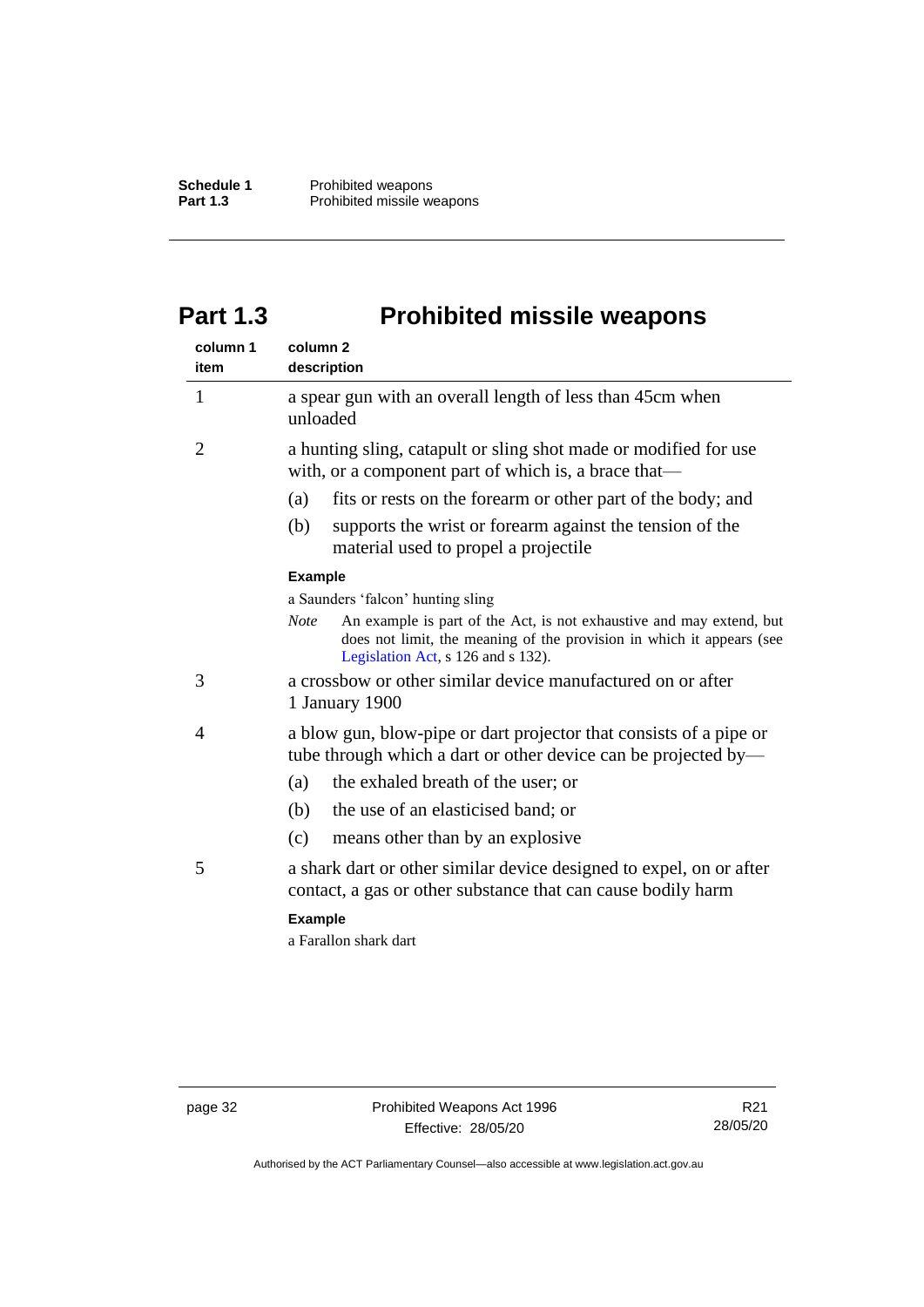# <span id="page-38-0"></span>**Part 1.4 Other prohibited weapons**

| column 1       | column 2                                                                                                                                                                                           |  |  |
|----------------|----------------------------------------------------------------------------------------------------------------------------------------------------------------------------------------------------|--|--|
| item           | description                                                                                                                                                                                        |  |  |
| $\mathbf{1}$   | an explosive, incendiary, irritant or poison gas—                                                                                                                                                  |  |  |
|                | bomb; or<br>(a)                                                                                                                                                                                    |  |  |
|                | (b)<br>grenade; or                                                                                                                                                                                 |  |  |
|                | rocket with a propellant charge of more than 100g; or<br>(c)                                                                                                                                       |  |  |
|                | missile with an explosive or incendiary charge of more than<br>(d)<br>$7g$ ; or                                                                                                                    |  |  |
|                | mine<br>(e)                                                                                                                                                                                        |  |  |
| $\overline{2}$ | a device or apparatus made or modified for use with a gas or<br>liquid, if the device or apparatus is—                                                                                             |  |  |
|                | capable of killing or incapacitating someone; or<br>(a)                                                                                                                                            |  |  |
|                | made or modified to kill or incapacitate someone<br>(b)                                                                                                                                            |  |  |
| 3              | A flame thrower or any other device of military design that can<br>propel ignited incendiary fuel                                                                                                  |  |  |
| 4              | A hand-held or other electric device designed to administer an<br>electric shock on contact, other than a piece of medical equipment<br>or electric prod designed exclusively for use with animals |  |  |
|                | Example-hand-held electric device                                                                                                                                                                  |  |  |
|                | a taser self-defence weapon                                                                                                                                                                        |  |  |
|                | Examples-other electric device                                                                                                                                                                     |  |  |
|                | 1<br>a taxi protection cushion system                                                                                                                                                              |  |  |
|                | a super safety suitcase<br>2                                                                                                                                                                       |  |  |
|                | <b>Note</b><br>An example is part of the Act, is not exhaustive and may extend, but does<br>not limit, the meaning of the provision in which it appears (see<br>Legislation Act, s 126 and s 132). |  |  |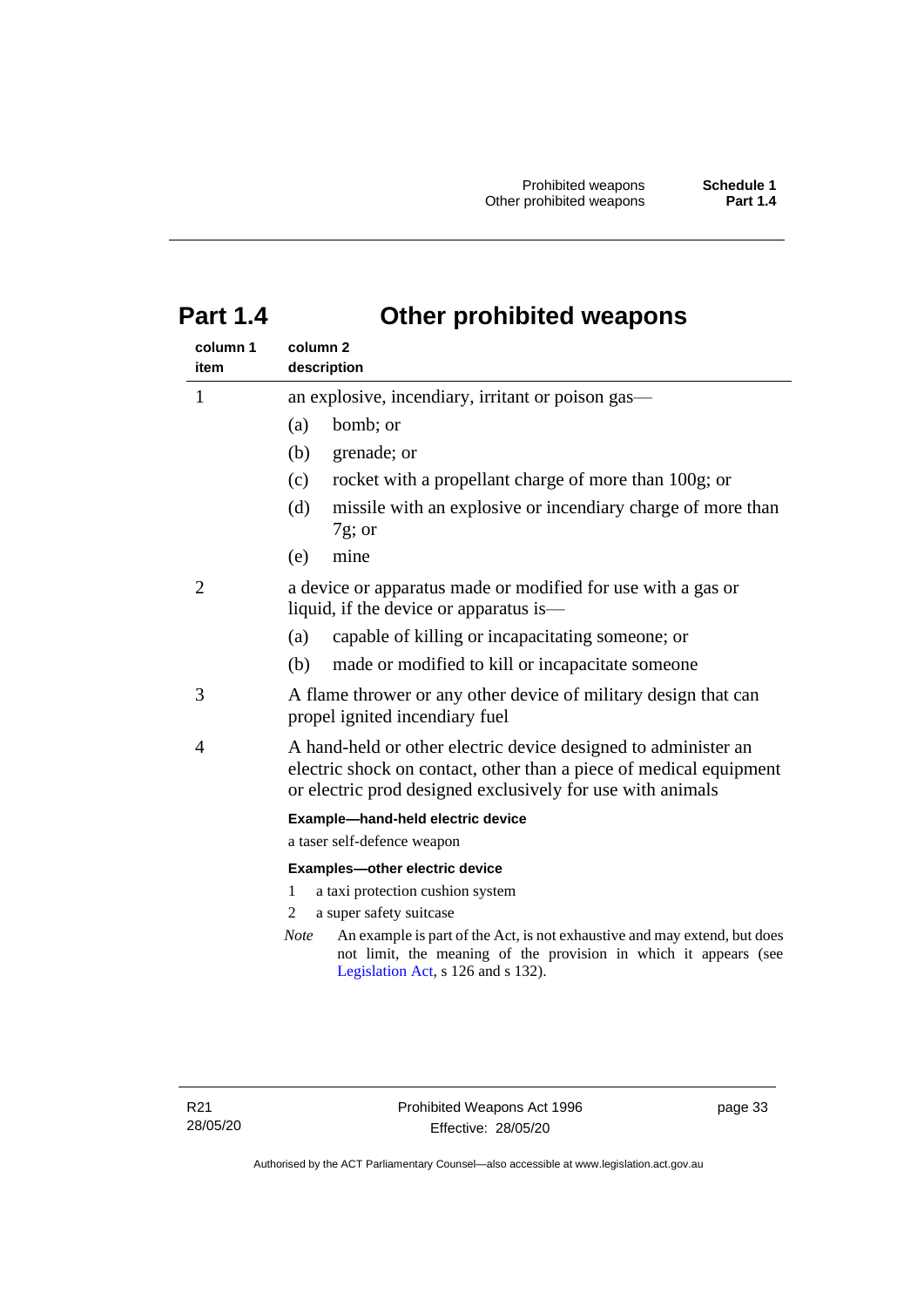| column 1<br>item | column 2<br>description                                                                                                                                                                                       |
|------------------|---------------------------------------------------------------------------------------------------------------------------------------------------------------------------------------------------------------|
| 5                | a thing made or intended as a defence or antipersonnel spray that<br>can discharge by any means an irritant (other than an irritant<br>matter mentioned in item 6) in liquid, powder, gas or chemical<br>form |
| 6                | a thing made or intended as a defence or antipersonnel spray that<br>can discharge by any means an irritant in liquid, powder, gas or<br>chemical form, including but not limited to the following:           |
|                  | chloroacetophenone, known as CN;<br>(a)                                                                                                                                                                       |
|                  | orthochlorobenzalmalononitrile, known as CS;<br>(b)                                                                                                                                                           |
|                  | dypenylaminechloroarsone, known as DM or Adamsite;<br>(c)                                                                                                                                                     |
|                  | (d)<br>oleoresin capsicum, known as OC                                                                                                                                                                        |
| 7                | an acoustic or light-emitting antipersonnel device made or<br>modified-                                                                                                                                       |
|                  | (a)<br>to cause permanent or temporary incapacity or disability to<br>a person; or                                                                                                                            |
|                  | to otherwise physically disorientate a person<br>(b)                                                                                                                                                          |
| 8                | hand-held articles, commonly known as laser pointers, designed<br>or adapted to emit a laser beam with an accessible emission level<br>of greater than 1mW                                                    |

Authorised by the ACT Parliamentary Counsel—also accessible at www.legislation.act.gov.au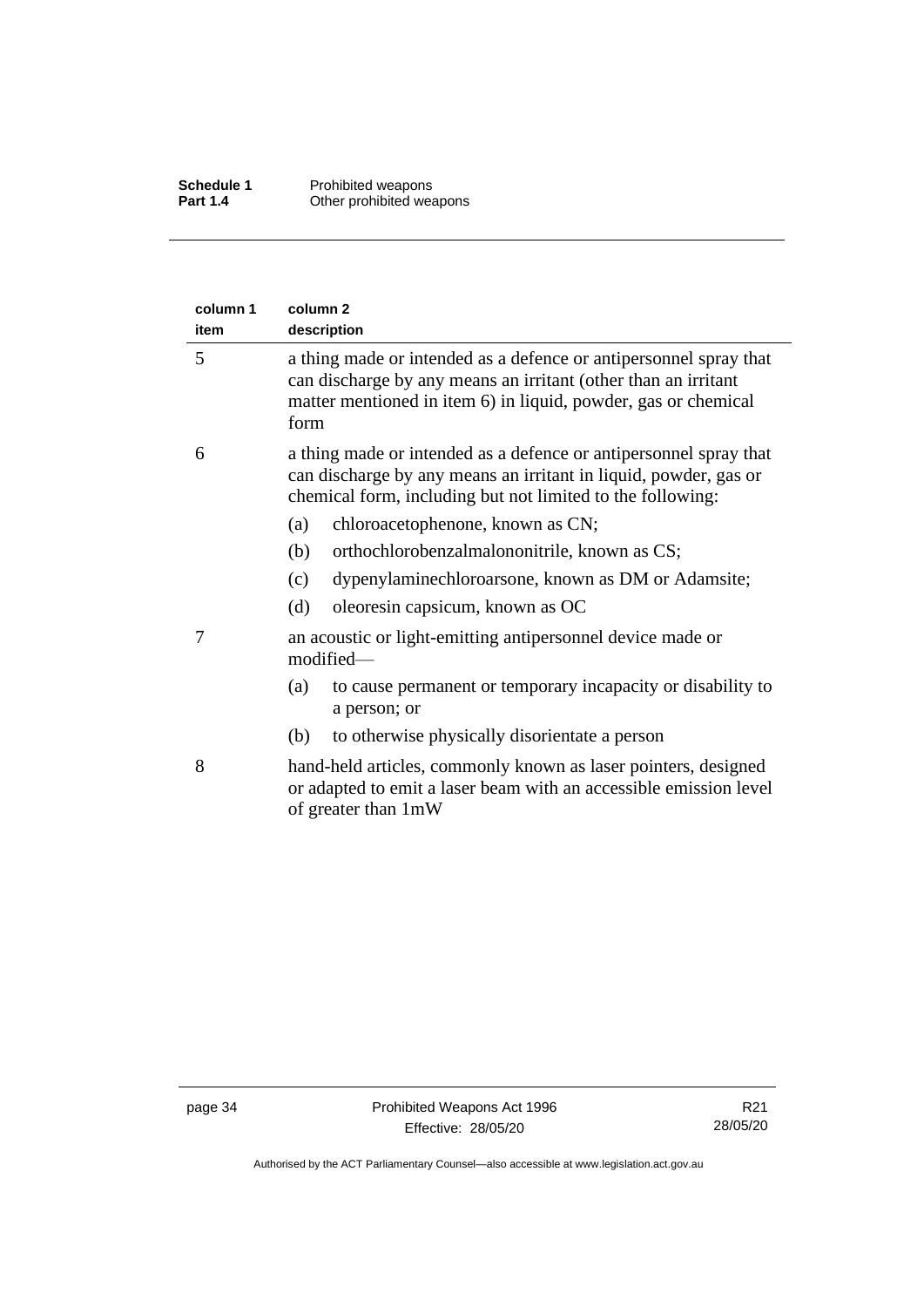# <span id="page-40-0"></span>**Schedule 2 Prohibited articles**

| (see s $4B$ )<br>column 1<br>item | column 2<br>description                                                                                                                                                                                                                                                                                                                                   |  |
|-----------------------------------|-----------------------------------------------------------------------------------------------------------------------------------------------------------------------------------------------------------------------------------------------------------------------------------------------------------------------------------------------------------|--|
| $\mathbf{1}$                      | body armour                                                                                                                                                                                                                                                                                                                                               |  |
| 2                                 | a modified article of clothing, accessory or adornment a purpose<br>of which is to disguise or conceal a weapon                                                                                                                                                                                                                                           |  |
|                                   | <b>Examples-modified articles</b><br>a walking stick containing a sword<br>1<br>a riding crop containing a stiletto<br>2<br>a Bowen knife belt<br>3<br><b>Note</b><br>An example is part of the Act, is not exhaustive and may extend, but does<br>not limit, the meaning of the provision in which it appears (see<br>Legislation Act, s 126 and s 132). |  |
| 3                                 | a suppressor                                                                                                                                                                                                                                                                                                                                              |  |
| 4                                 | equipment made or modified to make a smoke screen                                                                                                                                                                                                                                                                                                         |  |
| 5                                 | a trip flare                                                                                                                                                                                                                                                                                                                                              |  |
| 6                                 | a rimfire magazine with a capacity of more than 15 rounds                                                                                                                                                                                                                                                                                                 |  |
| 7                                 | a pistol magazine with a capacity of more than 10 rounds                                                                                                                                                                                                                                                                                                  |  |
| 8                                 | a centre-fire self-loading rifle magazine, or shotgun magazine,<br>with a capacity of more than 5 rounds                                                                                                                                                                                                                                                  |  |
| 9                                 | a detachable centre-fire rifle magazine (other than a centre-fire<br>self-loading rifle magazine) with a capacity of more than<br>10 rounds                                                                                                                                                                                                               |  |
| 10                                | a shotgun tubular magazine extension to extend the capacity of a<br>shotgun magazine to more than 5 rounds                                                                                                                                                                                                                                                |  |
| 11                                | a device that converts a firearm so it can fire in a fully automatic<br>condition                                                                                                                                                                                                                                                                         |  |
| 12                                | a folding, detachable, telescopic or collapsible stock                                                                                                                                                                                                                                                                                                    |  |

| R <sub>21</sub> | Prohibited Weapons Act 1996 | page 35 |
|-----------------|-----------------------------|---------|
| 28/05/20        | Effective: 28/05/20         |         |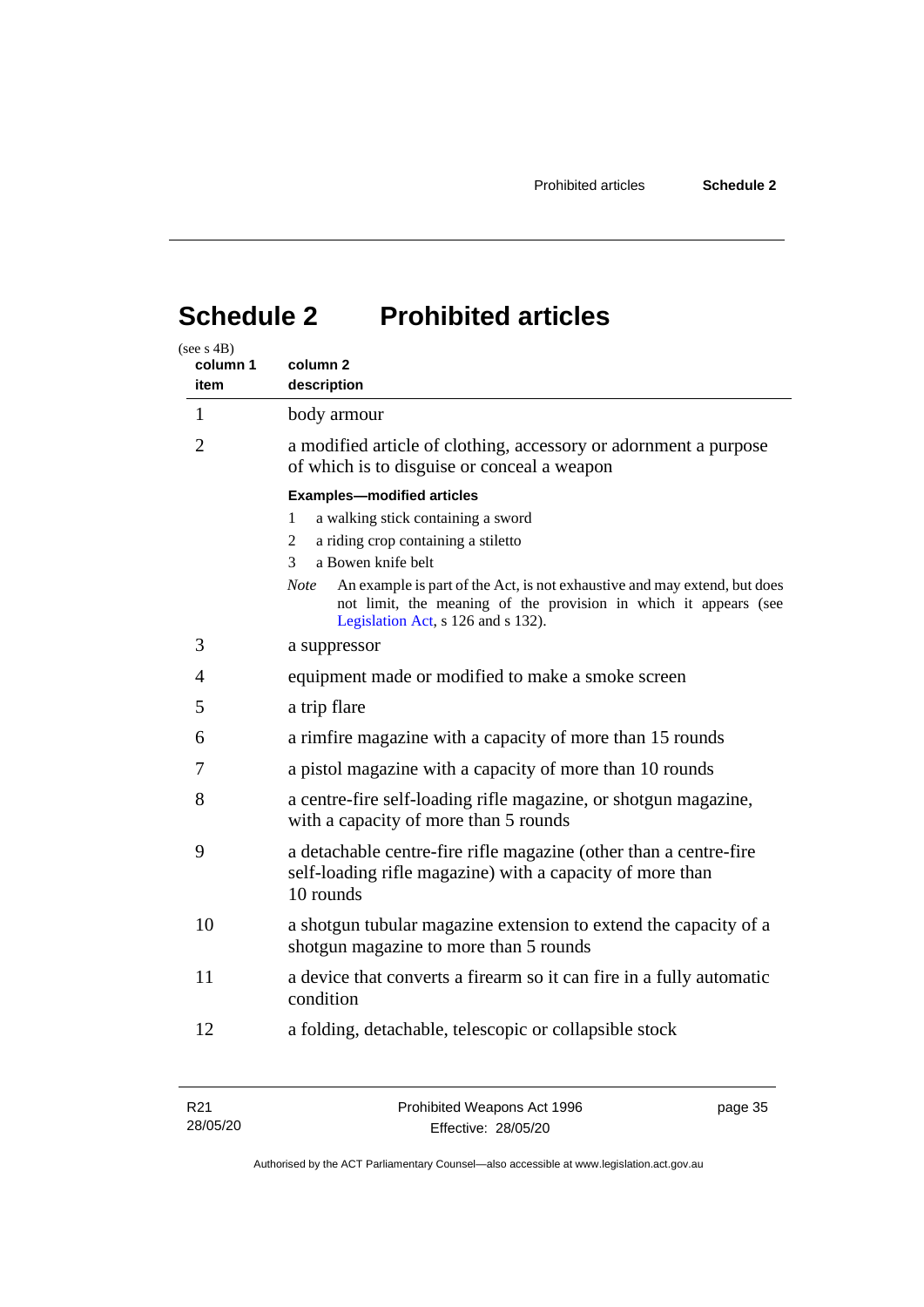# <span id="page-41-0"></span>**Schedule 3 Reviewable decisions**

(see pt 3A)

| column 1<br>item | column 2<br>section | column 3<br>decision      | column 4<br>entity     |
|------------------|---------------------|---------------------------|------------------------|
|                  | 9(1)                | refuse to issue<br>permit | applicant for permit   |
|                  |                     | cancel permit             | person who held permit |

page 36 **Prohibited Weapons Act 1996** Effective: 28/05/20

R21 28/05/20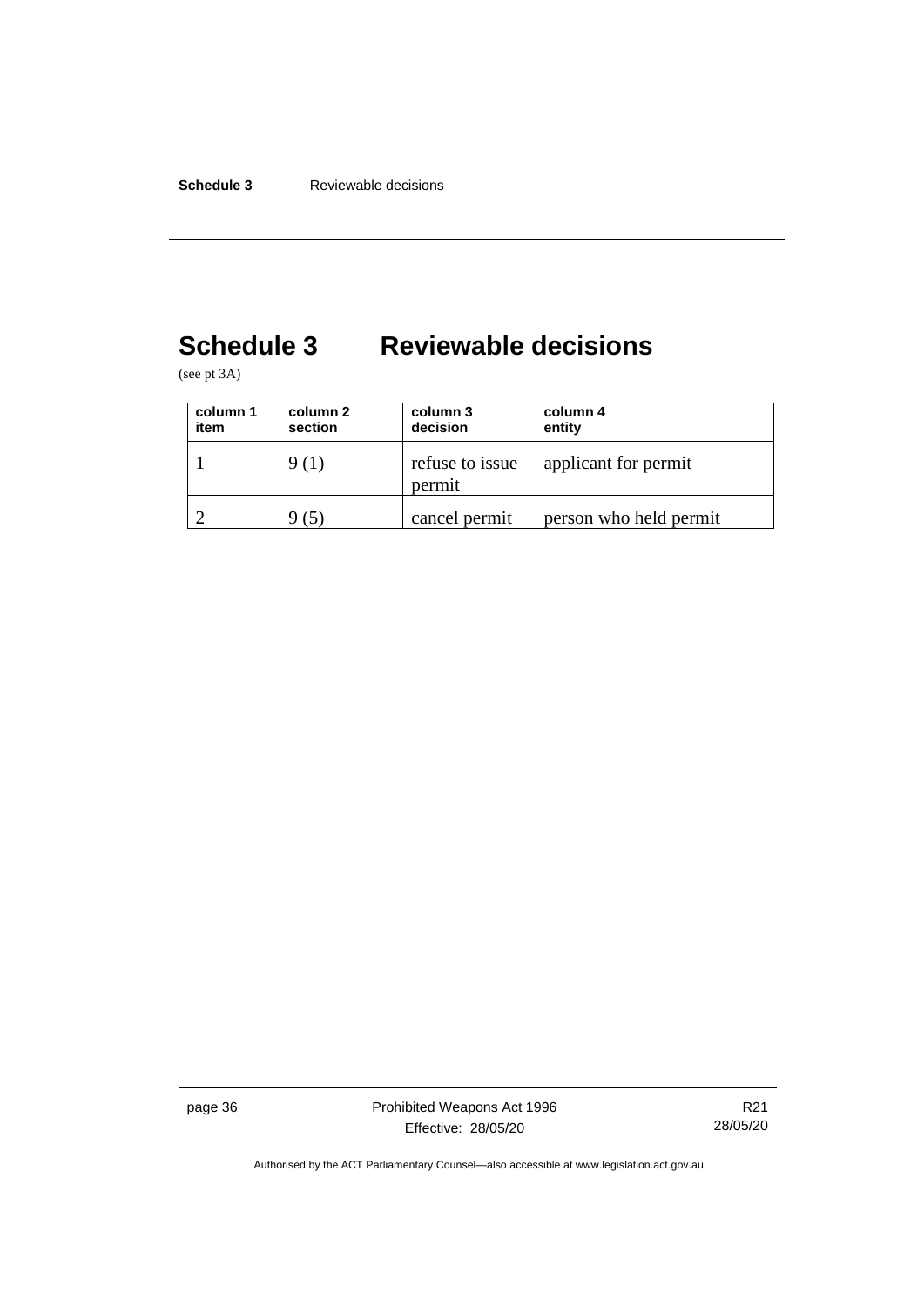# <span id="page-42-0"></span>**Dictionary**

(see s 2)

- *Note 1* The [Legislation Act](http://www.legislation.act.gov.au/a/2001-14) contains definitions and other provisions relevant to this Act.
- *Note 2* For example, the [Legislation Act,](http://www.legislation.act.gov.au/a/2001-14) dict, pt 1, defines the following terms:
	- ACAT
	- ACT
	- corrections officer
	- Criminal Code
	- director-general (see s 163)
	- exercise
	- found guilty
	- function
	- police officer
	- registrar of firearms
	- reviewable decision notice
	- under.

*anti-ballistic* means resistant to the penetration of a projectile discharged from a firearm.

*anti-fragmentation* means resistant to the penetration of material discharged when an explosive device is detonated.

#### *body armour* means—

- (a) an article that is designed—
	- (i) for anti-ballistic or anti-fragmentation purposes; and
	- (ii) to be worn on, or cover, the human body; but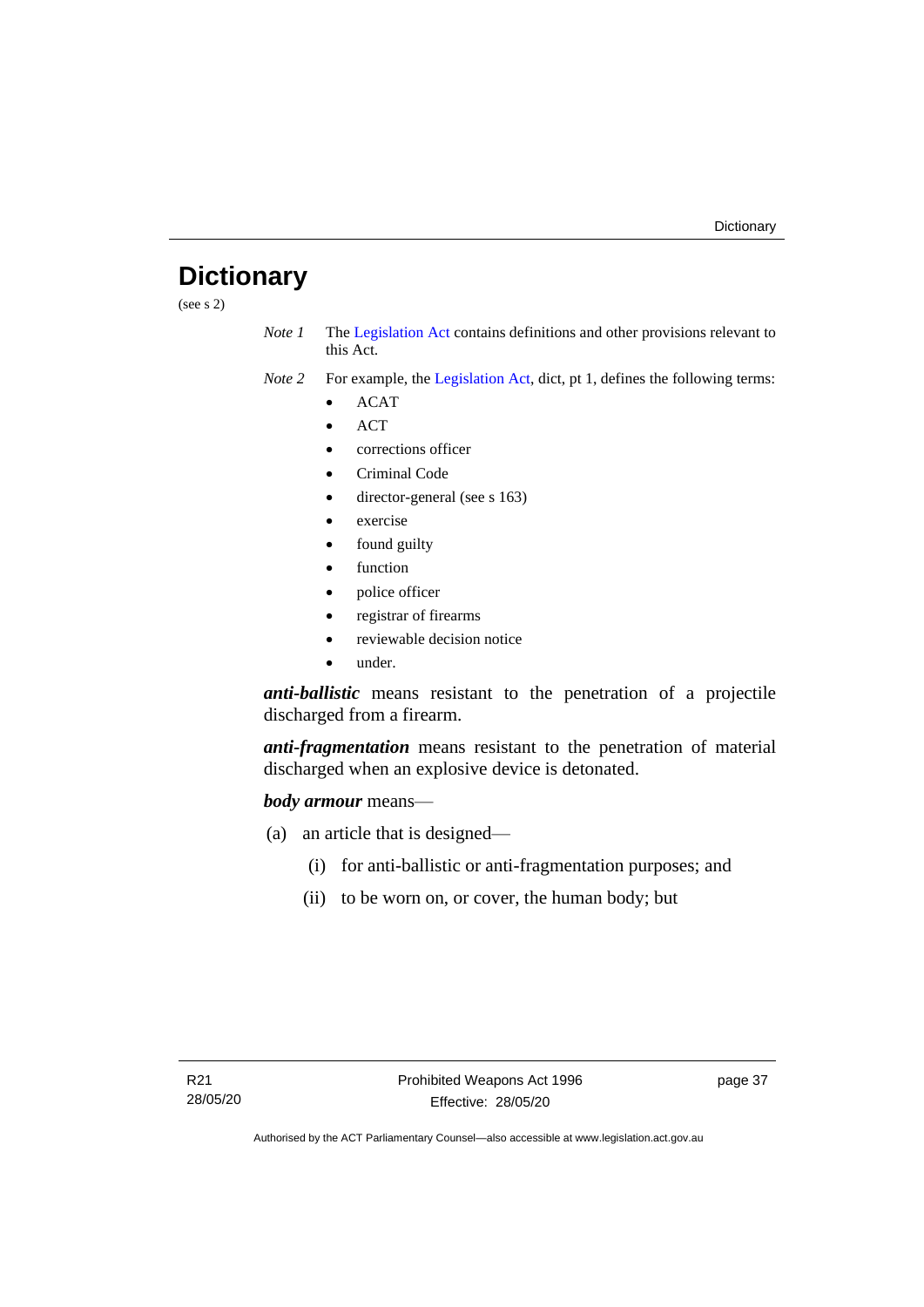- (b) does not include any of the following:
	- (i) a helmet;
	- (ii) an anti-ballistic article designed for sight or hearing protection;
	- (iii) a vest or plate carrier designed to hold anti-ballistic or antifragmentation protection but without the anti-ballistic or anti-fragmentation protection included in the vest or plate carrier.

*connected* with an offence, for part 1B (Unregulated weapons)—see section 4CA.

*dispose*, of a prohibited weapon or article, means sell, give away or otherwise transfer possession of the weapon or article.

*firearm*—see the *[Firearms Act 1996](http://www.legislation.act.gov.au/a/1996-74)*, section 6.

*permit* means a permit under part 3.

*possession*—see section 3.

*premises* means the whole or any part of any land, building or other structure, vehicle, vessel, aircraft or place.

*prohibited article*—see section 4B.

*prohibited weapon*—see section 4A.

*registrar* means the registrar of firearms.

*reviewable decision*, for part 3A (Notification and review of decisions)—see section 14.

*suppressor* means an article or device intended for use to muffle, reduce or stop the noise created by firing a firearm.

*unregulated weapon*—see section 4C.

R21 28/05/20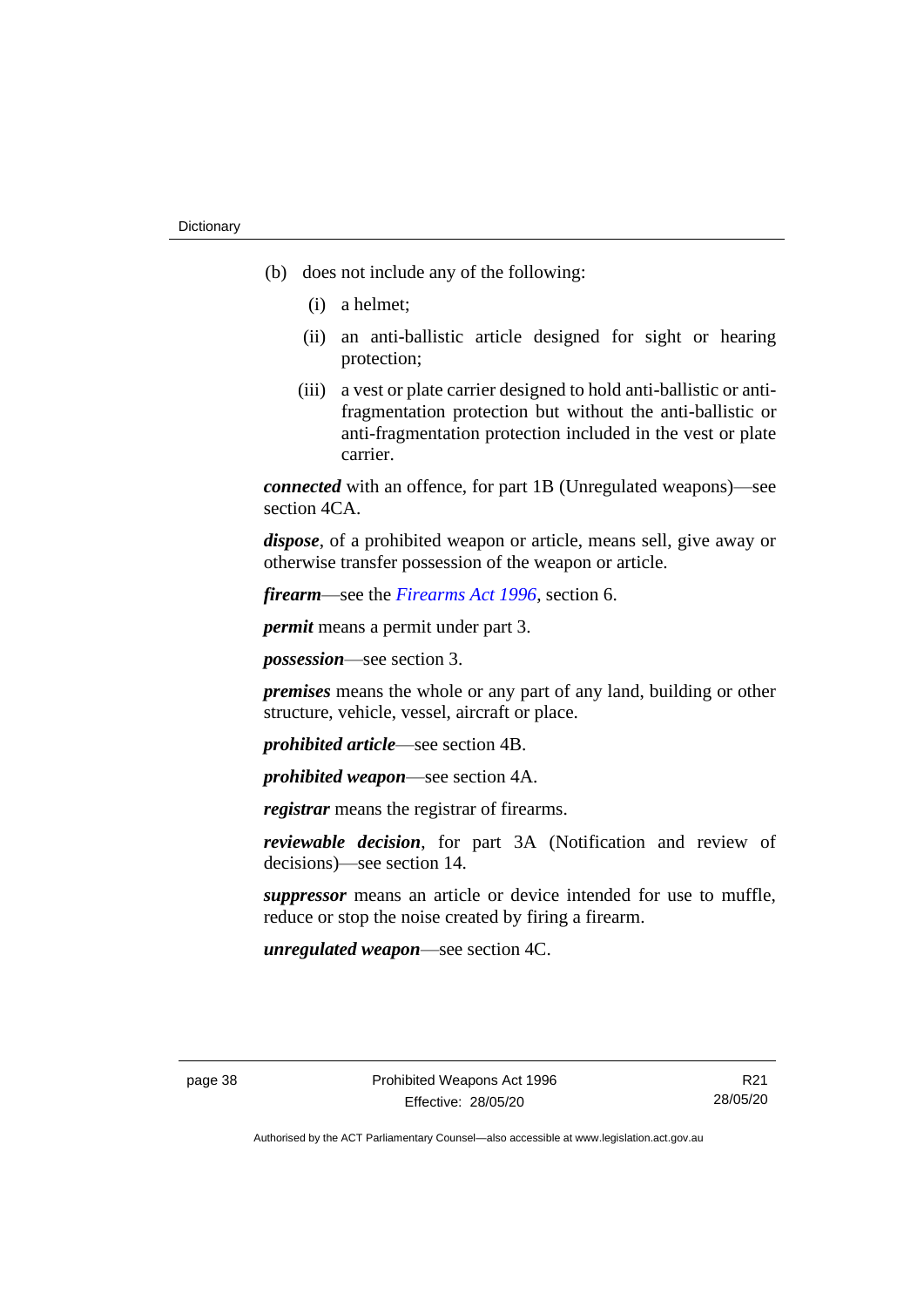## <span id="page-44-1"></span><span id="page-44-0"></span>**Endnotes**

### **1 About the endnotes**

Amending and modifying laws are annotated in the legislation history and the amendment history. Current modifications are not included in the republished law but are set out in the endnotes.

Not all editorial amendments made under the *[Legislation Act 2001](http://www.legislation.act.gov.au/a/2001-14)*, part 11.3 are annotated in the amendment history. Full details of any amendments can be obtained from the Parliamentary Counsel's Office.

Uncommenced amending laws are not included in the republished law. The details of these laws are underlined in the legislation history. Uncommenced expiries are underlined in the legislation history and amendment history.

If all the provisions of the law have been renumbered, a table of renumbered provisions gives details of previous and current numbering.

The endnotes also include a table of earlier republications.

| $A = Act$                                    | $NI =$ Notifiable instrument              |
|----------------------------------------------|-------------------------------------------|
| $AF =$ Approved form                         | $o = order$                               |
| $am = amended$                               | $om = omitted/repealed$                   |
| $amdt = amendment$                           | $ord = ordinance$                         |
| $AR = Assembly resolution$                   | $orig = original$                         |
| $ch = chapter$                               | par = paragraph/subparagraph              |
| $CN =$ Commencement notice                   | $pres = present$                          |
| $def = definition$                           | $prev = previous$                         |
| $DI = Disallowable instrument$               | $(\text{prev}) = \text{previously}$       |
| $dict = dictionary$                          | $pt = part$                               |
| $disallowed = disallowed by the Legislative$ | $r = rule/subrule$                        |
| Assembly                                     | $reloc = relocated$                       |
| $div = division$                             | $remum = renumbered$                      |
| $exp = expires/expired$                      | $R[X]$ = Republication No                 |
| $Gaz = gazette$                              | $RI =$ reissue                            |
| $hdg =$ heading                              | $s = section/subsection$                  |
| $IA = Interpretation Act 1967$               | $sch = schedule$                          |
| $ins = inserted/added$                       | $sdiv = subdivision$                      |
| $LA =$ Legislation Act 2001                  | $SL = Subordinate$ law                    |
| $LR =$ legislation register                  | $sub =$ substituted                       |
| $LRA =$ Legislation (Republication) Act 1996 | underlining = whole or part not commenced |
| $mod = modified/modification$                | or to be expired                          |
|                                              |                                           |

#### <span id="page-44-2"></span>**2 Abbreviation key**

R21 28/05/20 Prohibited Weapons Act 1996 Effective: 28/05/20

page 39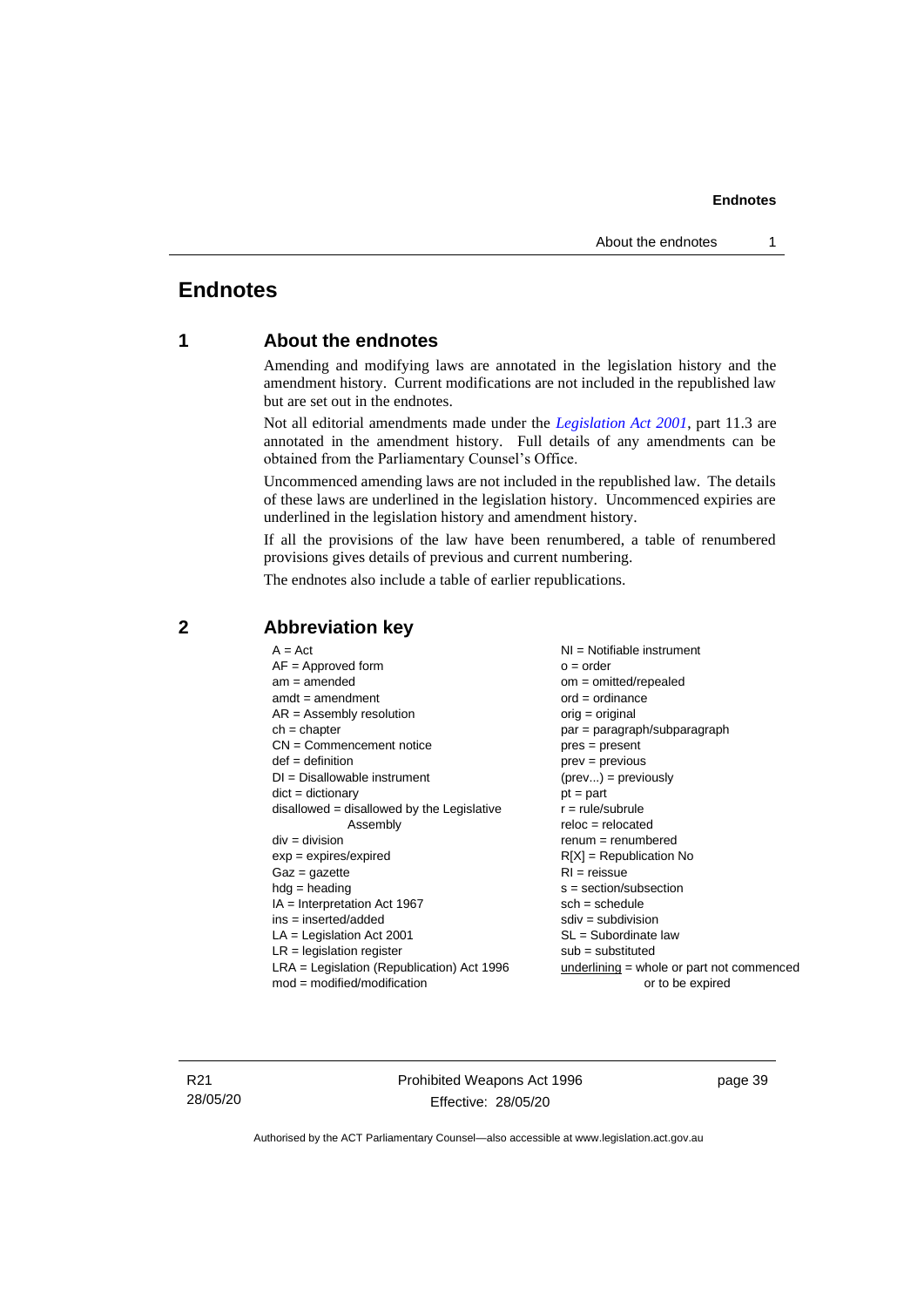| 3 | Legislation history |  |
|---|---------------------|--|
|---|---------------------|--|

## <span id="page-45-0"></span>**3 Legislation history**

| ∟σγιοιαιινπ πιοινι γ                                                                                                                                                                                                                                                                                                                                                |
|---------------------------------------------------------------------------------------------------------------------------------------------------------------------------------------------------------------------------------------------------------------------------------------------------------------------------------------------------------------------|
| Prohibited Weapons Act 1996 A1996-75<br>notified 20 December 1996 (Gaz 1998 No S328)<br>s 1, s 2 commenced 20 December 1996 (s 2 (1))<br>remainder commenced 22 May 1997 (s 2 (2) and Gaz 1997 No S140)                                                                                                                                                             |
| as amended by                                                                                                                                                                                                                                                                                                                                                       |
| <b>Prohibited Weapons Regulations 1997 SL1997-12</b><br>notified 19 May 1997 (Gaz 1997 No S137)<br>commenced 22 May 1997 (s 2)                                                                                                                                                                                                                                      |
| Legislation (Consequential Amendments) Act 2001 A2001-44 pt 301<br>notified 26 July 2001 (Gaz 2001 No 30)<br>s 1, s 2 commenced 26 July 2001 (IA s 10B)<br>pt 301 commenced 12 September 2001 (s 2 and see Gaz 2001<br>No S65)                                                                                                                                      |
| <b>Criminal Code (Theft, Fraud, Bribery and Related Offences)</b><br>Amendment Act 2004 A2004-15 sch 2 pt 2.71<br>notified LR 26 March 2004<br>s 1, s 2 commenced 26 March 2004 (LA s 75 (1))<br>sch 2 pt 2.71 commenced 9 April 2004 (s 2 (1))                                                                                                                     |
| Sentencing Legislation Amendment Act 2006 A2006-23 sch 1 pt 1.29<br>notified LR 18 May 2006<br>s 1, s 2 commenced 18 May 2006 (LA s 75 (1))<br>sch 1 pt 1.29 commenced 2 June 2006 (s 2 (1) and see Crimes<br>(Sentence Administration) Act 2005 A2005-59 s 2, Crimes<br>(Sentencing) Act 2005 A2005-58, s 2 and LA s 79)                                           |
| Firearms Amendment Act 2008 A2008-25 pt 3, sch 1 pt 1.2<br>notified LR 15 July 2008<br>s 1, s 2 commenced 15 July 2008 (LA s 75 (1))<br>s 76, s 81 commenced 16 July 2008 (s 2 (2))<br>s 71, s 72, s 82, sch 1 amdt 1.14, amdt 1.16 commenced 15 July 2009<br>(s 2(3))<br>pt 3 remainder, sch 1 pt 1.2 remainder commenced 15 January 2009<br>(s 2 (1) and LA s 79) |

page 40 **Prohibited Weapons Act 1996** Effective: 28/05/20

R21 28/05/20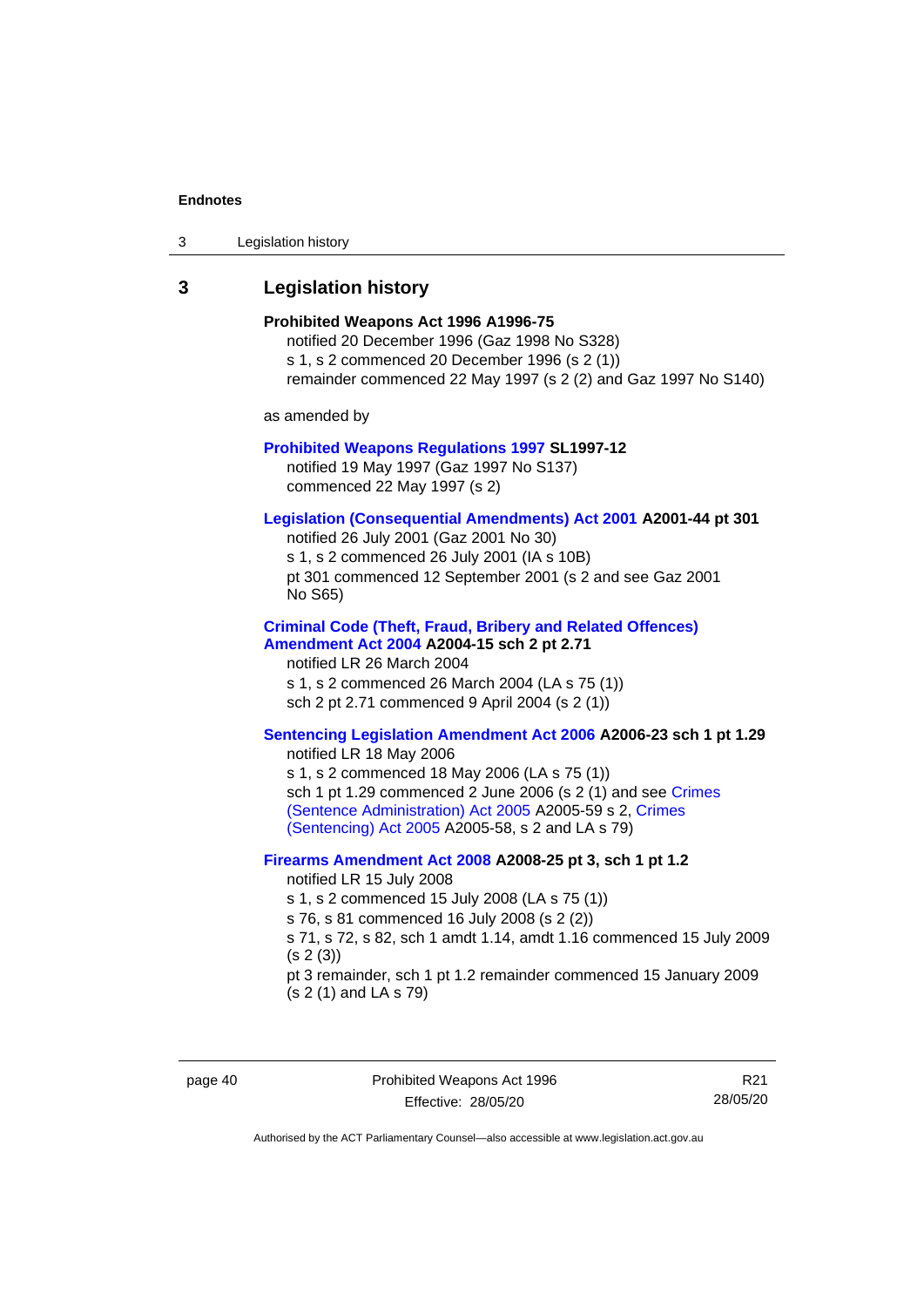| Legislation history |  |
|---------------------|--|
|---------------------|--|

#### **[ACT Civil and Administrative Tribunal Legislation Amendment](http://www.legislation.act.gov.au/a/2008-36)  Act [2008](http://www.legislation.act.gov.au/a/2008-36) A2008-36 sch 1 pt 1.41**

notified LR 4 September 2008

s 1, s 2 commenced 4 September 2008 (LA s 75 (1)) sch 1 pt 1.41 commenced 15 July 2009 (s 2 (4) and see [Firearms](http://www.legislation.act.gov.au/a/2008-25)  [Amendment Act 2008](http://www.legislation.act.gov.au/a/2008-25) A2008-25, s 2 (3))

#### **[Justice and Community Safety Legislation Amendment Act 2009](http://www.legislation.act.gov.au/a/2009-19)  [\(No](http://www.legislation.act.gov.au/a/2009-19) 2) A2009-19 pt 12**

notified LR 1 September 2009 s 1, s 2 commenced 1 September 2009 (LA s 75 (1)) pt 12 commenced 29 September 2009 (s 2)

#### **[Statute Law Amendment Act 2009](http://www.legislation.act.gov.au/a/2009-20) A2009-20 sch 3 pt 3.60**

notified LR 1 September 2009 s 1, s 2 commenced 1 September 2009 (LA s 75 (1)) sch 3 pt 3.60 commenced 22 September 2009 (s 2)

#### **[Justice and Community Safety Legislation Amendment Act 2010](http://www.legislation.act.gov.au/a/2010-13)**

#### **A2010-13 sch 1 pt 1.5**

notified LR 31 March 2010 s 1, s 2 commenced 31 March 2010 (LA s 75 (1)) s 3 commenced 1 April 2010 (LA s 75AA) sch 1 pt 5 commenced 28 April 2010 (s 2 (4))

#### **[Administrative \(One ACT Public Service Miscellaneous Amendments\)](http://www.legislation.act.gov.au/a/2011-22)  Act [2011](http://www.legislation.act.gov.au/a/2011-22) A2011-22 sch 1 pt 1.123**

notified LR 30 June 2011 s 1, s 2 commenced 30 June 2011 (LA s 75 (1)) sch 1 pt 1.123 commenced 1 July 2011 (s 2 (1))

#### **[Statute Law Amendment Act 2013 \(No](http://www.legislation.act.gov.au/a/2013-44) 2) A2013-44 sch 3 pt 3.15**

notified LR 11 November 2013 s 1, s 2 commenced 11 November 2013 (LA s 75 (1)) sch 3 pt 3.15 commenced 25 November 2013 (s 2)

#### **[Crimes Legislation Amendment Act 2015](http://www.legislation.act.gov.au/a/2015-3/default.asp) A2015-3 pt 10**

notified LR 2 March 2015

s 1, s 2 commenced 2 March 2015 (LA s 75 (1)) pt 10 commenced 3 March 2015 (s 2 (1))

R21 28/05/20 page 41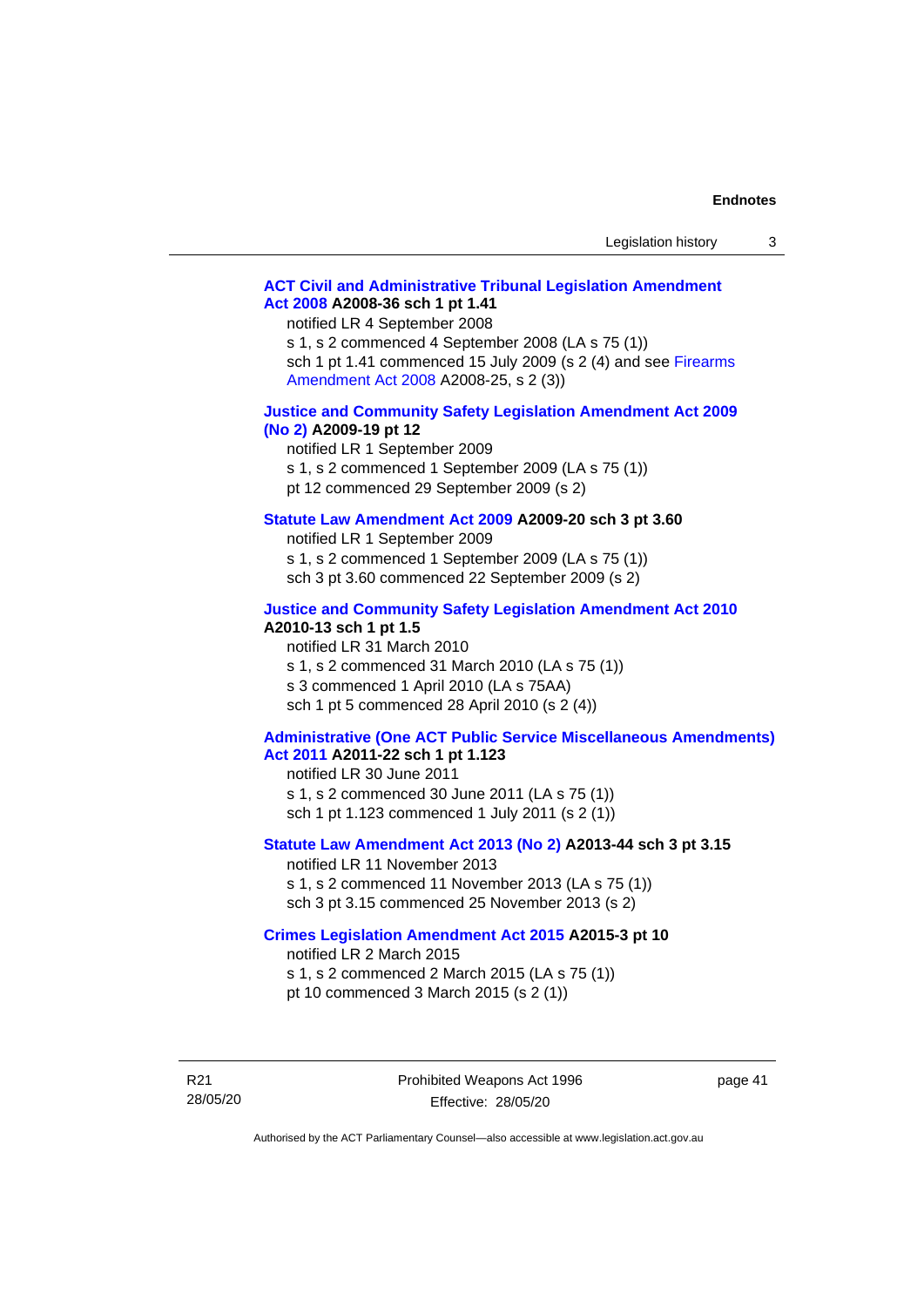3 Legislation history

#### **[Red Tape Reduction Legislation Amendment Act 2015](http://www.legislation.act.gov.au/a/2015-33/default.asp) A2015-33 sch 1 pt 1.53**

notified LR 30 September 2015

s 1, s 2 commenced 30 September 2015 (LA s 75 (1))

sch 1 pt 1.53 commenced 14 October 2015 (s 2)

#### **[Justice and Community Safety Legislation Amendment Act 2016](http://www.legislation.act.gov.au/a/2016-37) A2016-37 sch 1 pt 1.16**

notified LR 22 June 2016 s 1, s 2 commenced 22 June 2016 (LA s 75 (1)) sch 1 pt 1.16 commenced 29 June 2016 (s 2)

#### **[Firearms and Prohibited Weapons Legislation Amendment Act 2018](http://www.legislation.act.gov.au/a/2018-1/default.asp) A2018-1 pt 4**

notified LR 28 February 2018 s 1, s 2 commenced 28 February 2018 (LA s 75 (1)) ss 28, 29 and 31-34 commenced 1 March 2018 (s 2 (1)) pt 4 remainder commenced 28 March 2018 (s 2 (3))

#### **[COVID-19 Emergency Response Act 2020](http://www.legislation.act.gov.au/a/2020-11/#history) A2020-11 sch 1 pt 1.17**

notified LR 7 April 2020 s 1, s 2 commenced 7 April 2020 (LA s 75 (1)) sch 1 pt 1.17 commenced 8 April 2020 (s 2 (1))

#### **[COVID-19 Emergency Response Legislation Amendment Act 2020](http://www.legislation.act.gov.au/a/2020-14/) A2020-14 sch 1 pt 1.23**

notified LR 13 May 2020 s 1, s 2 taken to have commenced 30 March 2020 (LA s 75 (2)) sch 1 pt 1.23 commenced 14 May 2020 (s 2 (1))

#### **[Firearms Legislation Amendment Act 2020](http://www.legislation.act.gov.au/a/2020-19/) A2020-19 pt 4**

notified LR 27 May 2020 s 1, s 2 commenced 27 May 2020 (LA s 75 (1)) pt 4 commenced 28 May 2020 (s 2)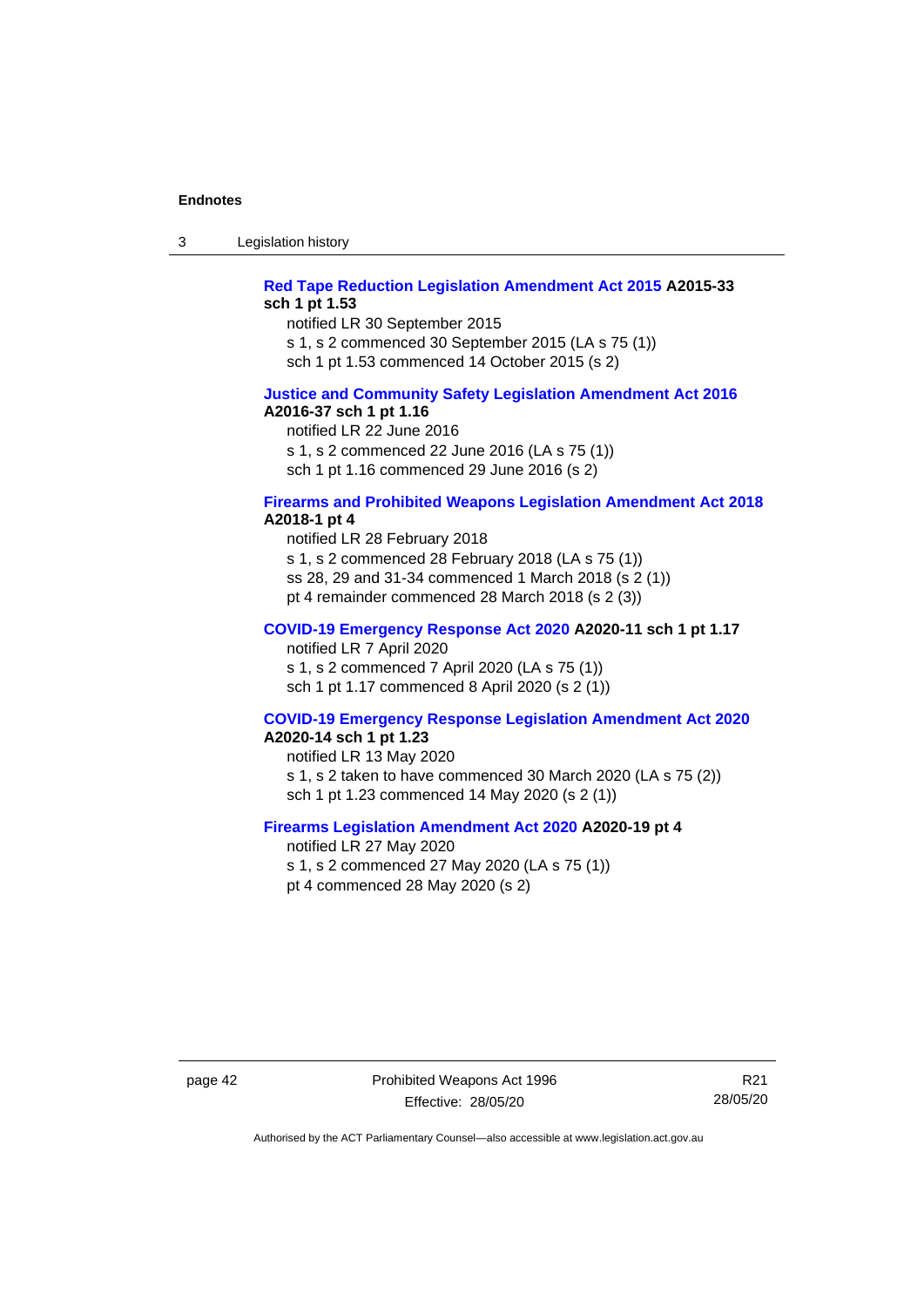## <span id="page-48-0"></span>**4 Amendment history Name of Act** s 1 sub [A2008-25](http://www.legislation.act.gov.au/a/2008-25) amdt 1.13 **Dictionary** s 2 om [A2001-44](http://www.legislation.act.gov.au/a/2001-44) amdt 1.3294 ins [A2008-25](http://www.legislation.act.gov.au/a/2008-25) amdt 1.14 **Notes** s 2A ins [A2008-25](http://www.legislation.act.gov.au/a/2008-25) amdt 1.15 **Offences against Act—application of Criminal Code etc** s 2B ins [A2008-25](http://www.legislation.act.gov.au/a/2008-25) amdt 1.15 **Meaning of possession—Act** s 3 sub [A2008-25](http://www.legislation.act.gov.au/a/2008-25) s 71 am [A2013-44](http://www.legislation.act.gov.au/a/2013-44) amdt 3.116 **Evidence of possession—prohibited weapons or articles at premises** s 3A ins [A2008-25](http://www.legislation.act.gov.au/a/2008-25) s 71 **Evidence of possession—care, control or management of prohibited weapon or article** ins [A2008-25](http://www.legislation.act.gov.au/a/2008-25) s 71 **Application of Act** s 4 am [A2001-44](http://www.legislation.act.gov.au/a/2001-44) amdt 1.3295, amdt 1.3296[; A2006-23](http://www.legislation.act.gov.au/a/2006-23) amdts 1.272-1.275; [A2009-19](http://www.legislation.act.gov.au/a/2009-19) s 60; pars renum R9 LA; [A2010-13](http://www.legislation.act.gov.au/a/2010-13) amdt 1.27[; A2020-19](http://www.legislation.act.gov.au/a/2020-19/) s 10 **Important concepts** ins [A2008-25](http://www.legislation.act.gov.au/a/2008-25) s 72 **Meaning of** *prohibited weapon***—Act** s 4A ins [A2008-25](http://www.legislation.act.gov.au/a/2008-25) s 72 **Meaning of** *prohibited article***—Act** s 4B ins [A2008-25](http://www.legislation.act.gov.au/a/2008-25) s 72 **Unregulated weapons** pt 1B hdg ins [A2008-25](http://www.legislation.act.gov.au/a/2008-25) s 73

**Meaning of** *unregulated weapon***—Act** s 4C ins [A2008-25](http://www.legislation.act.gov.au/a/2008-25) s 73

**Meaning of** *connected***—pt 1B** s 4CA ins [A2008-25](http://www.legislation.act.gov.au/a/2008-25) s 73

**Unregulated weapons—seizure by police** s 4D ins [A2008-25](http://www.legislation.act.gov.au/a/2008-25) s 73

**Unregulated weapons—receipt for seizure** ins [A2008-25](http://www.legislation.act.gov.au/a/2008-25) s 73

R21 28/05/20 Prohibited Weapons Act 1996 Effective: 28/05/20

page 43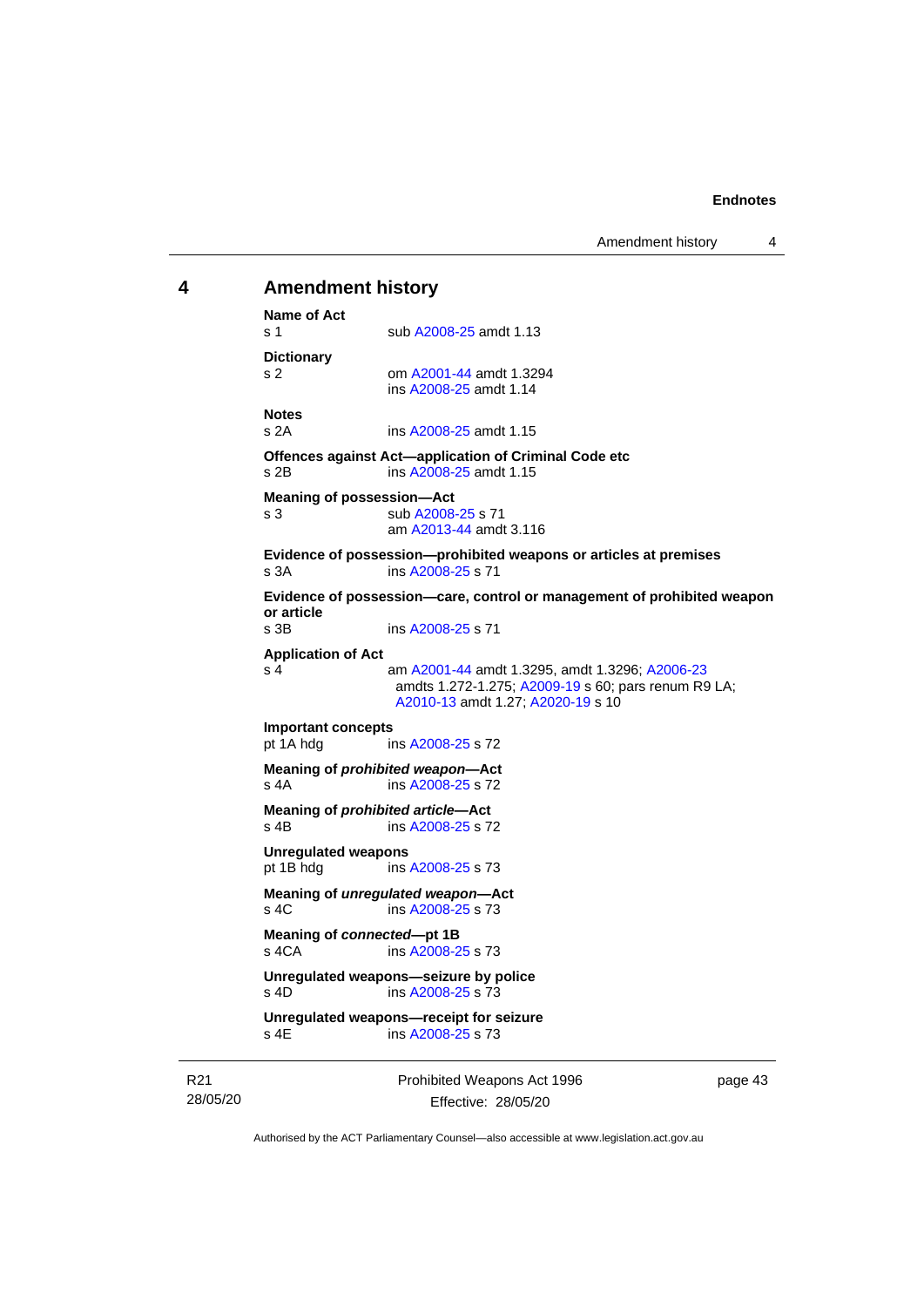4 Amendment history

```
Unregulated weapons—examination
 A2008-25 s 73
Unregulated weapons—access to things seized
 A2008-25 s 73
Unregulated weapons—review of decision to seize
 A2008-25 s 73
Unregulated weapons—forfeiture
 A2008-25 s 73
              am A2011-22 amdt 1.356
Minister's guidelines
pt 1C hdg ins A2008-25 s 73
Minister's guidelines
 A2008-25 s 73
Declarations about prohibited articles and weapons
pt 1D hdg ins A2008-25 s 73
Prohibited articles and weapons declarations by registrar
s 4L ins A2008-25 s 73
               am A2009-20 amdt 3.165, amdt 3.166; A2015-33 amdt 1.190; 
               A2018-1 s 28
Effect of certain declarations
s 4M ins A2008-25 s 73
Offences
 A2008-25 s 74
Offence—unauthorised possession or use of prohibited weapons
 A2001-44 amdt 1.3297
               sub A2008-25 s 75
Offence—unauthorised possession or use of prohibited articles
s 6 am A2001-44 amdt 1.3298
              sub A2008-25 s 75
Declarations about authorised possession and use of laser pointers
s 6A ins A2008-25 s 76
Guidelines for declarations under section 6A
s 6B ins A2008-25 s 76
Inspection of prohibited weapons or articles by police
s 7 am A2013-44 amdt 3.117
Offence—disposal of prohibited weapons and articles by unauthorised 
holders
 A2008-25 s 77
```
page 44 Prohibited Weapons Act 1996 Effective: 28/05/20

R21 28/05/20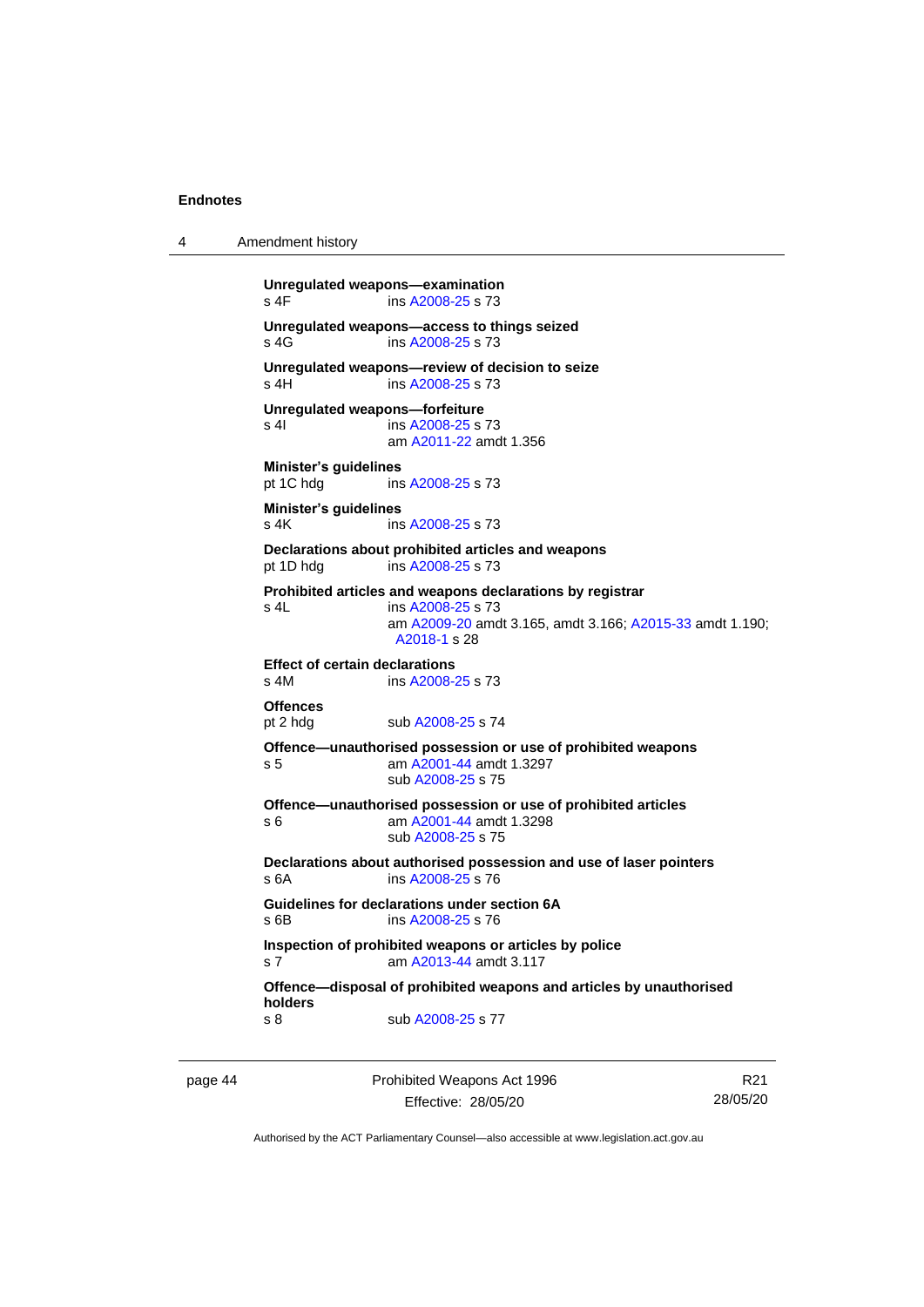Amendment history 4

**Permits** am [A2018-1](http://www.legislation.act.gov.au/a/2018-1/default.asp) s 29 **Applications—false or misleading particulars** s 10 om [A2004-15](http://www.legislation.act.gov.au/a/2004-15) amdt 2.148 **Contravention of conditions** s 11 am [A2013-44](http://www.legislation.act.gov.au/a/2013-44) amdt 3.118 **Production of permit** s 12 am [A2013-44](http://www.legislation.act.gov.au/a/2013-44) amdt 3.118 **Surrender of cancelled permit** s 13 am [A2013-44](http://www.legislation.act.gov.au/a/2013-44) amdt 3.118 **Notification and review of decisions** pt 3A hdg ins [A2008-36](http://www.legislation.act.gov.au/a/2008-36) amdt 1.571 **Meaning of** *reviewable decision—***pt 3A** s 14 sub [A2008-36](http://www.legislation.act.gov.au/a/2008-36) amdt 1.571 **Reviewable decision notices** s 14A ins [A2008-36](http://www.legislation.act.gov.au/a/2008-36) amdt 1.571 **Applications for review** s 14B ins [A2008-36](http://www.legislation.act.gov.au/a/2008-36) amdt 1.571 **Information to be supplied** s 15 am [A2013-44](http://www.legislation.act.gov.au/a/2013-44) amdt 3.118 **Disposal of surrendered or seized prohibited weapons or prohibited articles** s 16 am [A2013-44](http://www.legislation.act.gov.au/a/2013-44) amdt 3.119 **Evidentiary provisions** s 17 sub [A2008-25](http://www.legislation.act.gov.au/a/2008-25) s 78 am [A2015-3](http://www.legislation.act.gov.au/a/2015-3) s 39[; A2016-37](http://www.legislation.act.gov.au/a/2016-37/default.asp) amdt 1.34 **Determination of fees** s 17A ins [A2008-25](http://www.legislation.act.gov.au/a/2008-25) s 78 **Approved forms** s 18 sub [A2001-44](http://www.legislation.act.gov.au/a/2001-44) amdt 1.3299 (4)-(7) exp 12 September 2002 (s 18 (7)) am [A2008-25](http://www.legislation.act.gov.au/a/2008-25) s 79[; A2013-44](http://www.legislation.act.gov.au/a/2013-44) amdt 3.120 **Regulation-making power**<br>s 19 ins A20 ins [A2001-44](http://www.legislation.act.gov.au/a/2001-44) amdt 1.3299 **Transitional** pt 5 hdg ins [A2008-25](http://www.legislation.act.gov.au/a/2008-25) s 80 exp 15 July 2010 (s 54)

R21 28/05/20 Prohibited Weapons Act 1996 Effective: 28/05/20

page 45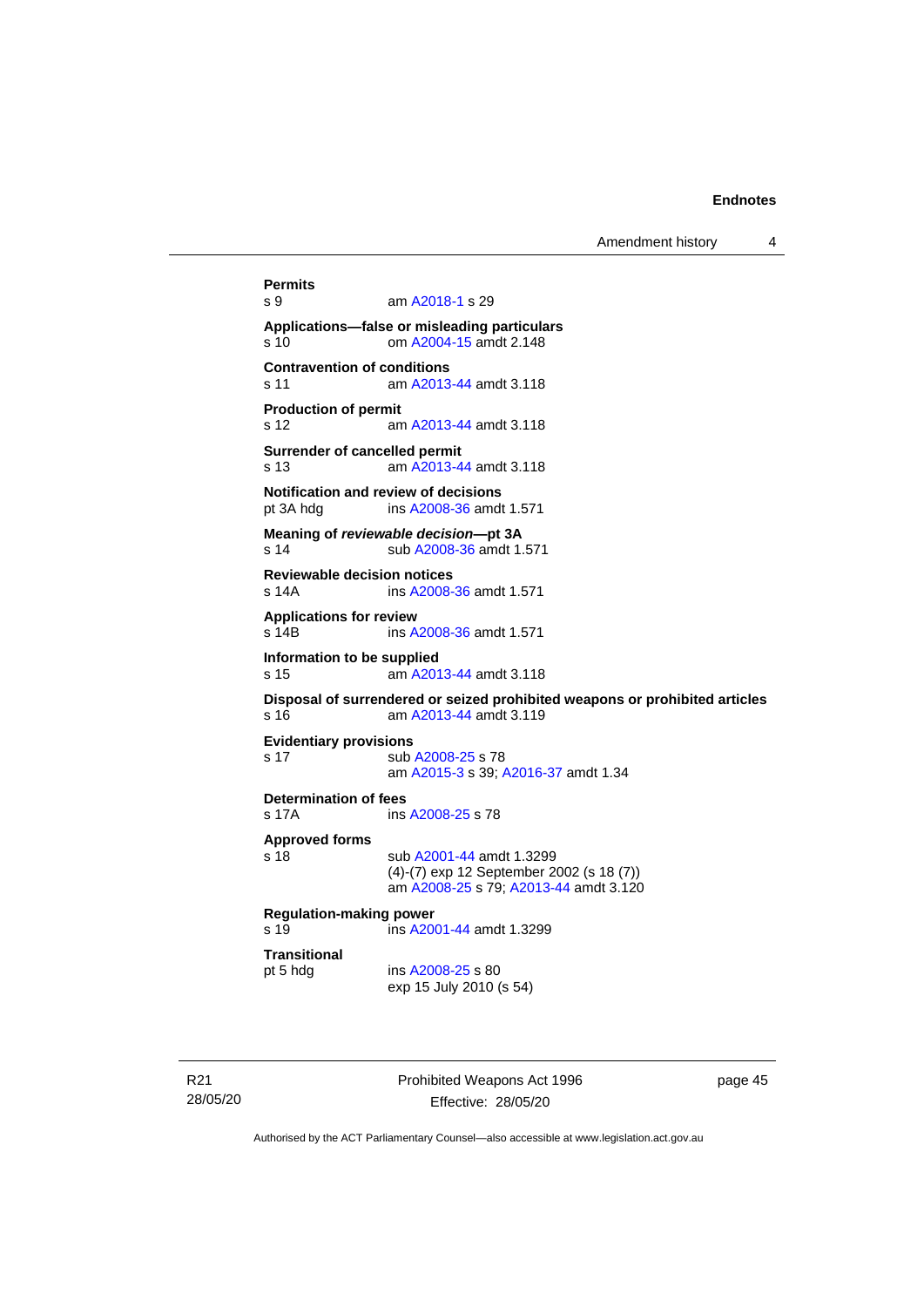4 Amendment history

| s 50                               | ins A2008-25 s 80<br>exp 15 July 2010 (s 54)<br>def commencement day ins A2008-25 s 80<br>exp 15 July 2010 (s 54)<br>def dispose ins A2008-25 s 80<br>exp 15 July 2010 (s 54)<br>def pre-commencement day ins A2008-25 s 80<br>exp 15 July 2010 (s 54) |
|------------------------------------|--------------------------------------------------------------------------------------------------------------------------------------------------------------------------------------------------------------------------------------------------------|
| s 51                               | Pre-commencement Act-permitted weapons and articles generally<br>ins A2008-25 s 80<br>exp 15 July 2010 (s 54)                                                                                                                                          |
|                                    | Pre-commencement Act—permitted weapons and articles—late application                                                                                                                                                                                   |
| for permit<br>s 52                 | ins A2008-25 s 80<br>exp 15 July 2010 (s 54)                                                                                                                                                                                                           |
| <b>Transitional regulations</b>    |                                                                                                                                                                                                                                                        |
| s 53                               | ins A2008-25 s 80<br>exp 15 July 2010 (s 54)                                                                                                                                                                                                           |
| Expiry-pt 5                        |                                                                                                                                                                                                                                                        |
| s 54                               | ins A2008-25 s 80<br>exp 15 July 2010 (s 54)                                                                                                                                                                                                           |
| <b>COVID-19 emergency response</b> |                                                                                                                                                                                                                                                        |
| pt 6 hdg                           | ins A2020-11 amdt 1.63<br>exp at the end of a 3-month period during which no COVID-19<br>emergency has been in force (s 55 (6))                                                                                                                        |
|                                    | Declaration-COVID-19 emergency response                                                                                                                                                                                                                |
| s 55                               | ins A2020-11 amdt 1.63<br>am A2020-14 amdt 1.115, amdt 1.116<br>exp at the end of a 3-month period during which no COVID-19<br>emergency has been in force (s 55 (6))                                                                                  |
| Expiry-pt 6                        |                                                                                                                                                                                                                                                        |
| s 56                               | ins A2020-11 amdt 1.63<br>om A2020-14 amdt 1.117                                                                                                                                                                                                       |
| <b>Prohibited weapons</b>          |                                                                                                                                                                                                                                                        |
| sch 1 hdg                          | (prev sch hdg) am $SL1997-12$ reg 15<br>renum R1 LA                                                                                                                                                                                                    |
| sch 1                              | am A2008-25 s 81                                                                                                                                                                                                                                       |

page 46 **Prohibited Weapons Act 1996** Effective: 28/05/20

R21 28/05/20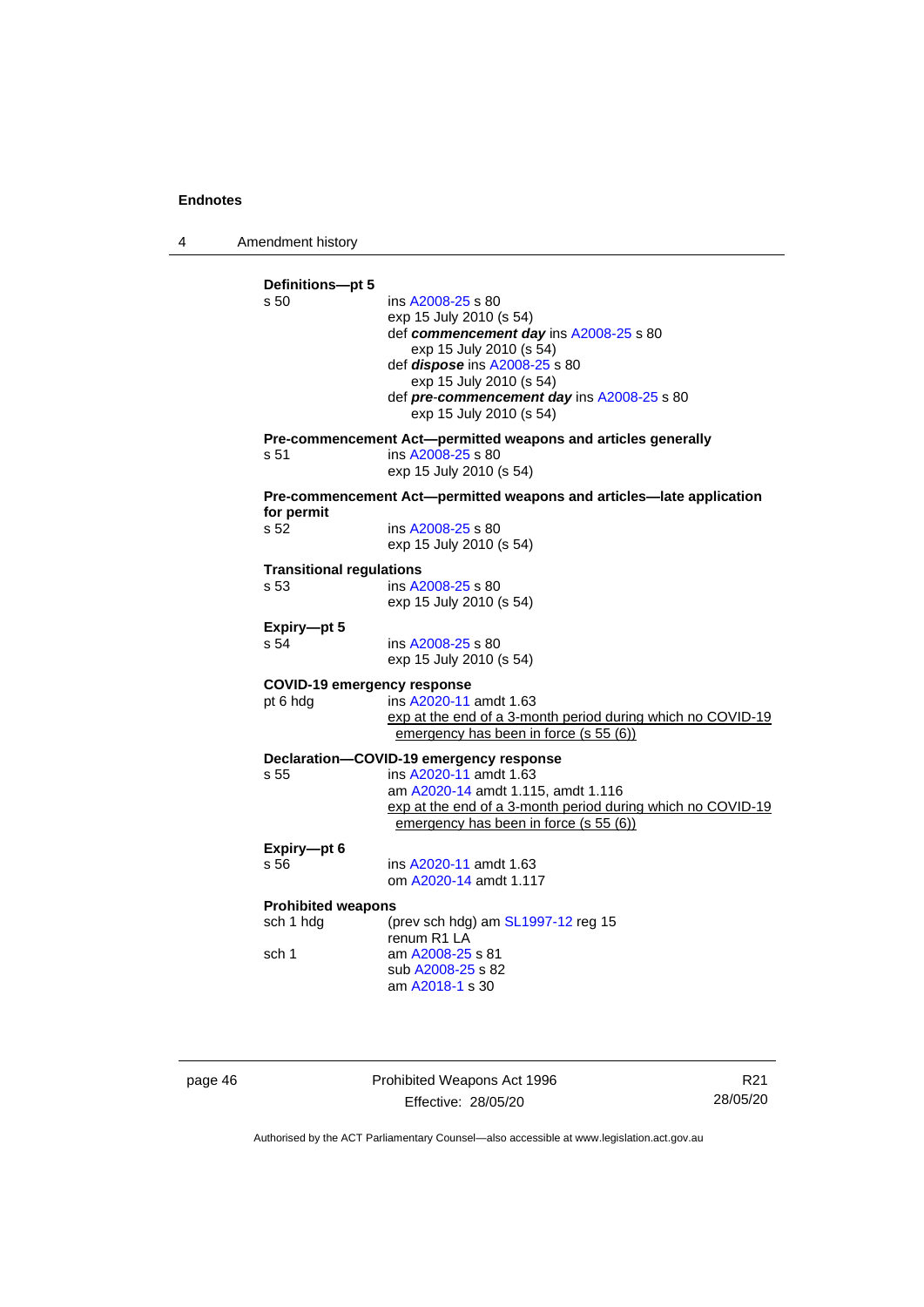| Amendment history |  |  |
|-------------------|--|--|
|-------------------|--|--|

| <b>Prohibited articles</b> |                                                                                 |
|----------------------------|---------------------------------------------------------------------------------|
| sch 2                      | ins A2008-25 s 82                                                               |
|                            | am A2018-1 ss 31-33; items renum R17 LA                                         |
| Note for sch 2             | sch 2 also ins A2008-36 amdt 1.572                                              |
|                            | renum as sch 3 R7 LA                                                            |
| Reviewable decisions       |                                                                                 |
| sch <sub>3</sub>           | (prev sch 2) ins A2008-36 amdt 1.572                                            |
|                            | renum as sch 3 R7 LA                                                            |
|                            |                                                                                 |
| <b>Dictionary</b>          |                                                                                 |
| dict                       | ins A2008-25 amdt 1.16                                                          |
|                            | am A2008-36 amdt 1.573, amdt 1.574; A2011-22 amdt 1.357;<br>A2013-44 amdt 3.121 |
|                            | def <i>anti-ballistic</i> ins A2018-1 s 34                                      |
|                            |                                                                                 |
|                            | def <i>anti-fragmentation</i> ins A2018-1 s 34                                  |
|                            | def body armour ins A2018-1 s 34                                                |
|                            | def connected ins A2008-25 amdt 1.16                                            |
|                            | def <i>dispose</i> ins A2008-25 amdt 1.16                                       |
|                            | def <i>firearm</i> ins A2008-25 amdt 1.16                                       |
|                            | def <i>permit</i> ins A2008-25 amdt 1.16                                        |
|                            | def <b>possession</b> ins $A2008-25$ amdt 1.16                                  |
|                            | def <i>premises</i> ins A2008-25 amdt 1.16                                      |
|                            | def <i>prohibited article</i> ins A2008-25 amdt 1.16                            |
|                            | def prohibited weapon ins A2008-25 amdt 1.16                                    |
|                            | def registrar ins A2008-25 amdt 1.16                                            |
|                            | def reviewable decision ins A2008-36 amdt 1.575                                 |
|                            | def suppressor ins A2018-1 s 34                                                 |
|                            | def <i>unregulated weapon</i> ins A2008-25 amdt 1.16                            |

R21 28/05/20 Prohibited Weapons Act 1996 Effective: 28/05/20

page 47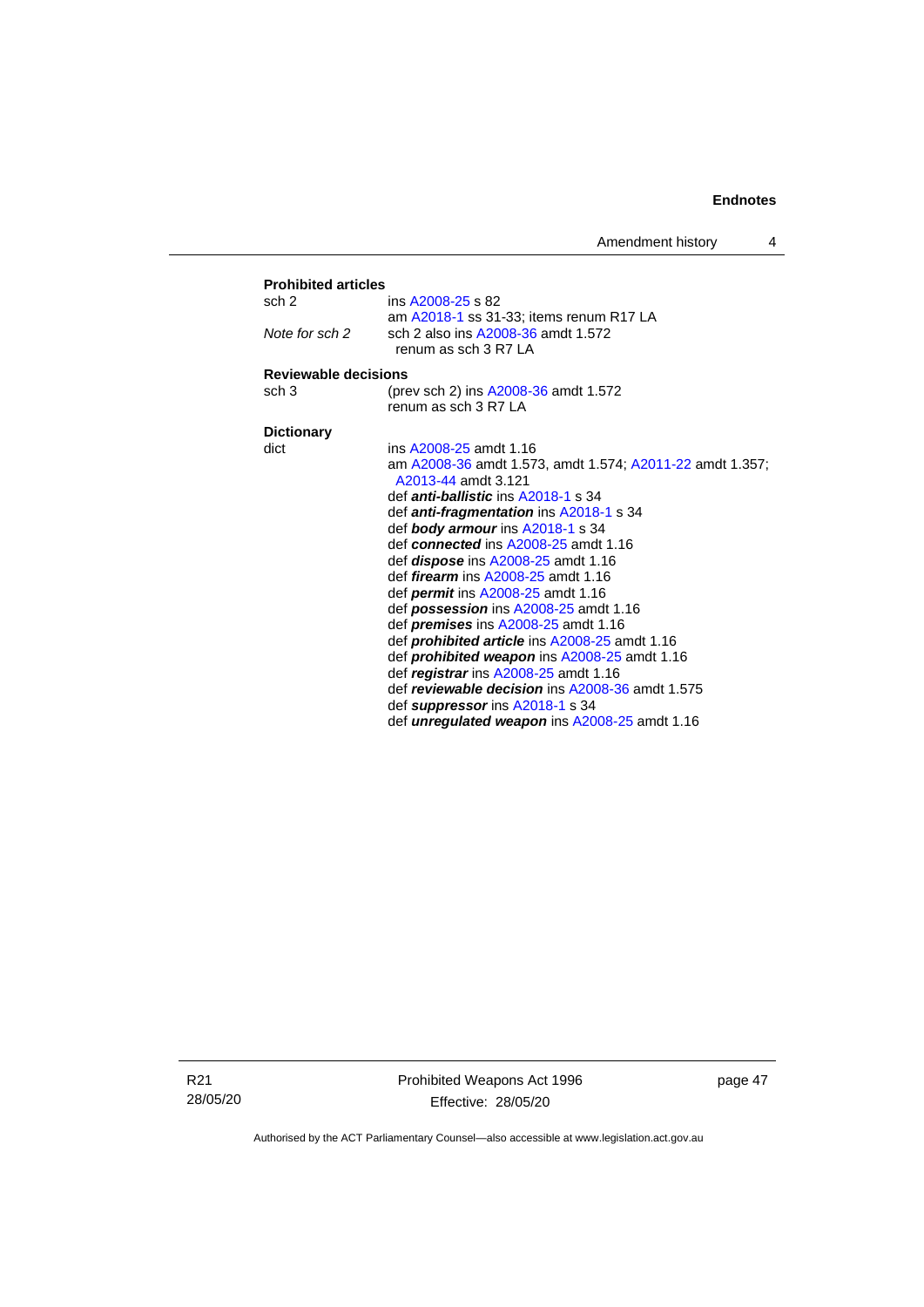5 Earlier republications

## <span id="page-53-0"></span>**5 Earlier republications**

Some earlier republications were not numbered. The number in column 1 refers to the publication order.

Since 12 September 2001 every authorised republication has been published in electronic pdf format on the ACT legislation register. A selection of authorised republications have also been published in printed format. These republications are marked with an asterisk (\*) in column 1. Electronic and printed versions of an authorised republication are identical.

| <b>Republication</b><br>No and date | <b>Effective</b>              | Last<br>amendment<br>made by | <b>Republication</b><br>for               |
|-------------------------------------|-------------------------------|------------------------------|-------------------------------------------|
| R <sub>0</sub> A                    | 22 May 1997-                  | SL1997-12                    | amendments by                             |
| 30 July 2003                        | 11 Sept 2001                  |                              | SL1997-12                                 |
| R <sub>1</sub>                      | 12 Sept 2001-                 | A2001-44                     | amendments by                             |
| 18 Feb 2002                         | 12 Sept 2002                  |                              | A2001-44                                  |
| R <sub>2</sub><br>13 Sept 2002      | 13 Sept 2002-<br>8 Apr 2004   | A2001-44                     | commenced expiry                          |
| R <sub>3</sub>                      | 9 Apr 2004-                   | A2004-15                     | amendments by                             |
| 9 Apr 2004                          | 1 June 2006                   |                              | A2004-15                                  |
| R <sub>4</sub>                      | 2 June 2006-                  | A2006-23                     | amendments by                             |
| 2 June 2006                         | 15 July 2008                  |                              | A2006-23                                  |
| R <sub>5</sub>                      | 16 July 2008-                 | A2008-25                     | amendments by                             |
| 16 July 2008                        | 14 Jan 2009                   |                              | A2008-25                                  |
| R <sub>6</sub>                      | 15 Jan 2009-                  | A2008-36                     | amendments by                             |
| 15 Jan 2009                         | 14 July 2009                  |                              | A2008-25                                  |
| R7<br>15 July 2009                  | 15 July 2009-<br>21 Sept 2009 | A2008-36                     | amendments by<br>A2008-25 and<br>A2008-36 |
| R <sub>8</sub>                      | 22 Sept 2009-                 | A2009-20                     | amendments by                             |
| 22 Sept 2009                        | 28 Sept 2009                  |                              | A2009-20                                  |
| R <sub>9</sub>                      | 29 Sept 2009-                 | A2009-20                     | amendments by                             |
| 29 Sept 2009                        | 27 Apr 2010                   |                              | A2009-19                                  |
| R <sub>10</sub>                     | 28 Apr 2010-                  | A2010-13                     | amendments by                             |
| 28 Apr 2010                         | 15 July 2010                  |                              | A2010-13                                  |
| R <sub>11</sub><br>16 July 2010     | 16 July 2010-<br>30 June 2011 | A2010-13                     | commenced expiry                          |

| page 48 |  |
|---------|--|
|---------|--|

48 **Prohibited Weapons Act 1996** Effective: 28/05/20

R21 28/05/20